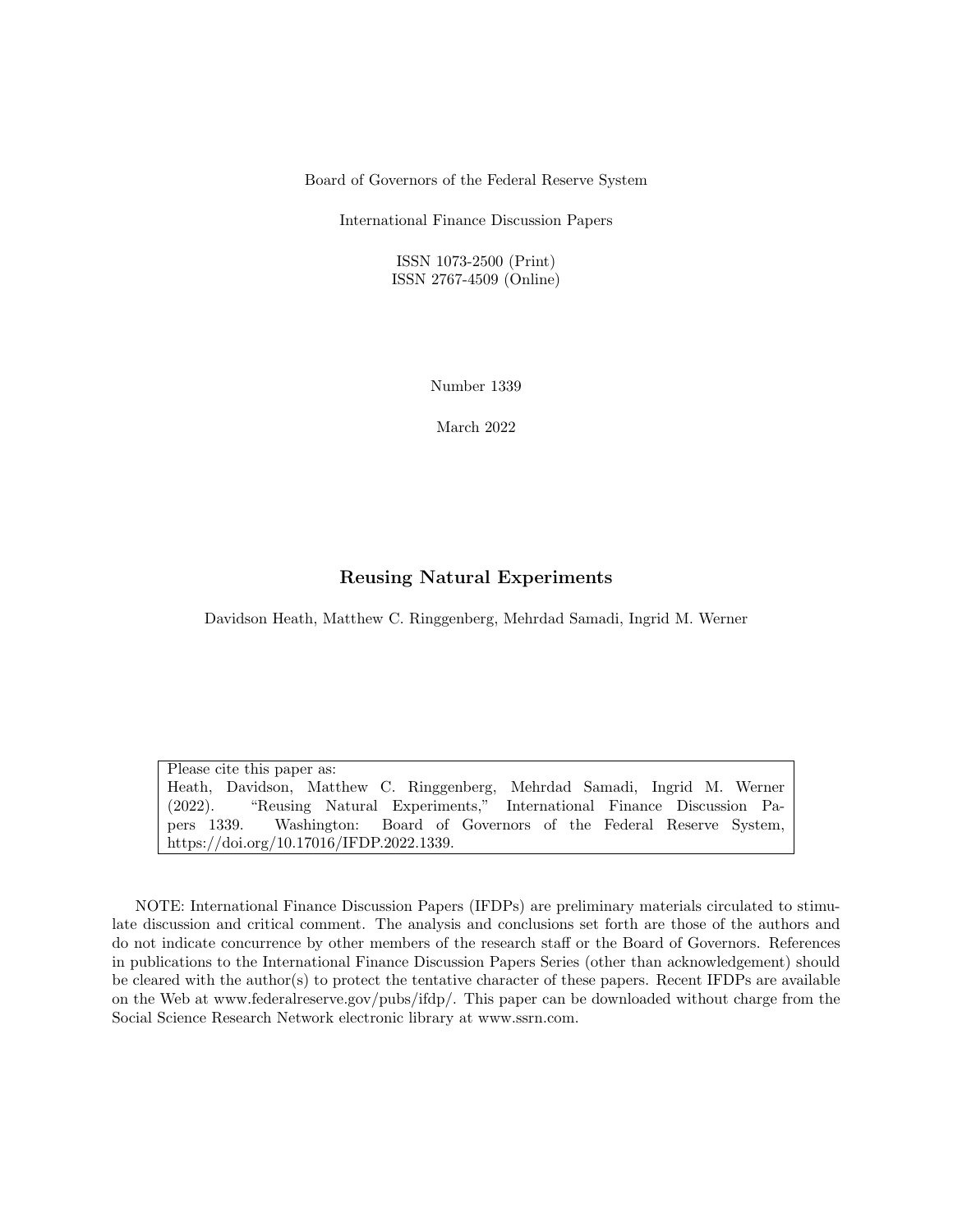# Reusing Natural Experiments<sup>∗</sup>

# Davidson Heath $^a$ , Matthew C. Ringgenberg $^a$ , Mehrdad Samadi $^b$ , Ingrid M. Werner $^c$

March 2022

#### ABSTRACT

After a natural experiment is first used, other researchers often reuse the setting, examining different outcome variables. We use simulations based on real data to illustrate the multiple hypothesis testing problem that arises when researchers reuse natural experiments. We then provide guidance for future inference based on popular empirical settings including difference-in-differences regressions, instrumental variables regressions, and regression discontinuity designs. When we apply our guidance to two extensively studied natural experiments, business combination laws and the Regulation SHO pilot, we find

<sup>∗</sup>The authors thank Thorsten Beck, Andrew Chen, Yong Chen, David De Angelis, Joey Engelberg, Benjamin Gillen, Todd Gormley, Campbell Harvey, Jonathan Karpoff, Yan Liu, Ye Li, Florian Peters, Peter Reiss, Alessio Saretto, Rik Sen, Sophie Shive, Elvira Sojli, Holger Spamann, Noah Stoffman, Allan Timmermann, Michael Wittry, Michael Wolf, Yuchen Zhang, participants at the 15th Annual Central Bank Conference on the Microstructure of Financial Markets, the 2019 FRA-Vegas conference, the Chapman University Behavioral and Experimental Finance conference, the 2020 annual meeting of the Western Finance Association, and seminar participants at Rutgers University, SMU Cox, The Ohio State University, Texas A&M University, Tulane University, Securities and Exchange Commission‡, University of Utah, Virtual Finance Seminar (hosted by Michigan State and the University of Illinois at Chicago)‡, Virtual Finance Seminar Series (hosted by the University of Bristol, University of Exeter, University of Lancaster, and University of Manchester)‡, University of Virginia‡, Federal Reserve Board‡, University of California at Riverside‡, University of Maryland‡, and Norges Handelshøyskole - NHH‡. ‡ denotes a virtual presentation. The views expressed in this paper are those of the authors and do not represent the views of the Federal Reserve Board, Federal Reserve System or their staff. No author has received financial support for this research. Heath, Ringgenberg and Samadi have nothing further to disclose. Werner is an independent director for Dimensional US Mutual Funds and ETF Trust, is a director for the Fourth Swedish Pension Fund (AP4), and serves on the Prize Committee for Riksbanken's Prize in Economics in Memory of Alfred Nobel. "University of Utah. <sup>b</sup>Federal Reserve Board of Governors. <sup>c</sup>The Ohio State University and CEPR. Corresponding author: Ingrid M. Werner, e-mail: werner.47@osu.edu.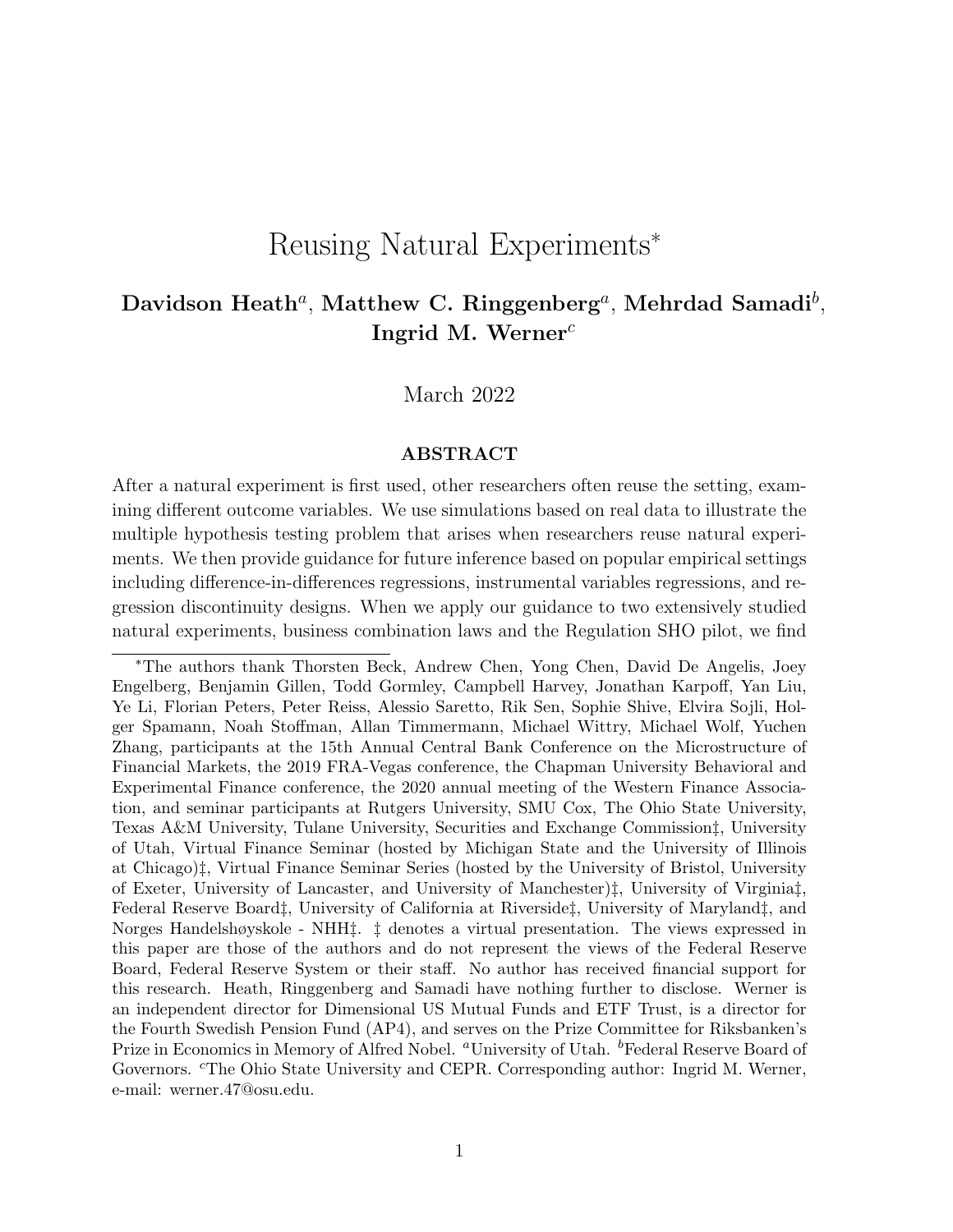that many results that were statistically significant using single hypothesis testing do not survive corrections for multiple hypothesis testing.

JEL classification: G1, G10 Keywords: False Positive, Multiple Hypothesis Testing, Natural Experiments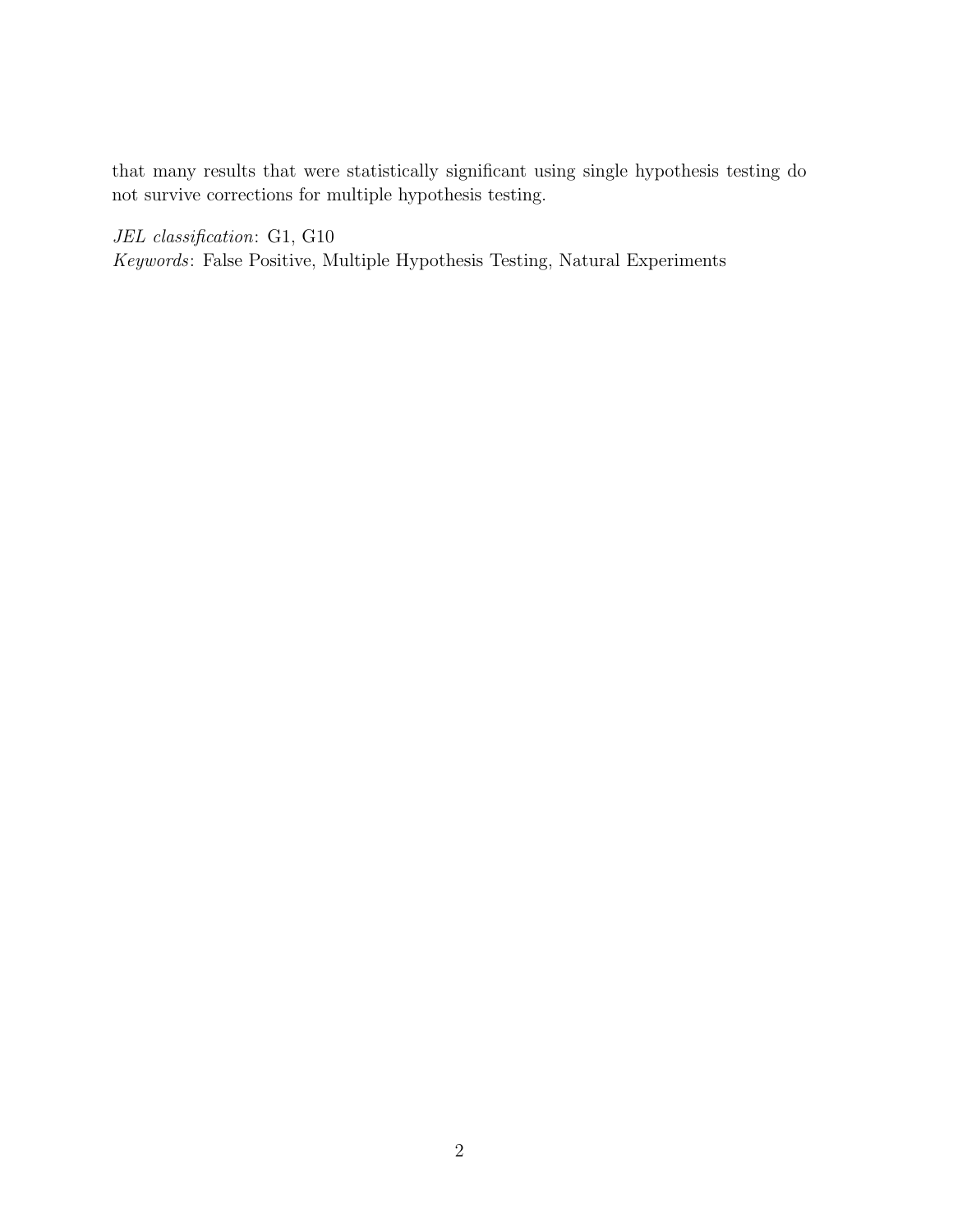Over the last three decades, the "credibility revolution" has fundamentally altered empirical research in the field of economics, driven by a new-found emphasis on empirical research design. By exploiting conditions that resemble random assignment, researchers can better estimate the causal effect of one variable on another. Indeed, the use of such "natural experiments" has increased dramatically in recent years. Bowen, Frésard, and [Taillard](#page-38-0) [\(2016\)](#page-38-0) estimate that 39 percent of empirical corporate finance articles between 20[1](#page-3-0)0 and 2012 use natural experiments, compared to just 8 percent in the  $1970s$ <sup>1</sup>

While the increased reliance on natural experiments has been praised for bolstering the credibility of empirical research in the social sciences (e.g., [Angrist & Pischke,](#page-37-0) [2010\)](#page-37-0), it is not a panacea. Credible natural experiments that can be used to answer research questions are difficult to find. As a result, after an experiment is first used, other researchers often reuse the setting to examine the effect of the treatment on other outcome variables. Examples of natural experiments that have been reused include statelevel changes in rules or laws (e.g., minimum wages, tax rates, corporate laws, contract laws, and regulations); discontinuities in membership to a particular group (e.g., Russell 3000 index membership, credit ratings, and FICO scores); and randomized controlled trials (e.g., the Regulation SHO and U.S. Tick Size Pilot programs).[2](#page-3-1)

While researchers who reuse a setting may develop testable hypotheses independently of one another, whenever their research question can be viewed as part of the broader question "What was the effect of treatment in this setting?" then their tests can be

<span id="page-3-0"></span><sup>1</sup>[Bowen et al.](#page-38-0) [\(2016\)](#page-38-0) classify methods based on the following categories: instrumental variables, difference-in-differences regressions, selection models, regression discontinuity designs, and randomized experiments.

<span id="page-3-1"></span><sup>2</sup>See [Meyer](#page-40-0) [\(1995\)](#page-40-0), [Rozenzwieg and Wolpin](#page-41-0) [\(2000\)](#page-41-0), [Angrist and Kreuger](#page-37-1) [\(2001\)](#page-37-1), and [Fuchs-](#page-39-0)Schündeln and Hassan [\(2017\)](#page-39-0) for surveys of natural experiments in economics.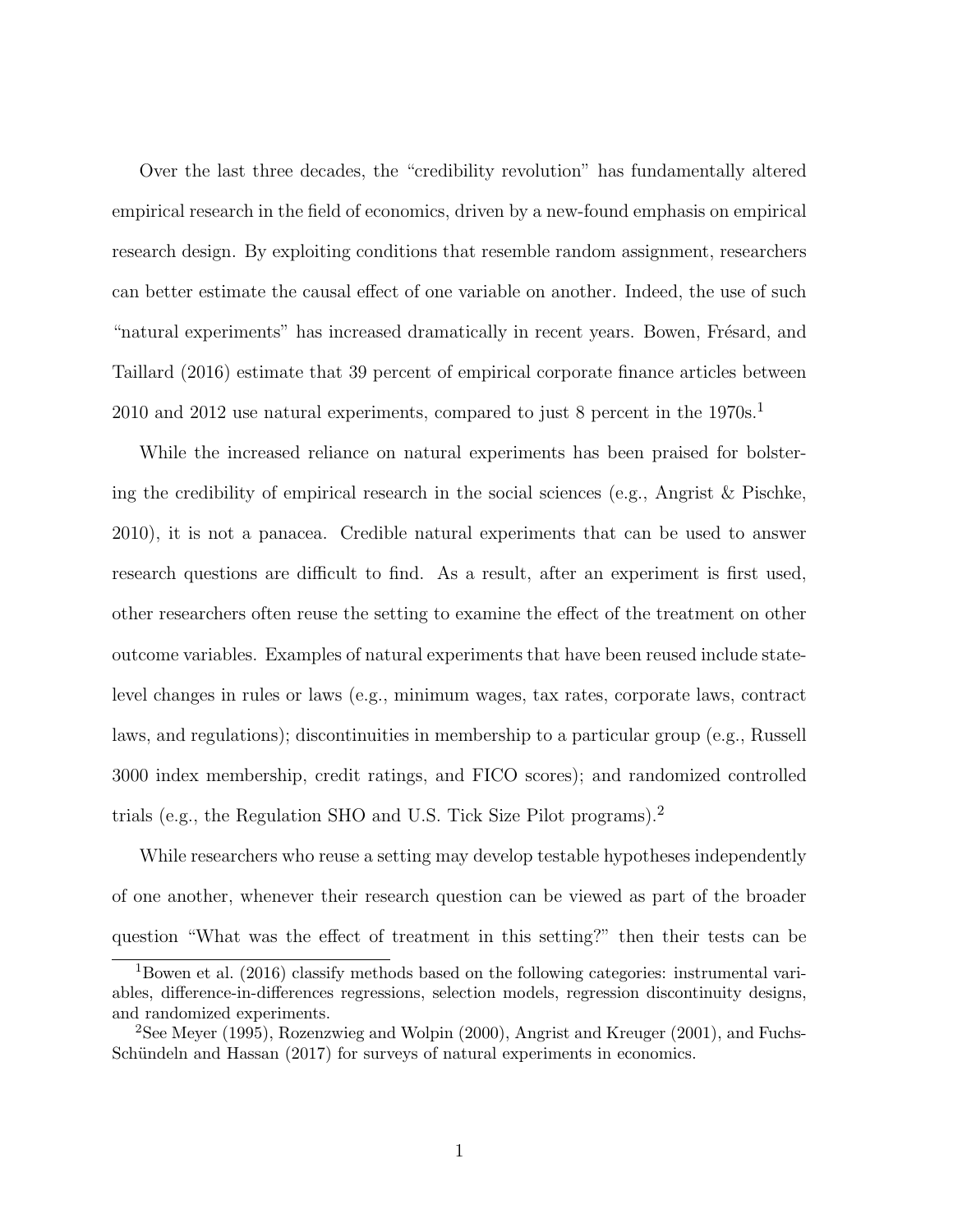viewed as part of the same "family." This leads to a multiple testing problem.[3](#page-4-0) Tests are generally considered a part of the same family when they support the same research question and use the same data.<sup>[4](#page-4-1)</sup> In such cases, reusing a given setting without accounting for the other outcomes that have already been examined leads to p-values that cannot be interpreted in the usual manner.

We start by examining the multiple testing problem using simulations. While it is not possible to examine the rate of false positives using real data, the simulations based on commonly used data in finance allow us to quantify the potential scope of the problem under conditions that resemble frequently used natural experiments. While the commonly used p-value cutoff of  $\alpha = 0.05$  should indicate there is a 5% probability of observing results at least as extreme as the observed results if the null hypothesis of no effect is true (i.e., a Type I error), we show that the actual probability is often much higher when a natural experiment is reused.<sup>[5](#page-4-2)</sup> In fact, for commonly reused settings and estimation techniques, our simulations suggest that when the number of variables examined is large relative to the number of true effects, more than 50% of statistically significant findings may be false positives.

We then examine the properties of several different multiple testing correction methods using simulations. We also use simulations to develop t-statistic cutoffs that researchers can use to improve inference when reusing a setting. Finally, we apply our

<span id="page-4-0"></span><sup>3</sup>Whether these tests are being conducted by different researchers at different times should have no bearing on the multiple testing issue. If it did, then one researcher could address the issue by simply asking different people to push "enter" on their keyboard for them or by waiting a specified length of time before performing the next test [\(Thompson, Wright, Bissett,](#page-41-1) [& Poldrack,](#page-41-1) [2020\)](#page-41-1).

<span id="page-4-2"></span><span id="page-4-1"></span><sup>&</sup>lt;sup>4</sup>For more discussion on families of tests, see [Thompson et al.](#page-41-1) [\(2020\)](#page-41-1) and references therein.

<sup>&</sup>lt;sup>5</sup>Assuming independence of tests and that all of the null hypotheses are true, the probability of making at least one Type I error is  $1 - (1 - \alpha)^S$ , where S is the number of hypotheses examined.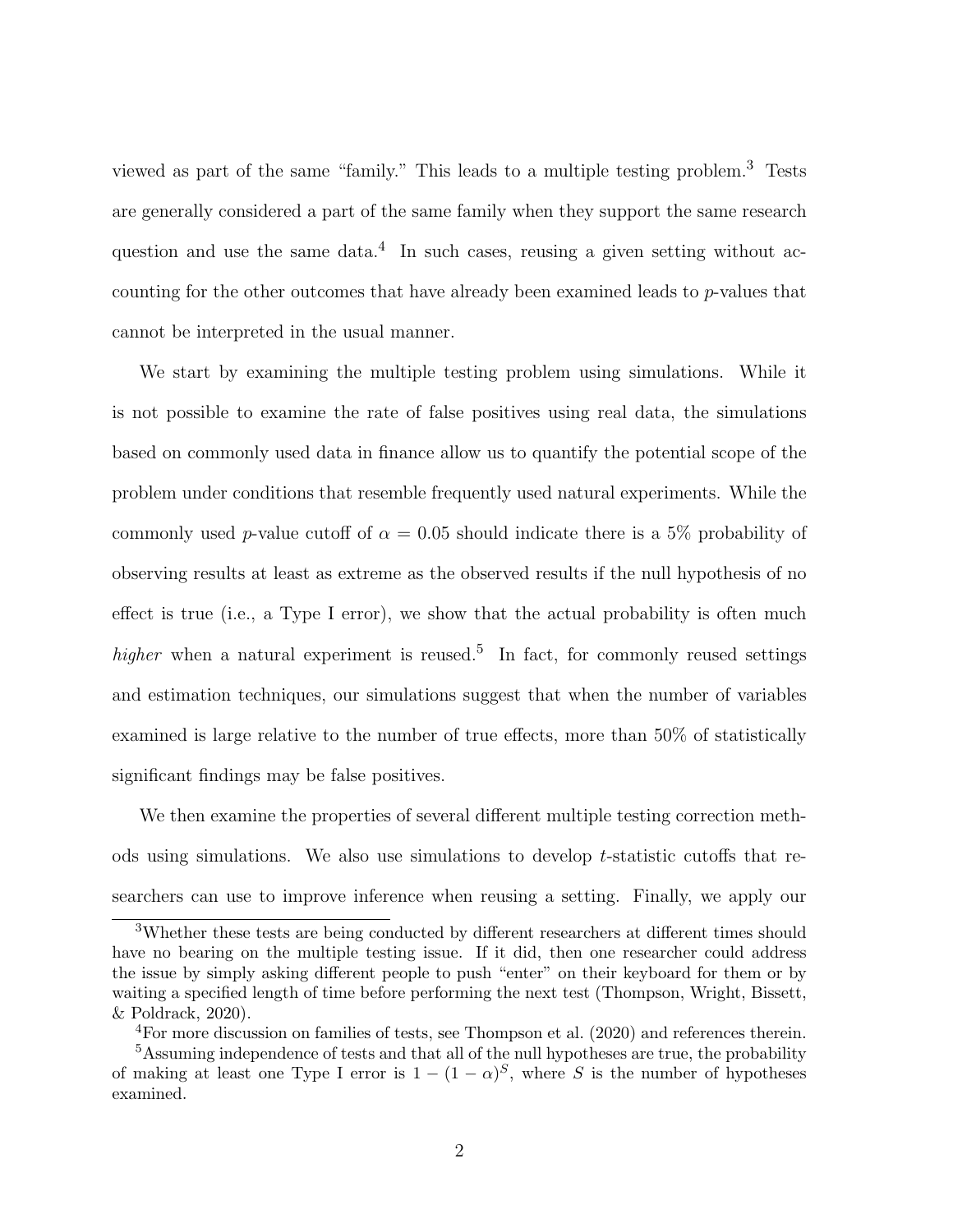recommendations to two extensively studied experiments: the staggered enactment of state-specific business combination laws and the Regulation SHO pilot. These two settings have been used to examine several hundred dependent variables. While we find that some of the results in these literatures do survive after applying multiple testing corrections, we find that many more of them do not survive. Moreover, the fraction of results that are significant with single hypothesis testing but not with multiple testing adjustments is consistent with our simulation results.

We use simulation evidence to demonstrate the consequences of reusing a natural experiment without adjusting for multiple testing. As more and more researchers reuse a setting, our simulation evidence shows it is likely to lead to a large number of Type I errors. In fact, we show that when the number of variables examined is large relative to the number of true effects, the reuse of natural experiments without correcting for multiple testing may lead to more false positives being discovered than true positives. For example, imagine researchers collectively examine 293 different variables from the Center for Research in Security Prices (CRSP) and Compustat using the same staggered state-level introduction of a law as a source of exogenous variation. Assuming the law actually causes 10 true effects, our simulation evidence suggests the researchers will document approximately 25 false discoveries in addition to the 10 true discoveries (see Table  $1$ ).<sup>[6](#page-5-0)</sup>

In light of these findings, we then examine the properties of several possible correction methods. To ensure that our findings apply to a wide range of research designs, we examine several different multiple testing correction methods in four popular empirical

<span id="page-5-0"></span><sup>6</sup>While 293 variables may seem like a large number to examine, researchers have examined over 400 different variables using Regulation SHO.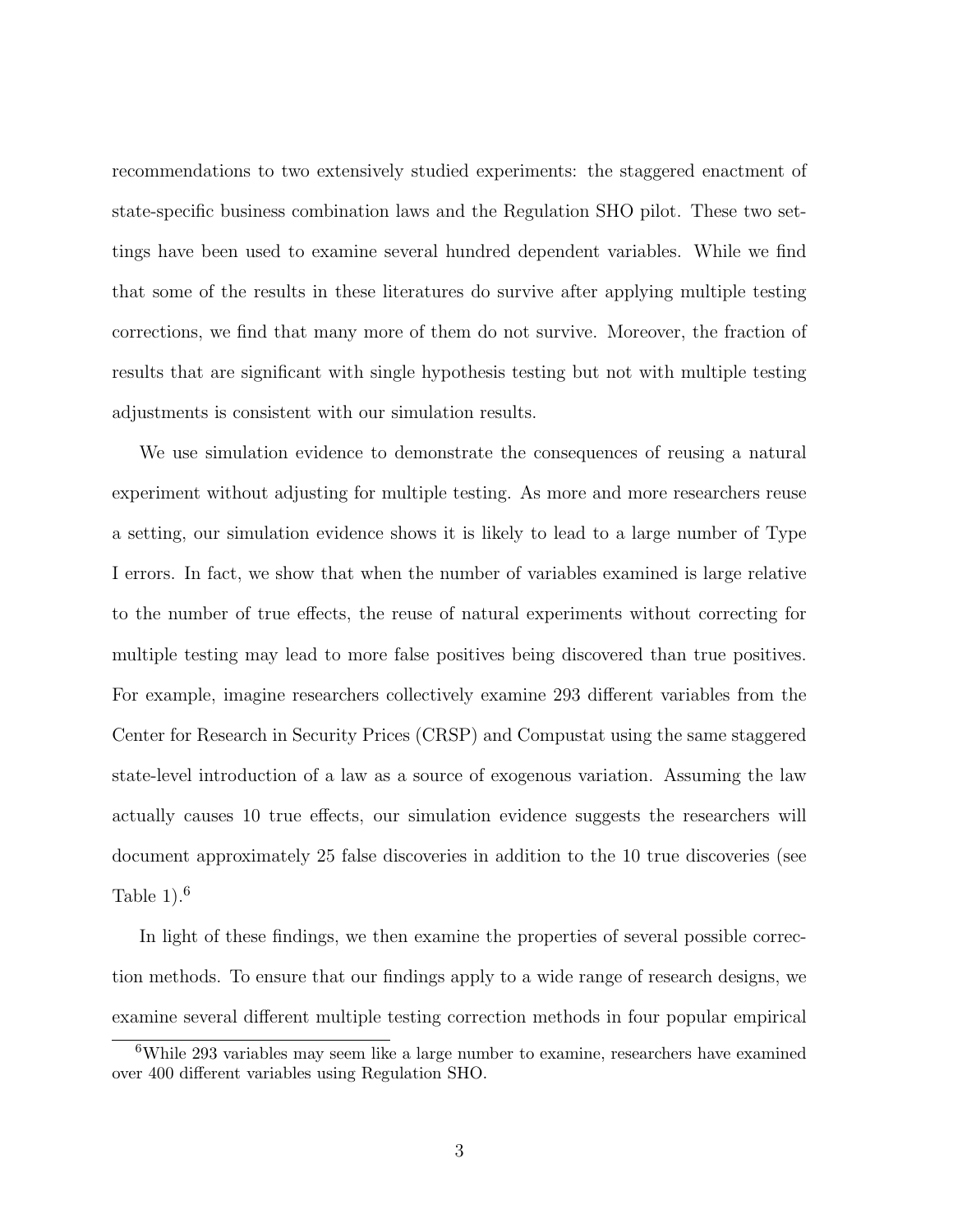settings: randomized control trials, staggered introductions, instrumental variables regressions, and regression discontinuity designs. For each of these settings, we simulate the exogenous independent variables, then sequentially examine the set of 293 outcome variables from Compustat and CRSP. Because multiple testing corrections may be influenced by the dependence structure of the data, we use real data for the outcome variables to ensure they are representative of data commonly used in academic studies.

For the number of tests under consideration, commonly studied outcome variables, and corresponding dependence structures, the results are generally similar across multiple testing adjustment methods. Specifically, we examine a number of properties for different correction methods, including the Type I error rate (number of false positives divided by number of null effects), the Type II error rate (number of false negatives divided by number of true effects) and Accuracy (the fraction of all tests with the correct result). We find that the [Romano and Wolf](#page-40-1) [\(2005,](#page-40-1) [2016\)](#page-41-2) correction method, which controls the probability of making one or more false rejections across all hypotheses considered (the "family-wise error rate"), performs well across these different dimensions. Other methods, such as the [Benjamini and Yekutieli](#page-37-2) [\(2001\)](#page-37-2) method, which controls the expected value of the ratio of false rejections to total rejections across all hypotheses considered (the "false discovery rate"), perform similarly.

Consequently, we use the [Romano and Wolf](#page-40-1) [\(2005,](#page-40-1) [2016\)](#page-41-2) method to calculate adjusted t-statistic critical values that can be used to make inferences when reusing a setting.<sup>[7](#page-6-0)</sup> We construct adjusted critical values for four commonly used settings: randomized control trials, staggered introductions, instrumental variables regressions, and

<span id="page-6-0"></span><sup>7</sup>Alternatively, we note that researchers can directly apply other methods such as [Benjamini](#page-37-2) [and Yekutieli](#page-37-2) [\(2001\)](#page-37-2), which generate similar results.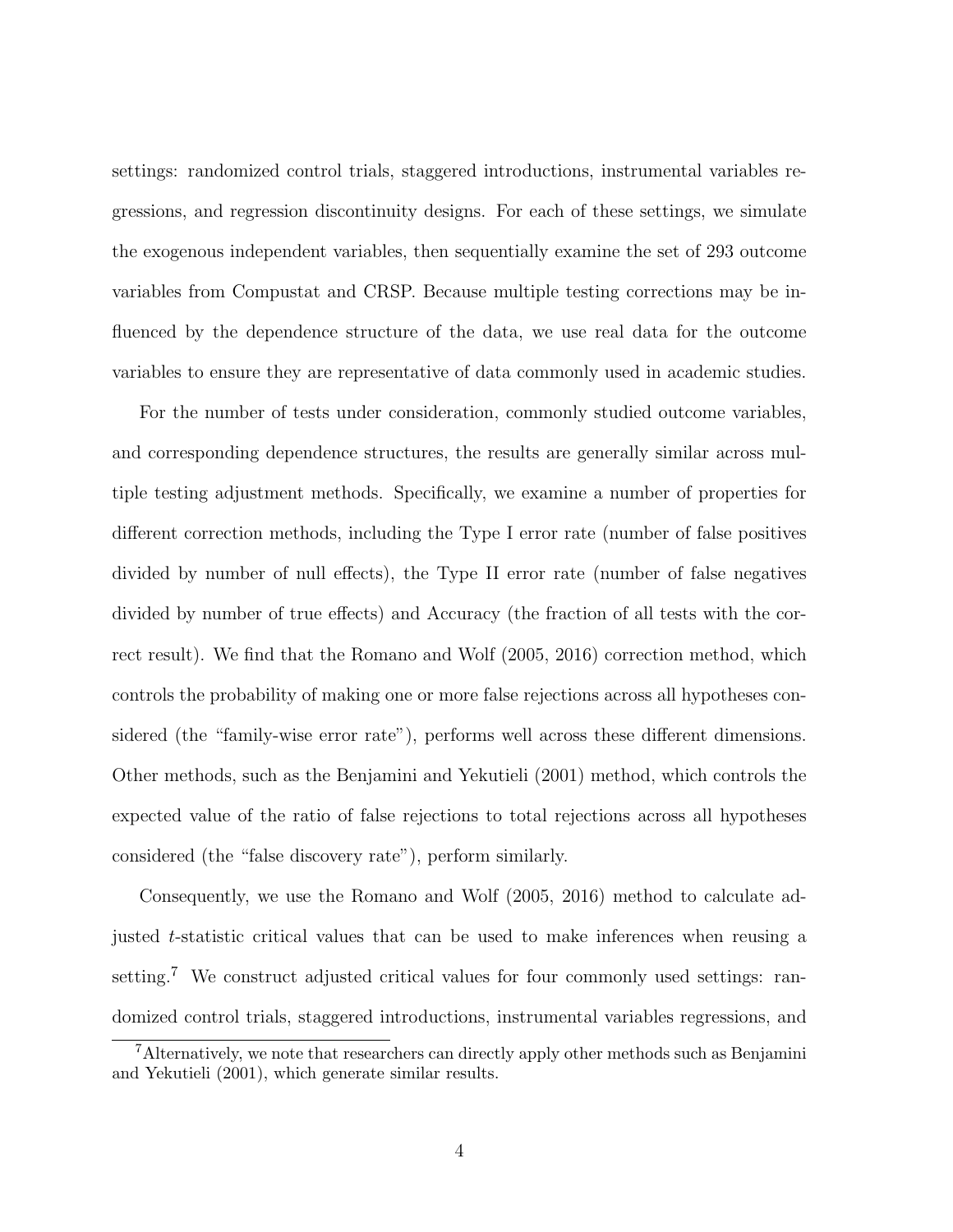regression discontinuity designs. We find that the adjusted critical values evolve at a similar rate across these different empirical settings, as more dependent variables are examined. In order to address the multiple testing problem, our results show that a good heuristic is that a new hypothesis should have a  $t$ -statistic of at least 2.5 if there are 5 prior findings and 3.0 if there are 20 prior findings using the same setting (see Table [A1](#page-49-0) for details broken out by empirical setting and the number of prior findings).

Finally, to assess the potential importance of our findings, we apply our adjusted critical values to two commonly studied and distinct real-world settings: business combination laws and the Regulation SHO pilot – the business combination law setting is a natural experiment involving the staggered enactment of state-level laws while the Regulation SHO pilot is a randomized control trial conducted by the U.S. Securities and Exchange Commission (SEC). We re-examine the empirical evidence on the effects of treatment in these settings after adjusting for multiple testing.

When applying multiple hypothesis corrections to a growing family of tests, the way outcomes are sequenced may affect inference. In other words, if a researcher examines outcome C, the multiple testing correction may yield different results depending on whether outcomes A and B were already examined, versus just outcome A or just outcome B. To account for this, the multiple testing literature has proposed different ways to sequence existing outcomes; accordingly, we examine two different ways to sequence outcomes when applying multiple testing corrections.

Following [Harvey, Liu, and Zhu](#page-39-1) [\(2016\)](#page-39-1), the first approach orders outcomes by the date they were first reported: in other words, when we apply multiple testing corrections to a given outcome, we consider the results that had been previously reported sequenced by the order the results were first made public. This effectively raises the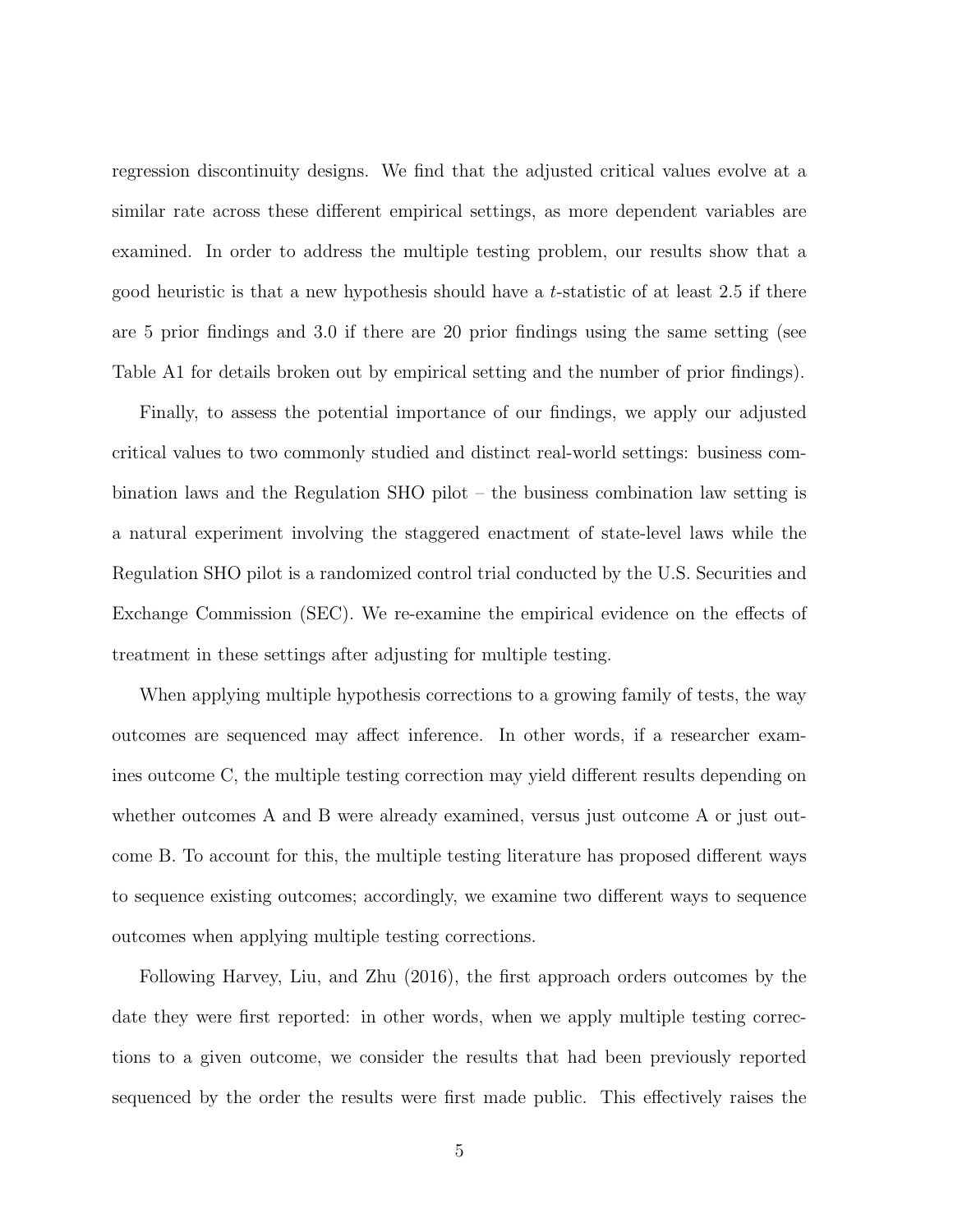bar for statistical significance over time, as more outcomes are examined. The second approach that we use is referred to as a "best foot forward policy" in the multiple testing literature [\(Foster & Stine,](#page-39-2) [2008\)](#page-39-2). In this approach, outcomes are ordered from high to low based on the likelihood that they will be rejected given the experiment. While the ordering of outcomes is ultimately subjective, this approach has been used in clinical trials where the outcomes are ordered based on experimental design (e.g., intended effects of treatment are ordered first). Consequently, the intended treatment effects have a lower statistical hurdle. As new potential treatment effects are proposed, we consider the causal arguments that link them to the intended treatment effect and add related outcomes to the family of tests at the appropriate level.

For both sequencing approaches, we find similar results. While some of the existing results do survive correction for multiple testing, we find that many of them do not. For example, for business combination laws the existing literature finds 73 out of the 114 outcomes examined to be statistically significant using single hypothesis testing methods, but only 28 of these remain statistically significant after applying our [Romano](#page-40-1) [and Wolf](#page-40-1) [\(2005,](#page-40-1) [2016\)](#page-41-2) cutoffs when we sequence by the date of reporting. When we sequence by the second approach, the number is similar  $-$  we find that 27 outcomes remain statistically significant. We find similar results for outcomes examined using the Regulation SHO setting. Overall, our findings highlight the potential importance of considering multiple testing when making inferences.

Our analyses are largely focused on a statistical issue:  $p$ -values do not have their usual interpretation when a large number of outcomes is examined without accounting for multiple testing. However,  $p$ -values (and t-statistics) are only one part of inference. We discuss a number of other best practices from the existing literature and how they relate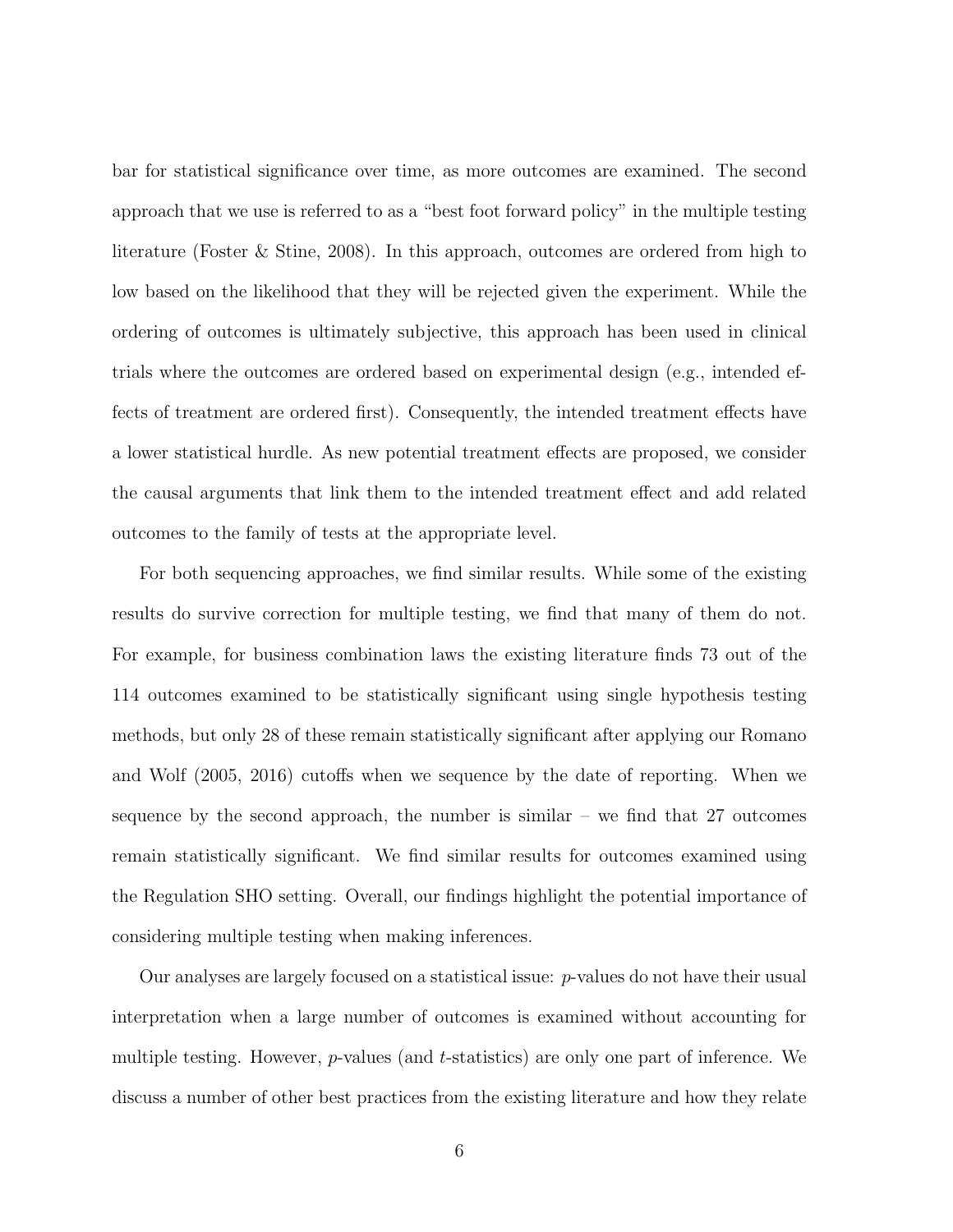to multiple testing to assist with inference when natural experiments are reused. For example, researchers can provide corroborating evidence, state and provide supporting evidence of causal channels, and reconcile their evidence with existing evidence derived from the same setting.

Overall, our results contribute to a growing literature on multiple testing in economics. Multiple testing corrections have been proposed in several other types of experimental settings where researchers develop pre-specified tests in support of the same research question using the same data.<sup>[8](#page-9-0)</sup> [List, Shaikh, and Xu](#page-40-2) [\(2019\)](#page-40-2) propose using a procedure based on [Romano and Wolf](#page-40-3) [\(2010\)](#page-40-3) to address the problem of multiple hypothesis testing in field experiments. In their setting, a researcher has control over the parameters of an experiment and tests multiple hypotheses at the same time. In contrast, researchers reusing a given natural experiment develop a variety of different testable hypotheses independently of one another. However these tests also effectively investigate the same research question: What was the effect of the treatment? Similarly, researchers in empirical asset pricing independently develop testable hypotheses and effectively use the same data in order to examine whether expected returns are predictable [\(Harvey & Liu,](#page-39-3) [2013,](#page-39-3) [2014;](#page-39-4) [Harvey et al.,](#page-39-1) [2016;](#page-39-1) [Hou, Xue, & Zhang,](#page-39-5) [2018;](#page-39-5) [Engelberg, McLean, Pontiff, & Ringgenberg,](#page-38-1) [2019;](#page-38-1) [Chordia, Goyal, & Saretto,](#page-38-2) [2020\)](#page-38-2). Multiple testing corrections have also been applied to papers estimating asset price vari-

<span id="page-9-0"></span><sup>8</sup>For example, [Ludbrook](#page-40-4) [\(1998\)](#page-40-4) examines multiple testing in biomedical research and states "A family of hypotheses is all those actually tested on the results of a single experiment." Clinical trials generally involve multiple comparisons and tests for multiple end points. If multiplicity is not accounted for, this situation can lead to the approval of ineffective treatments (a Type I error) [Bretz, Dmitrienko, and Tamhane](#page-38-3) [\(2010\)](#page-38-3). Similarly, [Thompson et al.](#page-41-1) [\(2020\)](#page-41-1) examine multiple testing in Psychology suggest that multiple testing corrections were designed "for situations in which a researcher performs multiple statistical tests within the same experiment."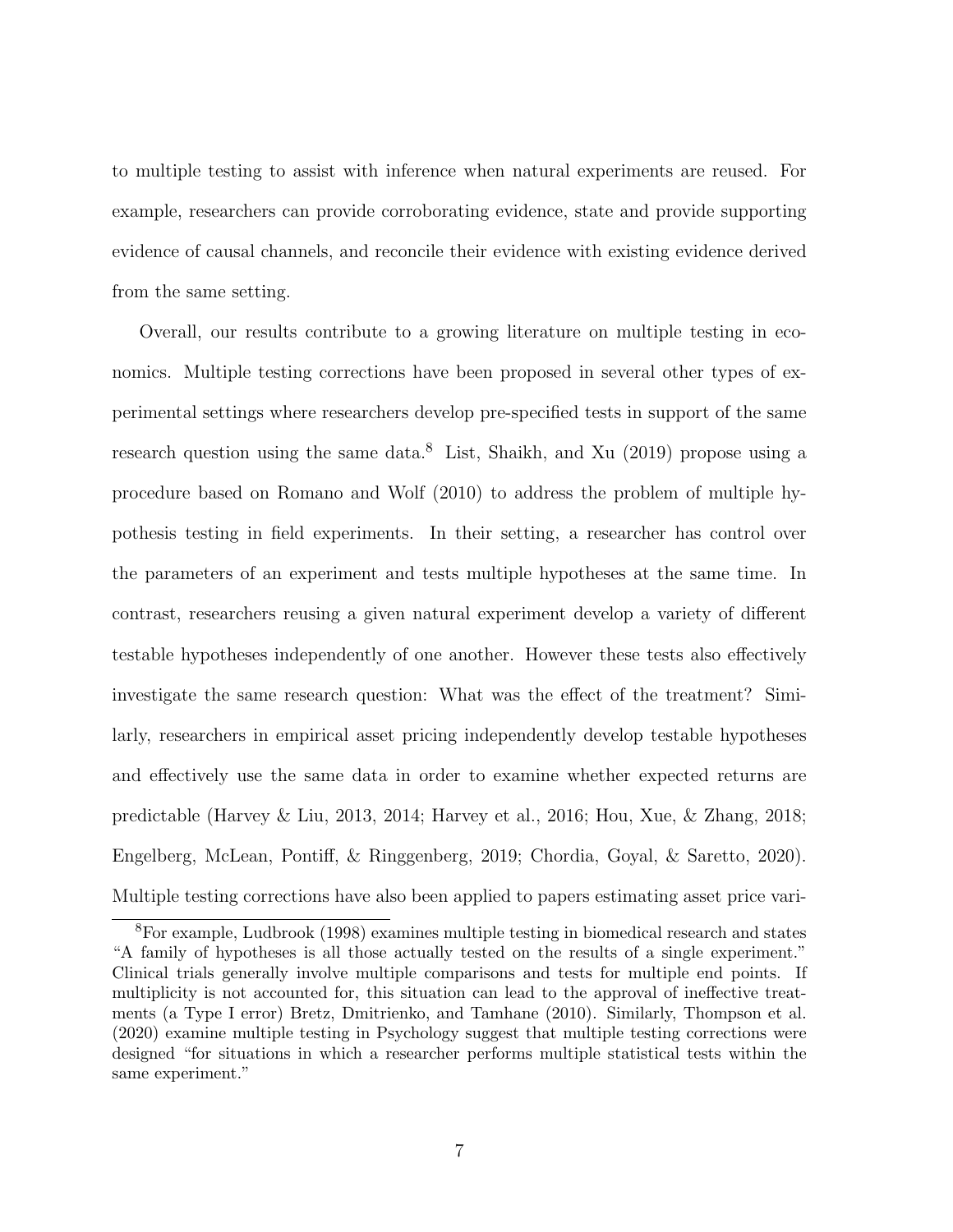ation [\(Liu, Patton, & Sheppard,](#page-40-5) [2015\)](#page-40-5), and examining fund performance [\(Giglio, Liao,](#page-39-6) [& Xiu,](#page-39-6) [2019;](#page-39-6) [Andrikogiannopoulou & Papakonstantinou,](#page-37-3) [2019\)](#page-37-3). In contrast to these existing studies, our paper is the first to examine the reuse of natural experiments. The existing literature largely focuses on settings where the dependent variable is the same, while the independent variables vary. Our paper instead focuses on settings where the independent variable is the same and the dependent variable varies across tests. It is therefore unclear whether the recommendations from the prior literature apply to the reuse of natural experiments. Our paper fills this gap.

The rest of the paper proceeds as follows. Section [1](#page-10-0) provides an overview of multiple testing frameworks. Section [2](#page-13-0) provides simulation evidence. Section [3](#page-22-0) uses multiple testing corrections to re-evaluate the existing results using business combination laws and Regulation SHO. Section [4](#page-30-0) discusses other potential solutions to the multiple testing problem, notes caveats, and provides a review of other issues when reusing natural experiments. Section [5](#page-35-0) concludes.

## <span id="page-10-0"></span>1. Multiple Testing Corrections

In this section, we provide an overview of several multiple testing corrections and describe our implementation of them. The different methods we examine are designed to control different metrics: the family-wise error rate (FWER), the false discovery rate (FDR), or the false discovery proportion (FDP). We briefly define these metrics and discuss each correction method below. For more detailed descriptions, we refer the reader to the papers cited below as well as [Chordia et al.](#page-38-2) [\(2020\)](#page-38-2).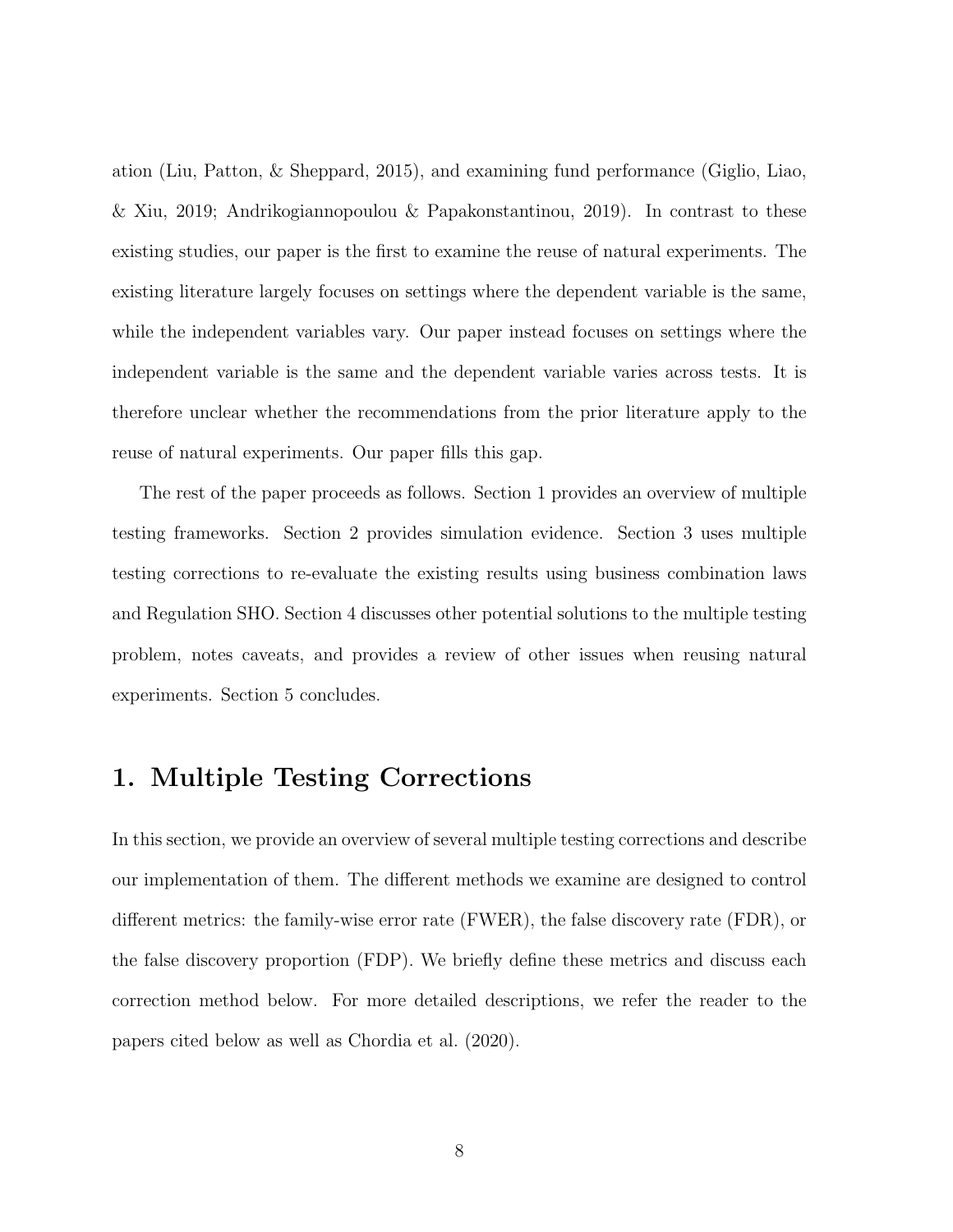#### 1.1. FWER

The FWER is defined as the probability of making one *or more* false rejections given all hypotheses considered. These corrections allow us to maintain the standard  $p$ -value cutoff of  $\alpha = 0.05$  for a family of tests. In other words, this implies there is still a 5% probability of observing results at least as extreme as the observed results if the null hypothesis of no effect is true, even when many hypotheses are tested. However, as the number of hypotheses under consideration becomes large, these methods become relatively conservative since they control the probability of even one false positive.

The first correction that we examine is the [Bonferroni](#page-38-4) [\(1936\)](#page-38-4) method. In this correction, the critical p-value is equal to  $\frac{\alpha}{S}$ , where S is the number of outcomes under consideration. While the Bonferroni method is simple to apply, it treats all tests as independent. More powerful FWER procedures account for the dependence structure across hypotheses by re-sampling [\(White,](#page-41-3) [2000\)](#page-41-3) and reject as many null hypotheses as possible by using a step-down approach [\(Holm,](#page-39-7)  $1979$  $1979$  $1979$ ).<sup>9</sup> The second correction that we apply is the procedure developed in [Romano and Wolf](#page-40-1) [\(2005,](#page-40-1) [2016\)](#page-41-2) (RW) and described in further detail by [Clarke, Romano, and Wolf](#page-38-5) [\(2019\)](#page-38-5). The RW correction combines re-sampling with a step-down approach; as a consequence, this approach generally has more power than other FWER methods.

#### 1.2. FDR and FDP

In some applications, researchers may examine tens of thousands of hypotheses and may be willing to tolerate more false positives than the standard  $\alpha = 0.05$  allows for;

<span id="page-11-0"></span><sup>&</sup>lt;sup>9</sup>In the settings that we examine, many dependent variables are related due to common firm and/or economic forces, so accounting for their dependence is important.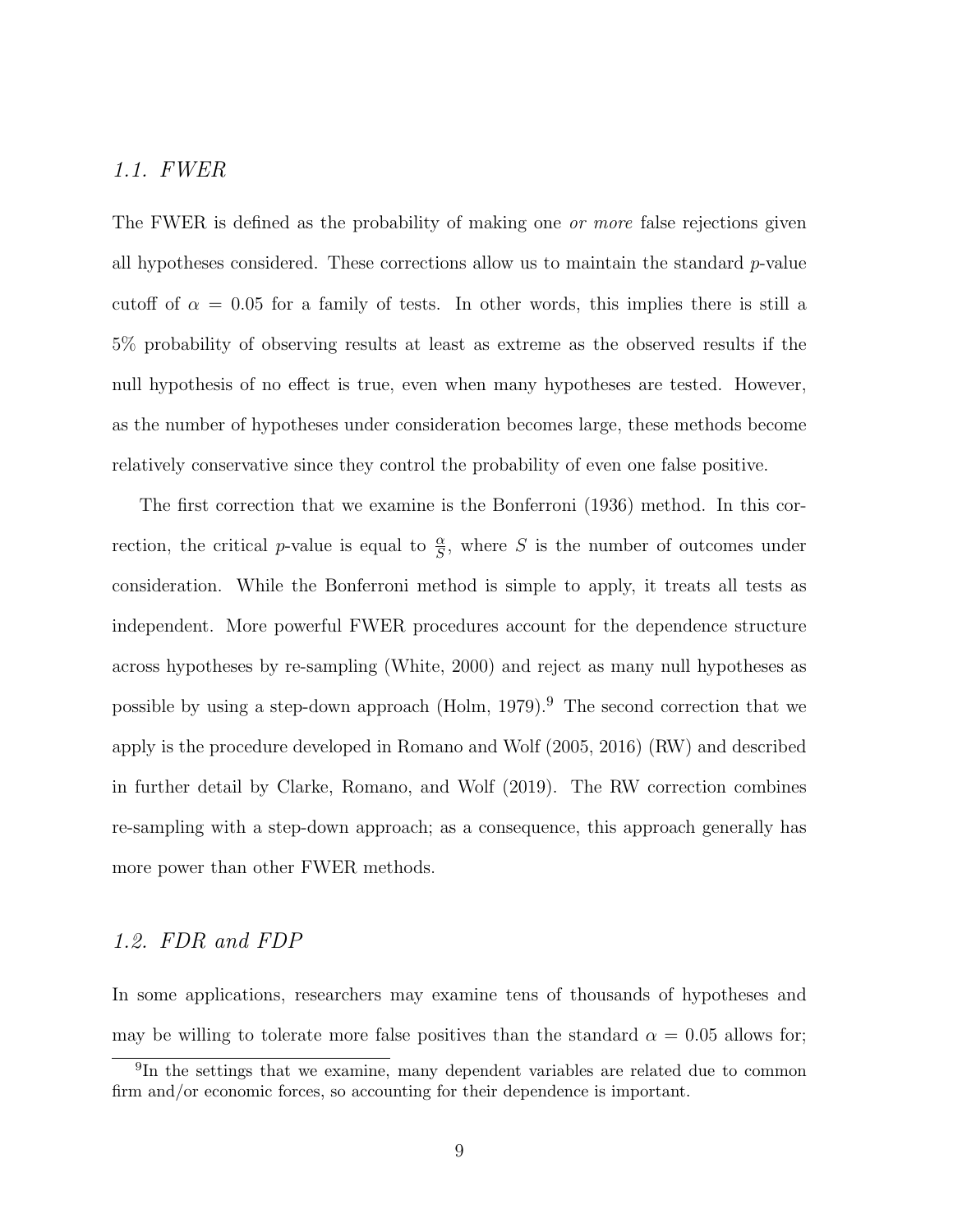the FDR and FDP were developed to address these situations.[10](#page-12-0) Rather than control the probability of any false positives, the FDR controls the expected value of the ratio of false rejections to total rejections across tests in the same family. We apply the [Benjamini and Yekutieli](#page-37-2) [\(2001\)](#page-37-2) (BHY) correction which builds upon earlier work by [Benjamini and Hochberg](#page-37-4) [\(1995\)](#page-37-4) by providing control of the FDR under more arbitrary dependence structures. While the BHY correction is known to be relatively conservative in controlling the FDR, BHY has been applied in several asset pricing settings including [Harvey et al.](#page-39-1) [\(2016\)](#page-39-1) and [Chordia et al.](#page-38-2) [\(2020\)](#page-38-2). Following these papers, we control the FDR at the 5% level in all of our applications.

Finally, we also examine FDP methods. These methods directly control the ratio of false rejections to rejections for a single application. [Romano and Wolf](#page-40-6) [\(2007\)](#page-40-6) extend the RW procedure described above for control of the FDP. In our setting, when we apply [Romano and Wolf](#page-40-6) [\(2007\)](#page-40-6) FDP correction we find results that are qualitatively the same as when we apply the RW method.<sup>[11](#page-12-1)</sup> Accordingly, we do not report results for FDP corrections in our main tests.

Overall, both the RW and BHY methods generally have better proprieties than the [Bonferroni](#page-38-4) [\(1936\)](#page-38-4) method. While the BHY method generally has more power than the RW method as the number of tests becomes large, it provides control of a conceptually different error rate. Put differently, the RW and BHY methods have distinct advantages and disadvantages: the RW method has the advantage of leading to fewer false discoveries, but it may miss more true discoveries than the BHY method, especially as the number of tests becomes extremely large. We use our simulation analyses, discussed

<span id="page-12-0"></span><sup>10</sup>For example, genome association studies often examine the relation between a disease and tens of thousands of genes that may be related to the disease.

<span id="page-12-1"></span><sup>&</sup>lt;sup>11</sup>We control the FDP at the 5% proportion and level as in [Chordia et al.](#page-38-2)  $(2020)$ .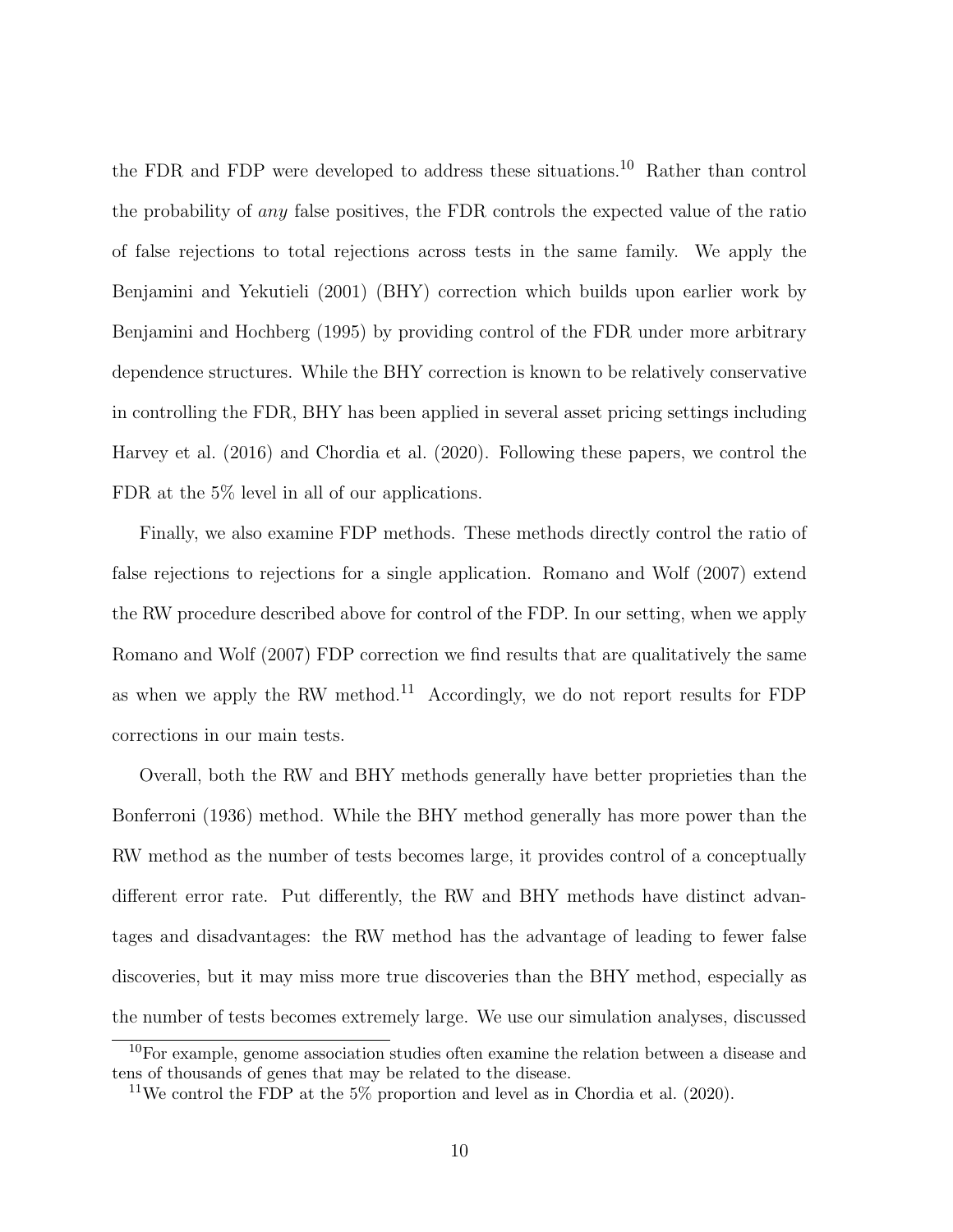in Section [2,](#page-13-0) to examine whether one of these methods performs better than the others within the context of reusing natural experiments.

#### 1.3. Bootstrap

When applying the RW and BHY methods, we use bootstrapping to account for the dependence structure across hypotheses. Importantly, the results may depend on the structure of the bootstrap – the bootstrap procedure should preserve the underlying dependence structure in the original data. In our setting, we build bootstrap samples of 1,000 replicants by randomly sampling firms with replacement from each sample. In other words, to preserve the time series properties of the raw data, we draw all dates for each firm.<sup>[12](#page-13-1)</sup> We then use the same bootstrap sample for all outcomes for a given replicant (for example, once we draw a set of firms and dates using the bootstrap, we examine all outcome variables using that same set of firm and dates).

## <span id="page-13-0"></span>2. Simulations

In this section, we use simulation evidence to examine the multiple testing problem associated with reusing natural experiments. We also explore the properties of various multiple testing corrections. We conduct simulations using three commonly used methodologies: difference-in-differences regressions, instrumental variables (IV) regressions, and regression discontinuity designs (RDD). Within the difference-in-differences setting, we examine two research designs: (i) a randomized control trial (RCT) in which

<span id="page-13-1"></span> $12$ When we apply multiple testing corrections to staggered state-level introductions, we stratify the draws by state of incorporation. After drawing firms, we generate a new firm index to preserve the correct degrees of freedom when absorbing fixed effects.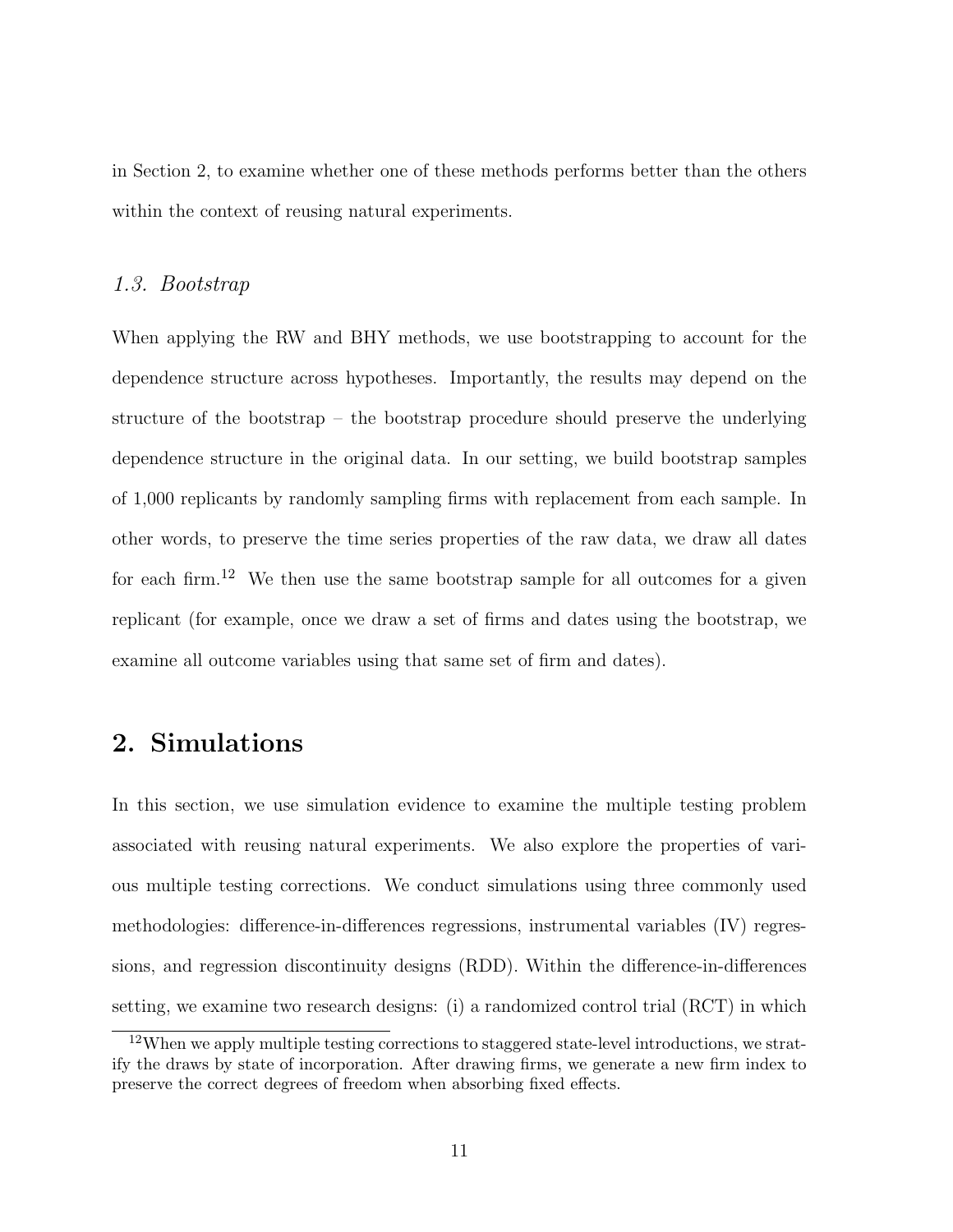firms are randomly selected for treatment at one point in time and (ii) staggered introductions of a state-level changes (Staggered Introductions), which exploit variation across firms and across time.

For each of these four settings, we simulate the independent variable (the source of exogenous variation) and then we examine dependent variables based on real data. By using real data for the dependent variables, our simulations account for the actual dependence structures encountered by researchers reusing natural experiments. Our dependent variables are drawn from the set of variables in Compustat and CRSP, which yields 293 variables (discussed in greater detail in Section [2.2,](#page-17-0) below). We start by randomly drawing one of the 293 outcome variables, and then we continue to randomly add one variable at a time to the family of tests.

#### 2.1. Empirical Settings

#### 2.1.1. Randomized Control Trial

To construct the simulated RCT sample, we randomly select a treatment year, then collect 5 years of annual Compustat firm-level data before the treatment and 5 years of data after the treatment. We randomly assign treated status to one third of the firms, while the other firms serve as controls in each simulation. We then estimate panel regressions of the form:

$$
y_{i,t} = \alpha_i + \alpha_t + \beta \cdot Treat_{i,t} + \epsilon_{i,t},\tag{1}
$$

where  $y_{i,t}$  is the outcome variable of interest for firm i in year t; Treat<sub>i,t</sub> is an indicator variable equal to one if the firm is in the treated firm group and the treatment has taken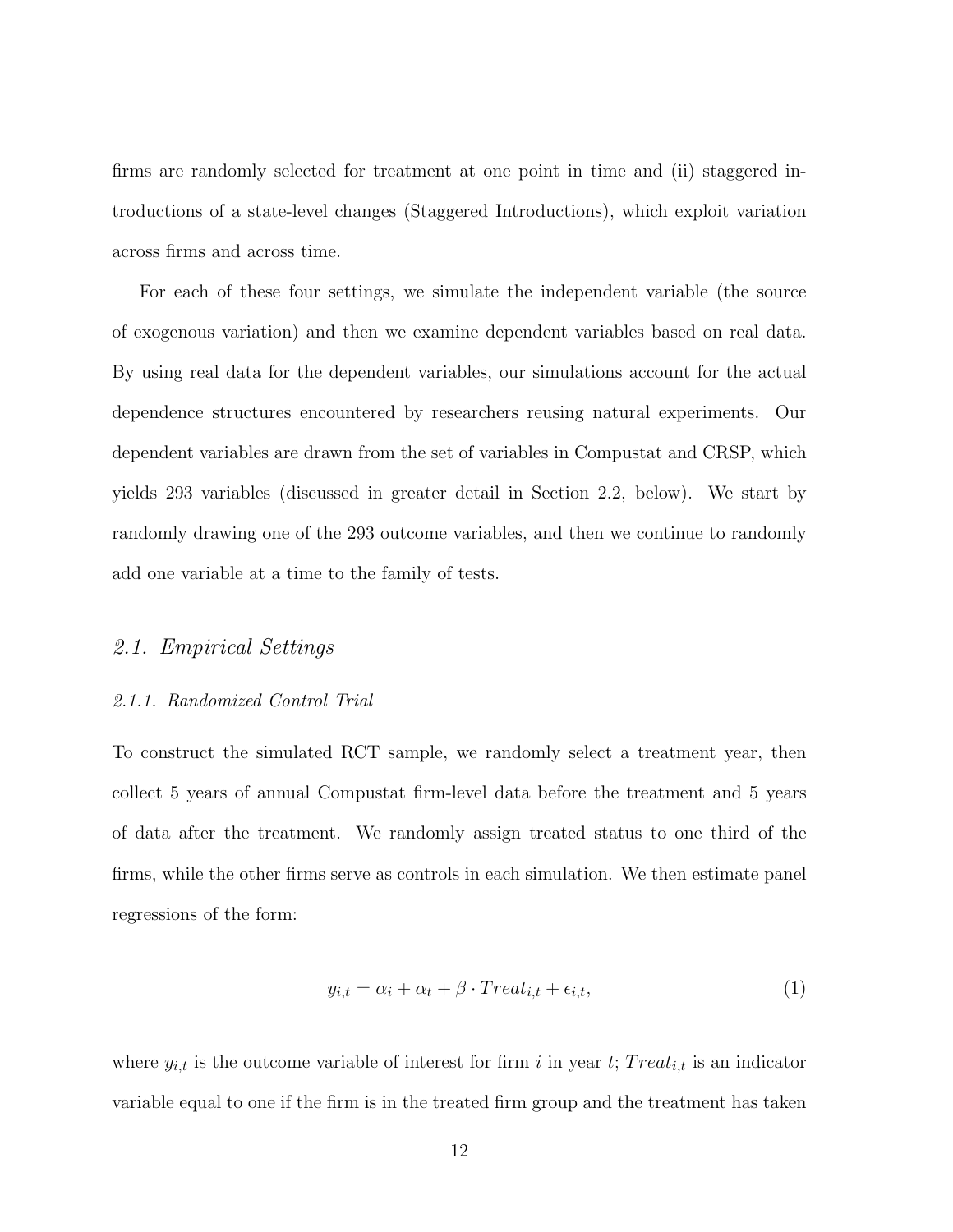effect, and equal to zero otherwise. We include firm and year fixed effects and cluster standard errors at the firm level.

#### 2.1.2. Staggered Introductions

The sample consists of Compustat firm-level data with fiscal years ending from 1976 through 1995. To simulate the Staggered Introductions, we randomly assign the enactment years of a regulatory or legal change, without replacement, to the states of incorporation in the sample, leaving Delaware untreated. We then estimate panel regressions of the form:

$$
y_{i,s,t} = \alpha_i + \alpha_t + \beta \cdot Treat_{s,t} + \delta' \mathbf{L}_{s,t} + \epsilon_{i,s,t},\tag{2}
$$

where  $y_{i,s,t}$  is the outcome variable of interest for firm i in year t incorporated in state s.  $Treat_{s,t}$  is an indicator variable which is equal to one if the change has occurred in state s by year t and equal to zero otherwise. Following [Spamann](#page-41-4) [\(2019\)](#page-41-4),  $\mathbf{L_{s,t}}$  includes controls for the five antitakeover statutes from [Karpoff and Wittry](#page-39-8)  $(2018).<sup>13</sup>$  $(2018).<sup>13</sup>$  $(2018).<sup>13</sup>$  $(2018).<sup>13</sup>$  We include firm and year fixed effects and cluster standard errors at the firm level.

#### 2.1.3. Instrumental Variables Regression

To construct the simulated IV sample, we simulate an endogenous independent variable  $(X)$  for the 1984 to 2004 sample period, then simulate the instrument  $(Z)$  so that it is a function of the endogenous independent variable (such that we do not have a weak

<span id="page-15-0"></span><sup>&</sup>lt;sup>13</sup>This setting mimics the business combination law literature and leads to an unbalanced panel as the majority of firms are incorporated in Delaware. See [Bertrand, Duflo, and Mul](#page-37-5)[lainathan](#page-37-5) [\(2004\)](#page-37-5) and [Spamann](#page-41-4) [\(2019\)](#page-41-4) for discussions about the resulting issues.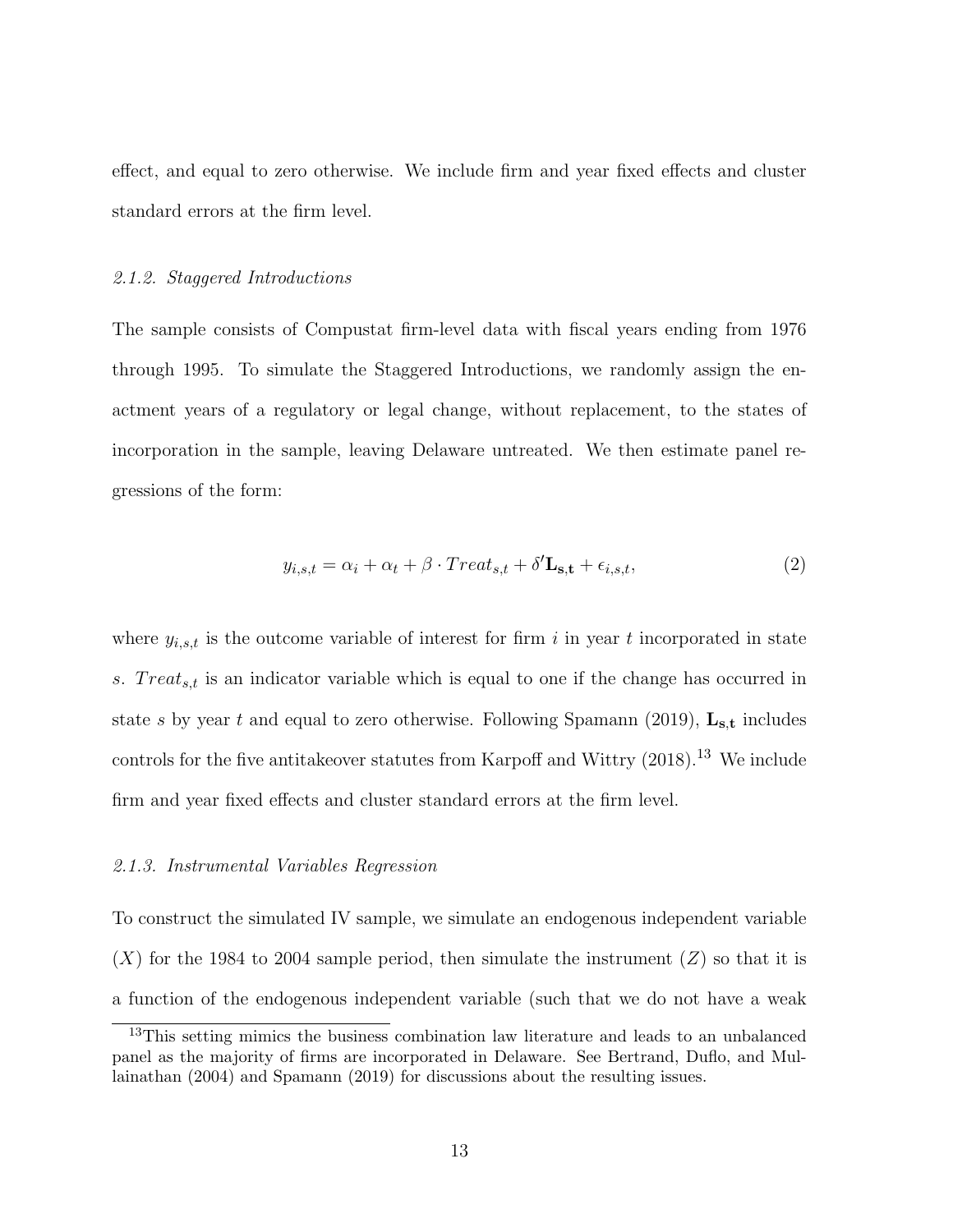instrument) plus a noise term. We then estimate two-stage least-squares regressions of the form:

$$
X_{i,t} = \kappa_i + \kappa_t + \gamma \cdot Z_{i,t} + \eta_{i,t},\tag{3}
$$

$$
y_{i,t} = \alpha_i + \alpha_t + \beta \cdot \hat{X}_{i,t} + \epsilon_{i,t},\tag{4}
$$

where  $y_{i,t}$  is the outcome variable of interest for firm i in year t;  $X_{i,t}$  is the endogenous independent variable,  $Z_{i,t}$  is an instrumental variable, and  $\widehat{X}_{i,t}$  is the fitted value from the first-stage regression. We include firm and year fixed effects and cluster standard errors at the firm level.

#### 2.1.4. Regression Discontinuity Design

To construct the simulated RDD sample, we use the 1984 to 2004 period. Each year we randomly simulate a forcing variable and threshold, and construct a treatment variable  $(Treat_{i,t})$  that takes the value one above the threshold. We then estimate panel regressions of the form:

$$
y_{i,t} = \alpha_i + \alpha_t + \beta \cdot Treat_{i,t} + \lambda \cdot X_{i,t} \cdot Treat_{i,t} + \epsilon_{i,t}, \tag{5}
$$

where  $y_{i,t}$  is the outcome variable of interest for firm i in year t, Treat<sub>i,t</sub> is an indicator variable, and  $X_{i,t}$  is a linear control function that is fitted separately above and below the threshold. We include firm and year fixed effects, use a bandwidth of 500 firms on either side of each yearly simulated threshold, and cluster standard errors at the firm  $level.<sup>14</sup>$  $level.<sup>14</sup>$  $level.<sup>14</sup>$ 

<span id="page-16-0"></span> $\rm ^{14}Results$  are similar for other choices of the bandwidth and control function.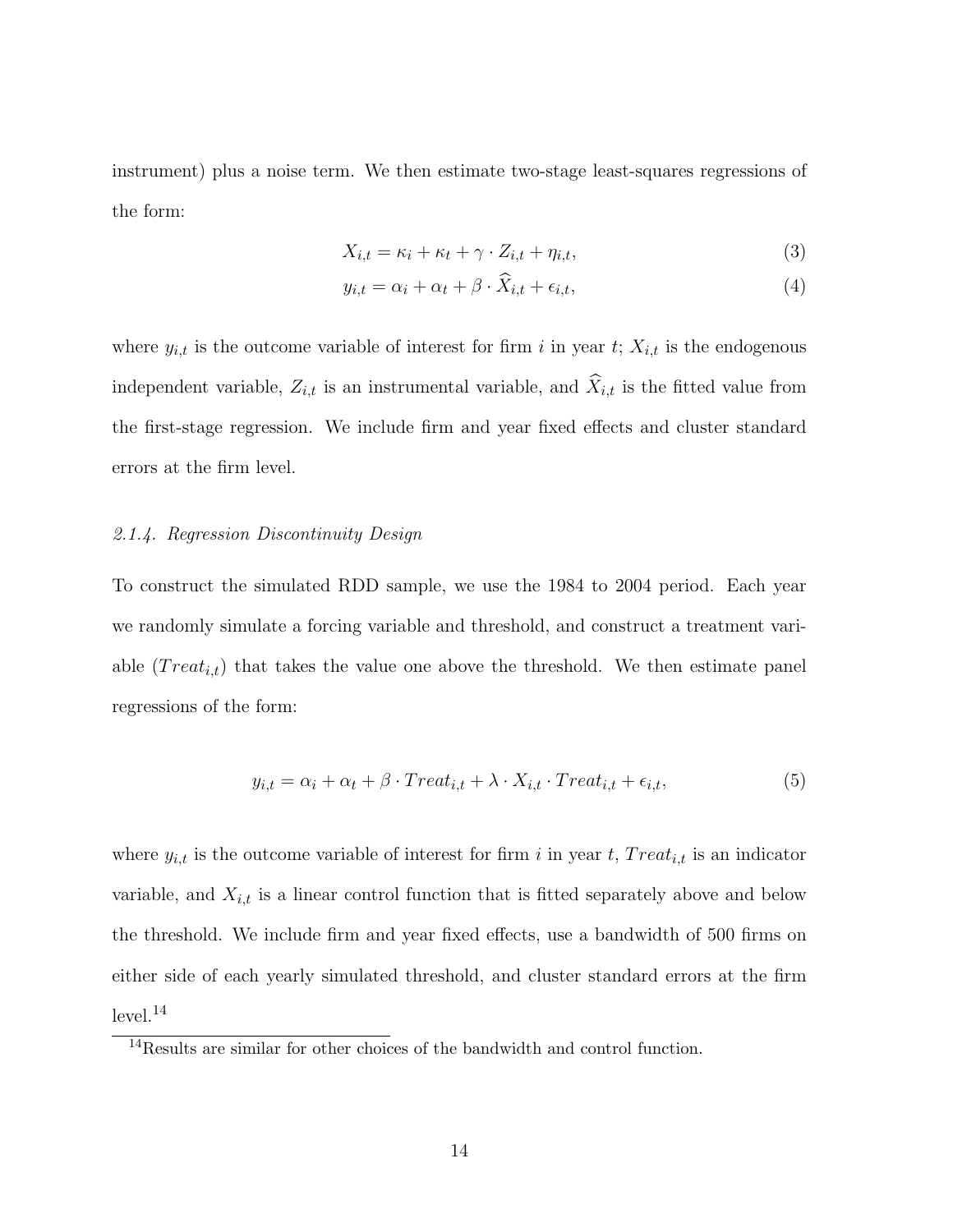### <span id="page-17-0"></span>2.2. Compustat and CRSP outcomes

Our dependent variables are drawn from Compustat and CRSP, and include commonly used transformations of each variable. In order to arrive at a set of Compustat variables, we collect raw variables from financial statements which are non-missing for at least 70% of observations in a sample between January 1970 through June 2019. For Compustat outcomes, we use the raw variable, raw variable scaled by total assets, and the percentage change of the raw variable scaled by total assets. This approaches results in 96 raw Compustat variables, generating 288 Compustat outcomes in total. We also use monthly CRSP stock data in order to calculate firm-year average trading volume, average share turnover, cumulative returns, average dollar bid-ask spreads, and average percentage bid-ask spreads using firms' fiscal years. The resulting sample contains 293 different dependent variables.

## 2.3. Simulated true treatment effects

By construction, the realizations of the treatment indicators are simulated to be independent of the outcomes, so there should be no relation between the independent and dependent variables. In order to study how different multiple testing corrections perform at detecting true effects, we choose sets of 10 and 20 outcome variables at random, without replacement, and add a linear function of the treatment so that they are related to the independent variables (i.e., we create true effects). These outcomes are constructed to produce a t-statistic from a uniform distribution between 2.8 and 5. The lower cutoff of  $t=2.8$  is chosen to ensure that our simulated natural experiments are adequately powered, that is, a single hypothesis test would reliably detect the effect at  $p < 0.05$  at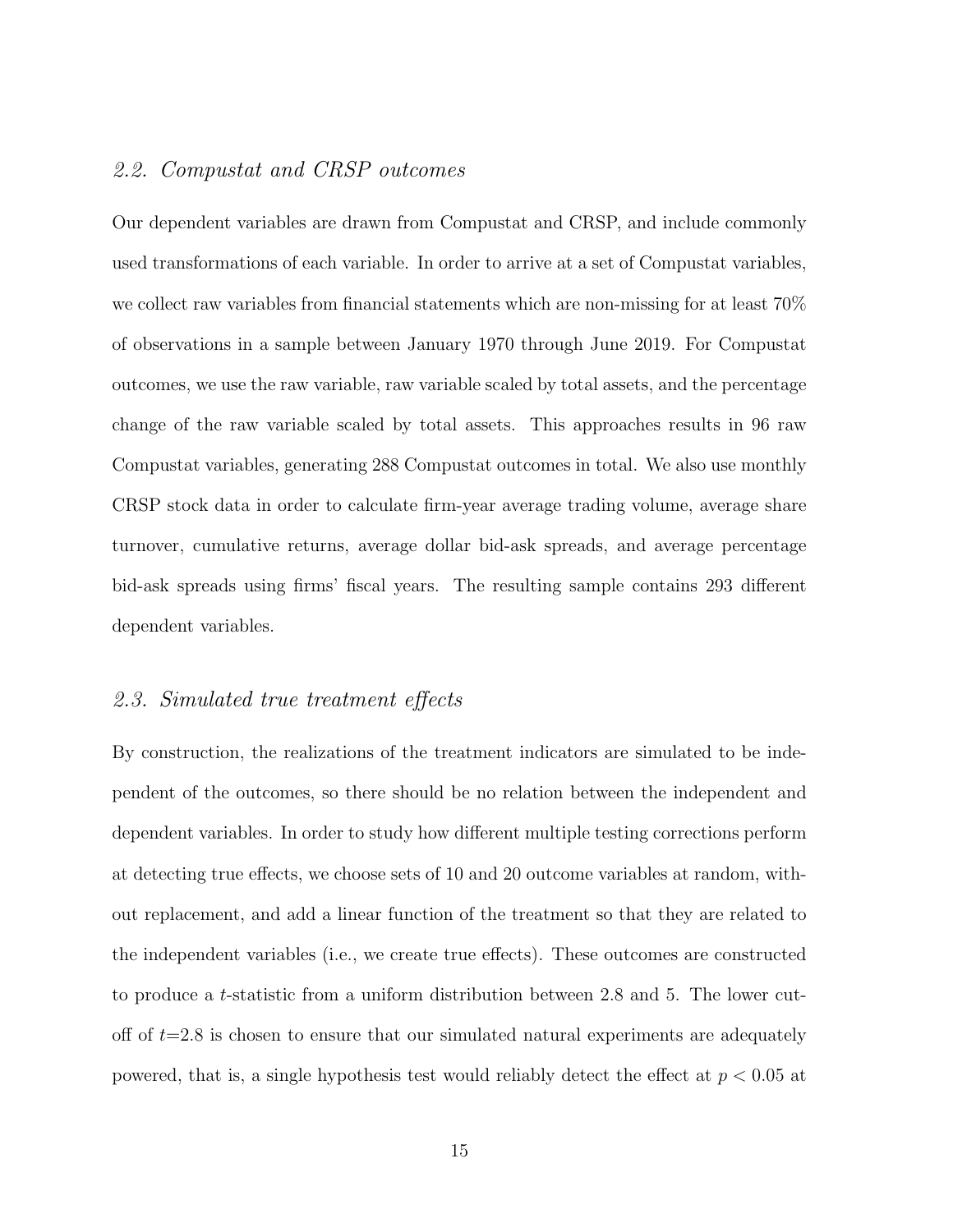least 80% of the time [\(Bloom,](#page-37-6) [1995\)](#page-37-6).

### 2.4. Comparing multiple testing frameworks

Table [1](#page-42-0) summarizes the simulation results. As discussed above, we examine the 293 outcome variables in random order. For each new outcome variable, we apply multiple testing corrections to the family of tests which includes that outcome and all previously tested outcomes. The simulated results are then averaged across 10 random orderings for each of 10 independent simulations – that is, 100 total simulated processes. We repeat this for each research design and each possible number of true effects (which take the value 0, 10, or 20).

Table [1](#page-42-0) Panel A presents the average performance in terms of false and true discoveries (i.e., false positives and true positives). Before applying multiple testing corrections, in each of the four settings with zero true effects, there are at least 15 false positive findings, on average, with a  $p$ -value  $< 0.05$ . This is the multiple testing problem. When natural experiments are reused, *p*-values no longer have their usual interpretation, which may lead to many false positives that are erroneously documented as true positives. Moreover, the occurrence of false positives is higher in the Staggered Introductions setting, with over 20 false positives on average. This observation is consistent with [Bertrand et al.](#page-37-5) [\(2004\)](#page-37-5) and [Spamann](#page-41-4) [\(2019\)](#page-41-4) who argue these designs are prone to overstate statistical significance.

When we introduce 10 or 20 true effects, they are successfully identified as expected, but the number of false positives remain at roughly the same level as when we examined zero true effects. Note that this means that, in a real-world setting, a researcher would infer that 25 or 35 outcomes are significant based on a  $p$ -value of 0.05, without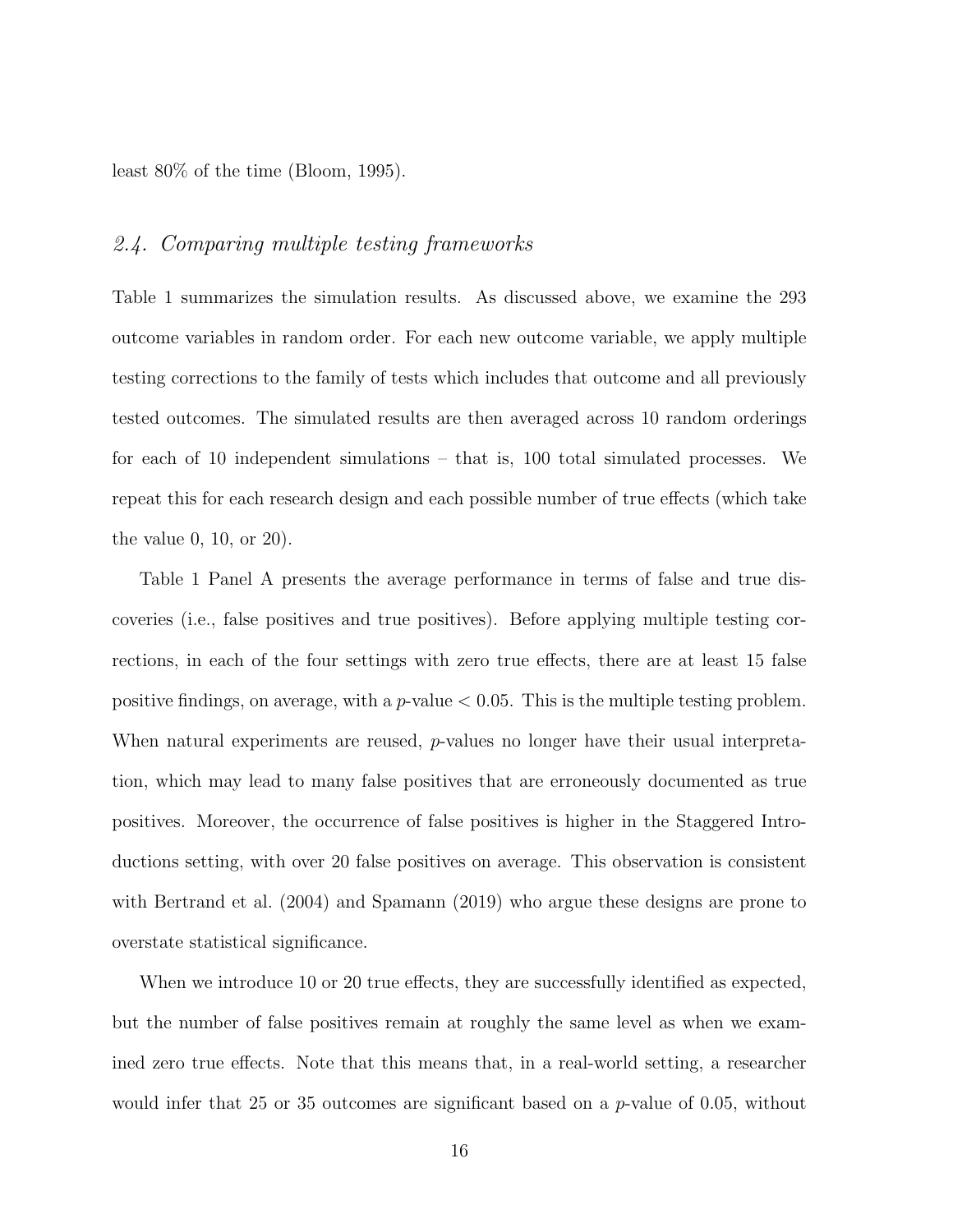having any idea of which ones are false positives and which ones are true positives. Put differently, depending on how many true effects there are in a particular simulation (10 or 20) the false discovery rates for the RCT, IV, or RDD are all similar and range from approximately 43% (15 of 35, if there are 20 true effects) to 60% (15 of 25, if there are 10 true effects). Moreover, the results are even worse for Staggered Introduction, which range from approximately 53% (if there are 20 true effects) to 70% (if there are 10 true effects). Overall, the findings suggest that for commonly reused settings and estimation techniques, more than 50% of documented findings may be false positives.<sup>[15](#page-19-0)</sup>

We then examine the performance of several different multiple testing corrections. Specifically, we examine the Bonferroni and RW corrections, which control the FWER, as well as the BHY correction, which controls the FDR. They are generally similar to one another regardless of research design. As expected, the Bonferroni correction successfully controls the FWER, but it does not detect as many true effects. The RW correction successfully controls the FWER in a manner similar to the Bonferroni correction, but is able to detect more true effects. Finally, the BHY correction generally performs similar to the RW correction. Overall, the results show that the RW and BHY corrections both perform as expected, and the differences between the two are minimal and vary depending on the research design and number of true effects.

To further explore the performance of these methods, Panel B presents four standard criteria used to evaluate methods of statistical inference. The first is the Type I error (i.e., false-positive) rate. We see that the Type I error rate is 5% as expected for the uncorrected hypothesis tests; the exception being the Staggered Introductions with a

<span id="page-19-0"></span><sup>15</sup>Of course, this depends on the number of true effects, which is unknown. Nonetheless, regardless of the number of true effects, the results indicate that many results are likely to be false positives.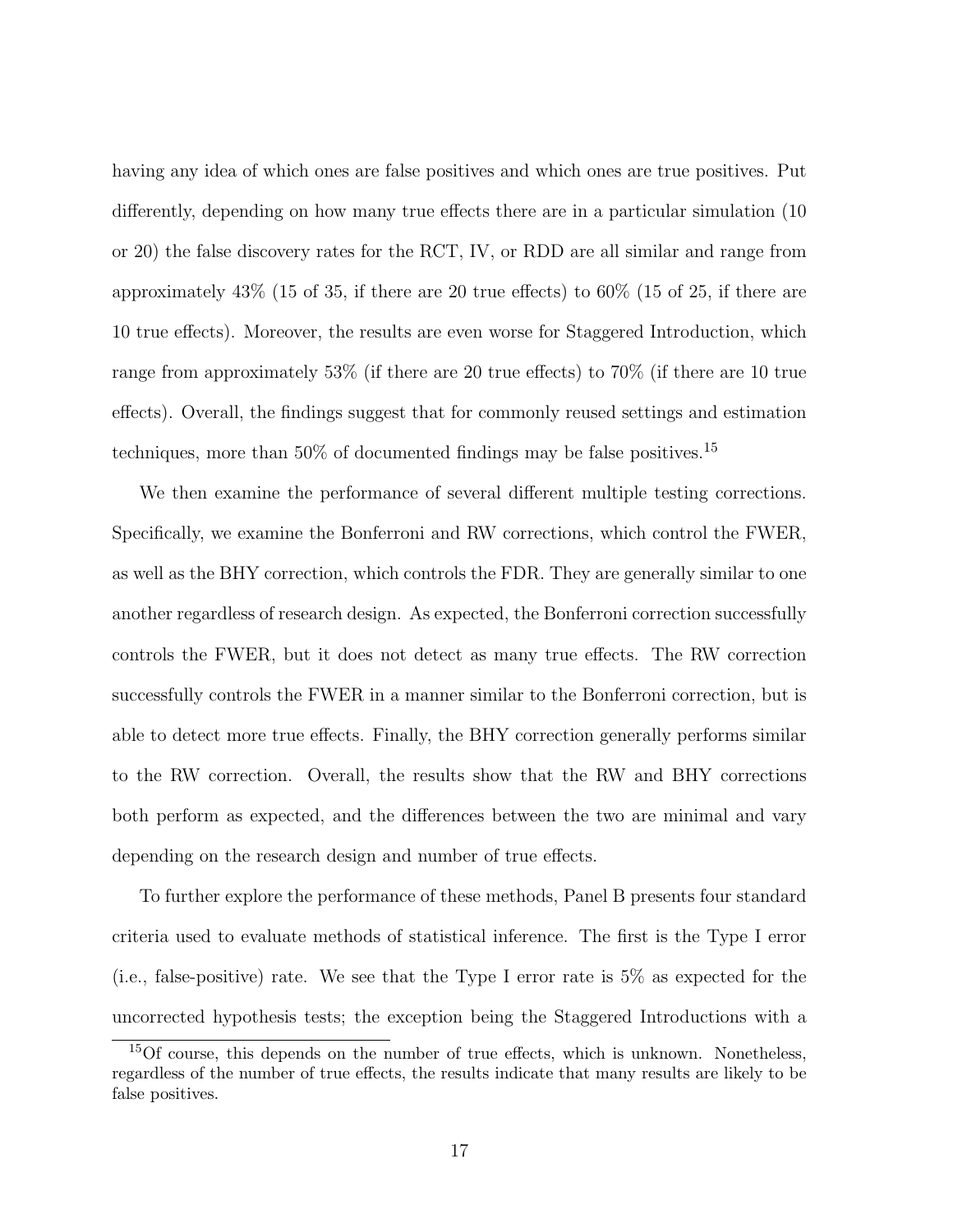rate of 8%. On the other hand, all three multiple testing corrections result in a Type I error rate that is close to zero. The second is the Type II error (false-negative) rate, measuring statistical power which is 1 minus the Type II error rate.<sup>[16](#page-20-0)</sup> Across correction methods and research designs, the numbers are generally close to the usual value of 20%. We also compute each method's accuracy, defined as the fraction of all tests with the correct result, and positive predictive value, defined as the fraction of positive results that are a true treatment effect. For all three corrections, the accuracy is at least 99% and the positive predicted value is generally above 95%. The exception is Staggered Introductions where the positive predictive value ranges from 83% to 84% depending on the correction method.

Overall, the simulations illustrate the inference problem that arises when researchers reuse natural experiments without accounting for outcomes that have already been examined. They also suggest that based on the number of tests under consideration, commonly used outcome variables, and their corresponding dependence structures, the RW and BHY corrections perform similarly and in a manner that helps make the correct inference when a setting is reused.

#### 2.4.1. Adjusted t-statistic critical values

In order to provide guidance for future researchers, we calculate adjusted  $t$ -statistic critical values that can be used to make inferences when reusing a setting. In our main results, we use the RW correction, however, the adjusted t-statistic cutoffs evolve in a similar manner for the BHY correction. For each setting (randomized control trials,

<span id="page-20-0"></span><sup>16</sup>Because by construction our simulated natural experiments are adequately powered to detect the true effects, when no correction is applied, the Type II error rate is 0% and power is 100%.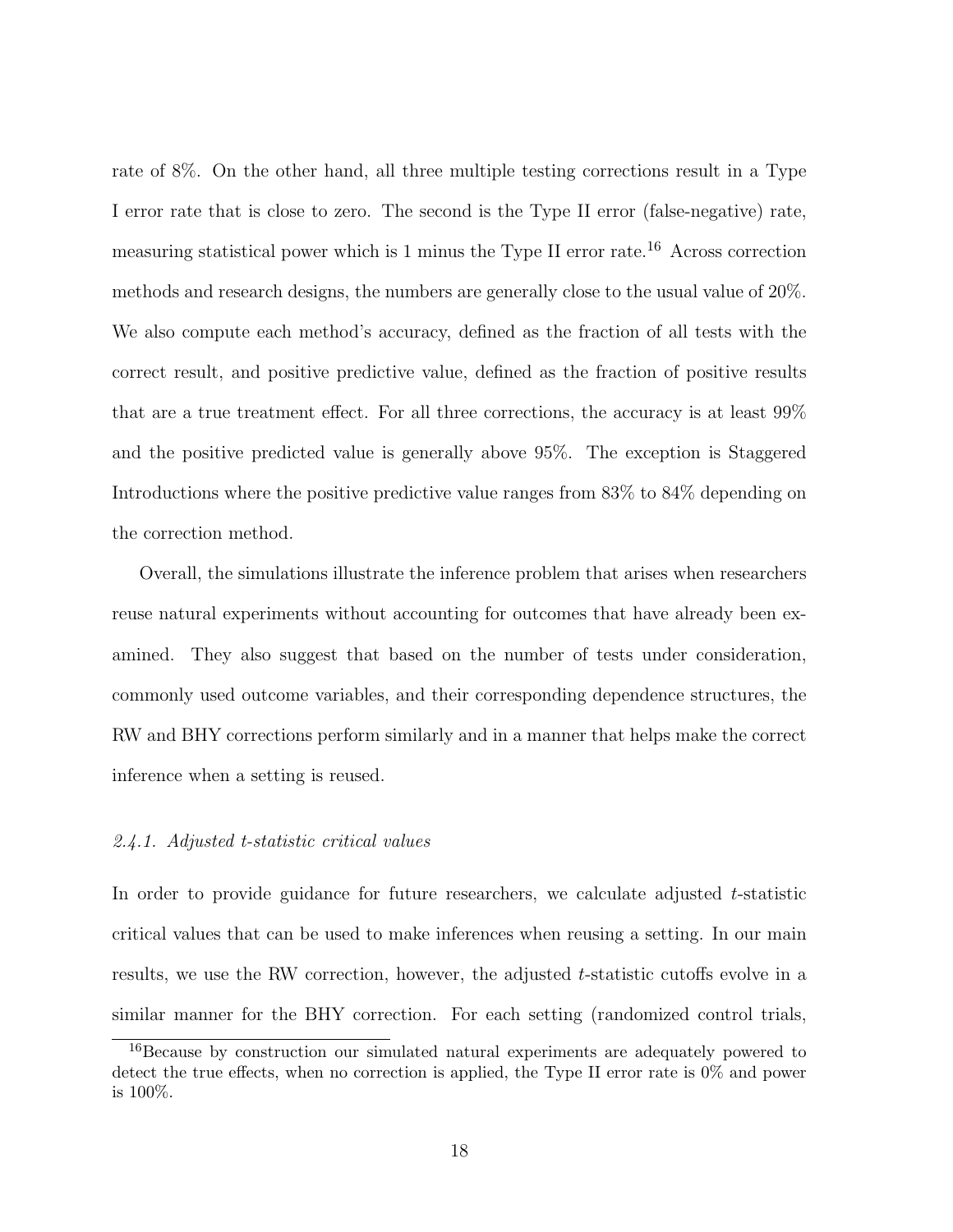staggered introductions, instrumental variables regressions, and regression discontinuity designs), the cutoffs indicate the minimum t-statistic necessary for statistical significance that corresponds to the usual interpretation. As the number of outcomes examined increases, the cutoff increases.

Figure [1](#page-45-0) presents the adjusted critical values. The evolution of the RW adjusted critical values is similar in all four settings. For further reference, the cutoffs are pre-sented in tabular format in Appendix Table [A1.](#page-49-0)<sup>[17](#page-21-0)</sup> The adjusted critical values for the fifth test in a family are 2.54 in the RCT setting, 2.53 in the Staggered Introductions setting, 2.53 in the IV setting, and 2.52 in the RDD setting.<sup>[18](#page-21-1)</sup> The critical values for the tenth outcome increase to 2.76, 2.77, 2.75, and 2.75 for RCT, Staggered Introductions, IV, and RDD, respectively. Finally, the critical values for the twentieth are 2.98, 2.99, 2.96, and 2.96 for RCT, Staggered Introductions, IV, and RDD, respectively.

Ideally, researchers who are using the RW correction should replicate all existing studies that use a setting in order to best reflect the dependence between outcomes. However, if this is not possible, the results in Figure [1](#page-45-0) and Appendix [A1](#page-49-0) provide a heuristic for inference when reusing a setting. Our results show that a good heuristic is that a new hypothesis should have a t-statistic of at least 2.5 if there are 5 prior findings and 3.0 if there are 20 prior findings using the same setting

<span id="page-21-0"></span><sup>&</sup>lt;sup>17</sup>Our critical values assume two-sided tests. See [Romano and Wolf](#page-41-5) [\(2018\)](#page-41-5) for a discussion of multiple testing with one-sided hypotheses.

<span id="page-21-1"></span><sup>&</sup>lt;sup>18</sup>These numbers are for the fifth test only (e.g., for the RCT setting, the first test has a critical value of 1.96, and the critical values for the second, third, and fourth tests are 2.18, 2.34, and 2.45, respectively).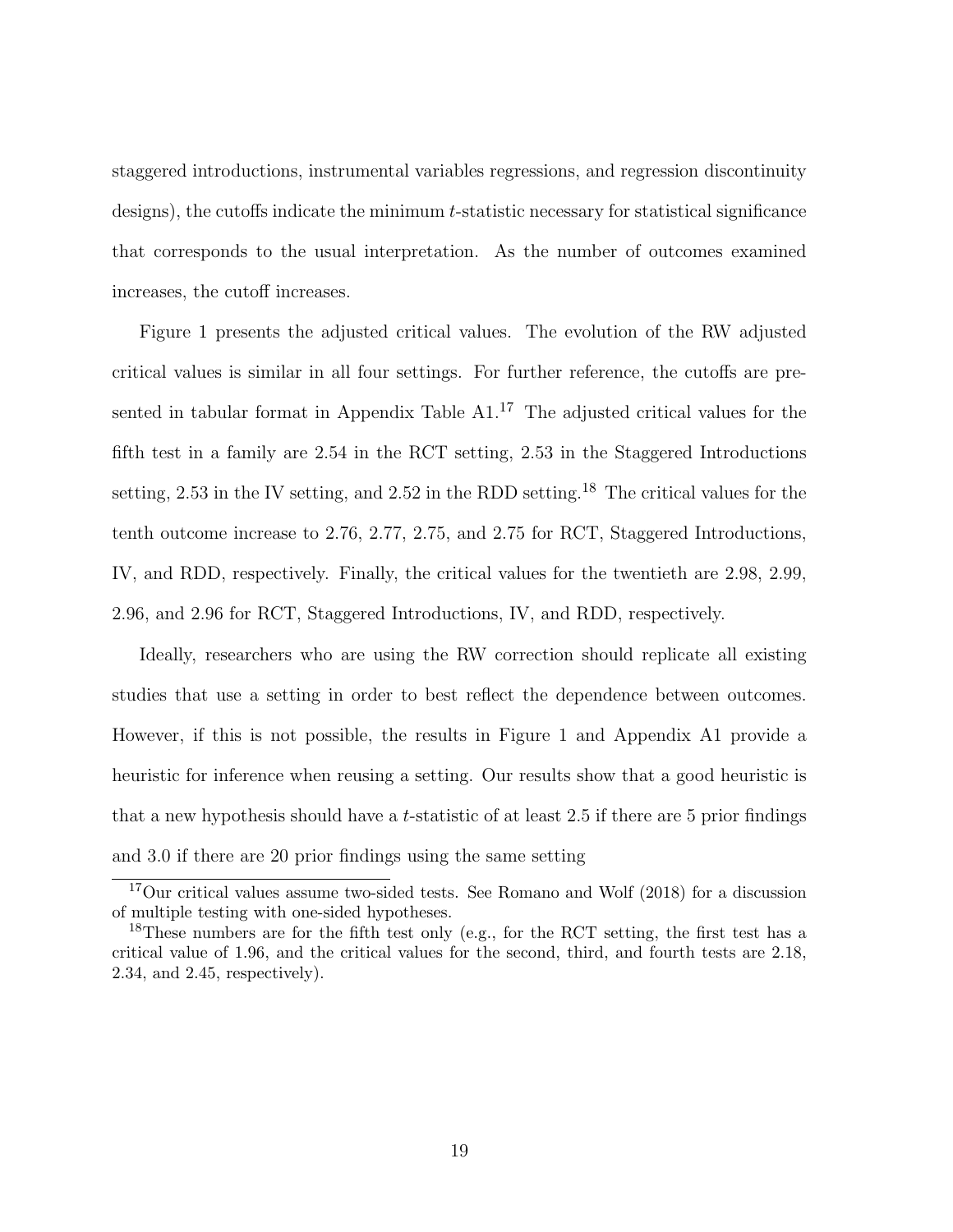## <span id="page-22-0"></span>3. Evaluating existing evidence

Finally, to assess the practical importance of our findings, we apply our adjusted critical values to two commonly studied real-world settings. Specifically, we examine the prior empirical evidence on (i) the causal effects of the staggered introduction of state-specific business combination laws and (ii) Regulation SHO. To apply the adjusted cutoffs from our simulations, we collect  $t$ -statistics associated with 114 and 434 unique outcome variables that as of March 31, 2021, have been examined using business combination laws and Regulation SHO as a source of exogenous variation, respectively.[19](#page-22-1)

We start by compiling a list of all papers that use business combination laws or Regulation SHO as a source of exogenous variation. We consider unique outcomes which were examined in these paper using methodologies that could be represented as difference-in-differences regressions of the form:

$$
y_{i,t} = \alpha + \beta_1 \cdot Treatment_{i,t} + \beta_2 \cdot Post + \beta_3 \cdot Treatment_{i,t} \times Post + \epsilon_{i,t}, \qquad (6)
$$

where  $y_{i,t}$  is an outcome variable for firm i in year t, Treatment<sub>i,t</sub> is either the staggered introduction of state-specific business combination laws or a dummy indicating the Regulation SHO Pilot stocks, and *Post* is a dummy indicating the period after the beginning of the treatment. We include papers that use various combinations of fixed effects and/or control variables, as long as they examine the  $\beta_3$  coefficient in a model

<span id="page-22-1"></span> $19\text{As discussed above, ideally, the multiple testing problem should be addressed by applying}$ the RW or BHY method directly to all outcomes examined in the literature, however, for RW this would require replicating all existing results which is often impractical and, in the case of proprietary data, infeasible. Using adjusted cutoffs in tandem with reported t-statistics from the literature avoids these issues, and this approach has been used in other papers including [Harvey et al.](#page-39-1) [\(2016\)](#page-39-1).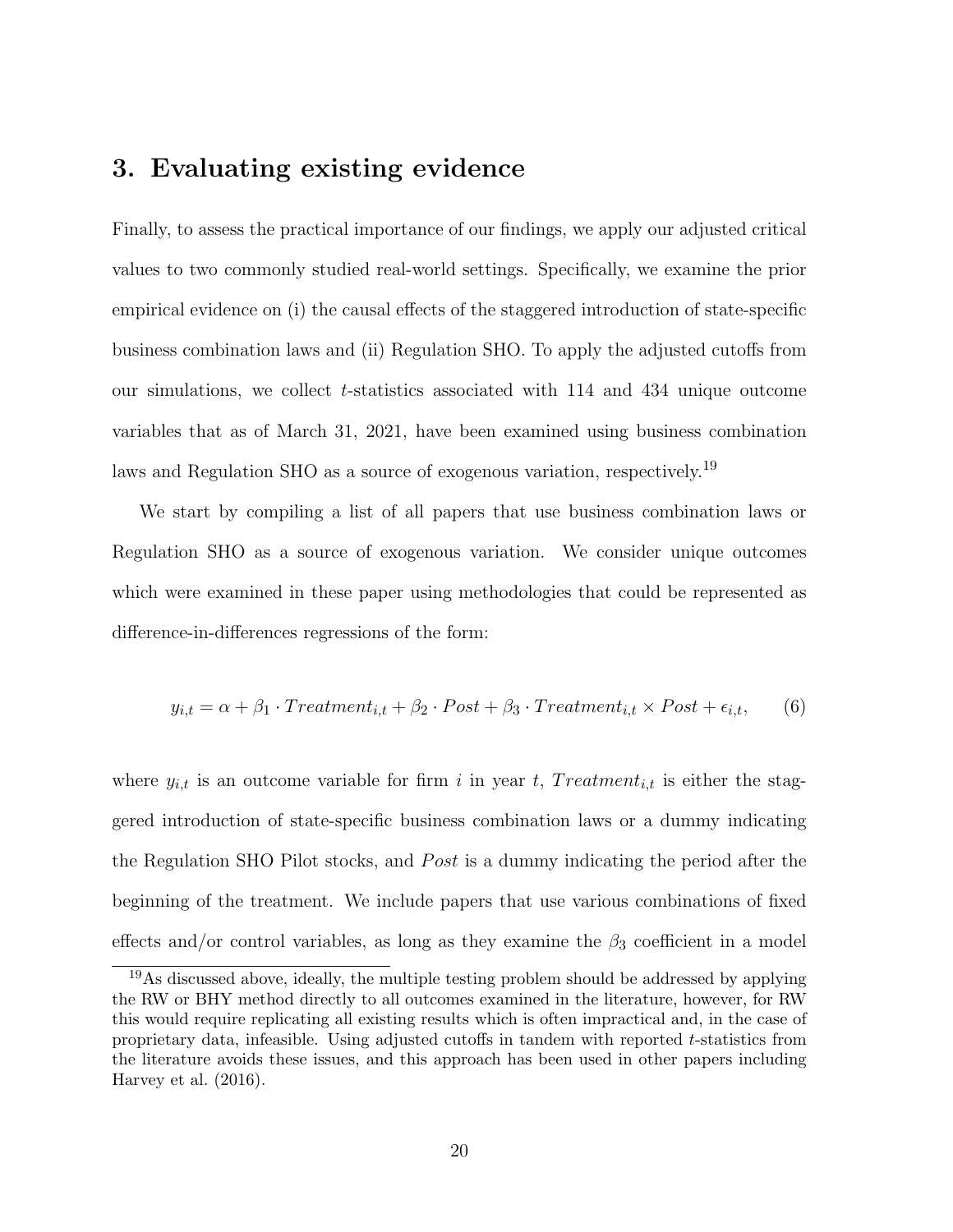of the form shown above. We then collect t-statistics from all papers and all models that satisfy the following conditions. If there are multiple models examining the same dependent variable, we keep the  $\beta_3$  coefficient from the model with the most controls and/or fixed effects.<sup>[20](#page-23-0)</sup> We exclude models that include additional terms interacted with the main treatment effect, and models used in sub-sample analysis.<sup>[21](#page-23-1)</sup>

Since the BHY and RW methods performed similarly in our simulations, we use both to re-evaluate the reported t-statistics from the existing literature. Because the BHY correction does not require bootstrapping, we directly apply it to the reported  $t$ -statistics to control the FDR. In contrast, because the RW approach requires bootstrapping, we instead use our reported  $t$ -statistic cutoffs (shown in Appendix Table [A1\)](#page-49-0) to adjust the reported t-statistics from the literature. Both methods generate similar inferences.

#### 3.1. Business combination laws

U.S. states have enacted business combination laws at different points in time. The enactment of these laws has been used to generate exogenous variation in the threat of a corporate takeover. Business combination laws impose a moratorium on specified transactions between a target firm and an acquirer firm unless the board of directors votes otherwise before the acquirer become an interested shareholder. The early work of [Karpoff and Malatesta](#page-39-9) [\(1989\)](#page-39-9) and [Comment and Schwert](#page-38-6) [\(1995\)](#page-38-6) documents negative announcement returns and higher takeover premiums for a subset of business combina-

<span id="page-23-0"></span> $^{20}\rm{Results}$  are similar if we choose the model with the least controls and/or fixed effects. The fact that many papers examine multiple specifications (with different controls, fixed effects, and/or sample periods) that are testing the same hypothesis, itself, generates a multiple testing problem. The issues that result from such specification searches within a paper are beyond the scope of our paper.

<span id="page-23-1"></span><sup>&</sup>lt;sup>21</sup>For Regulation SHO, we keep treatment coefficients (i.e.,  $\beta_3$ ) for specifications that examine the start of the Regulation SHO pilot.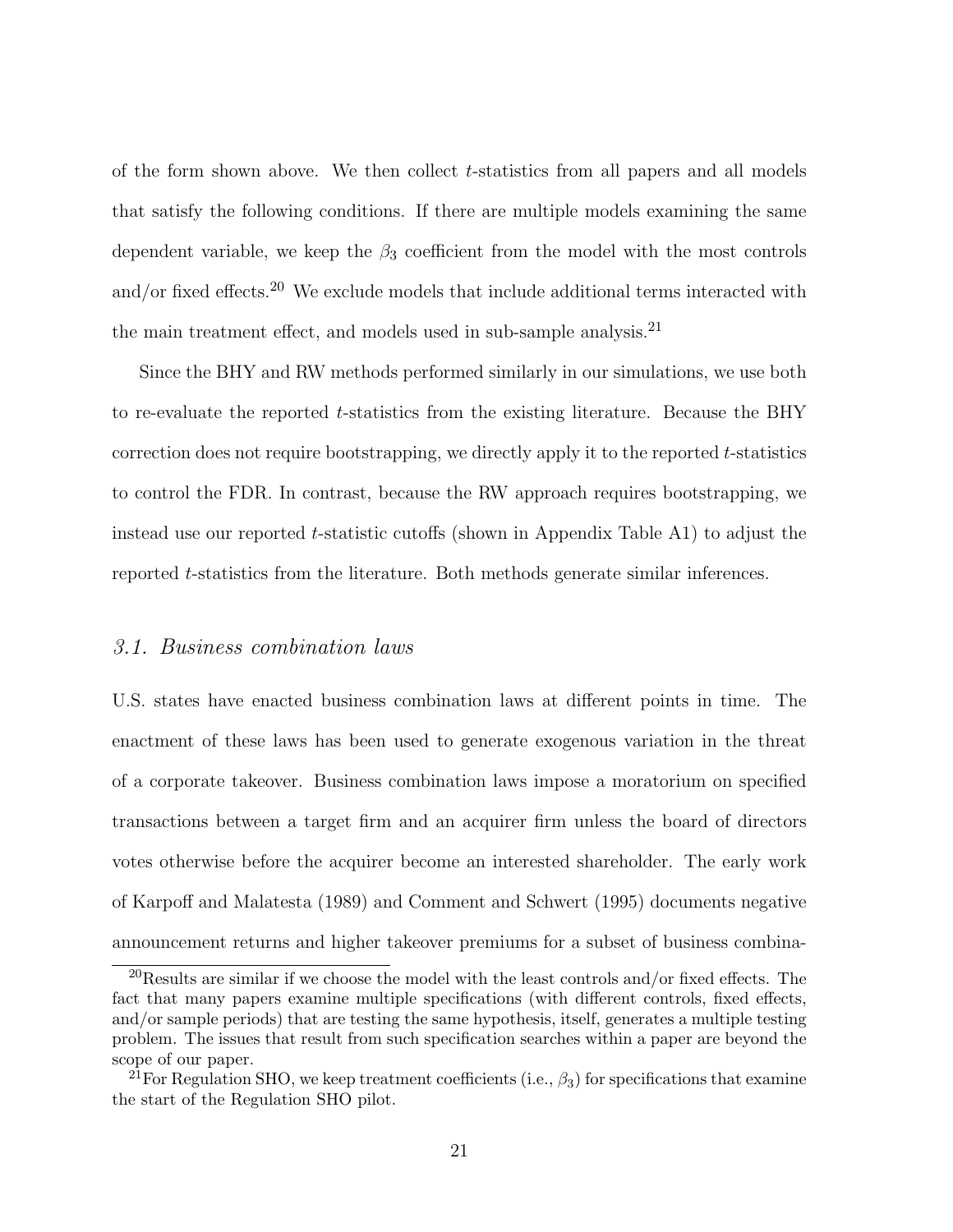tion laws. These state-level changes and those that followed have subsequently been used to examine a wide variety of outcome variables including wages, corporate investment, corporate innovation, board size, dividends, secondary market liquidity, and workplace safety.

[Karpoff and Wittry](#page-39-8) [\(2018\)](#page-39-8) show that the institutional, political economy, and historical context surrounding the enactment of these laws suggests that they were not exogenous for many firms, which makes results in this setting more difficult to interpret. In order to mitigate concerns about omitted variable bias, [Karpoff and Wittry](#page-39-8) [\(2018\)](#page-39-8) introduce a state of the art specification which more accurately measures institutional and legal context. While we stress that the [Karpoff and Wittry](#page-39-8) [\(2018\)](#page-39-8) specification should be used by researchers examining business combination laws, we apply multiple testing adjustments to outcomes from the existing literature regardless of the specification used by the original authors. Results are also qualitatively similar when we apply adjusted RW cutoffs estimated using the sample and full set of institutional controls of [Karpoff and Wittry](#page-39-8) [\(2018\)](#page-39-8).

#### 3.2. Regulation SHO

We also evaluate the evidence on the causal effects of the Regulation SHO pilot, which was a regulatory experiment enacted by the SEC. The pilot program assigned firms into treated and control groups and suspended Rule 10a-1 "the uptick rule" for firms in the treatment group. The pilot was specifically conducted by the SEC to examine the uptick rule which restricted short sales so they could only execute when a firm's stock price was above the last traded price (i.e., an uptick). The experiment temporarily suspended Rule 10a-1 as well as any short-sale price test for a stratified sample of 1,000 stocks in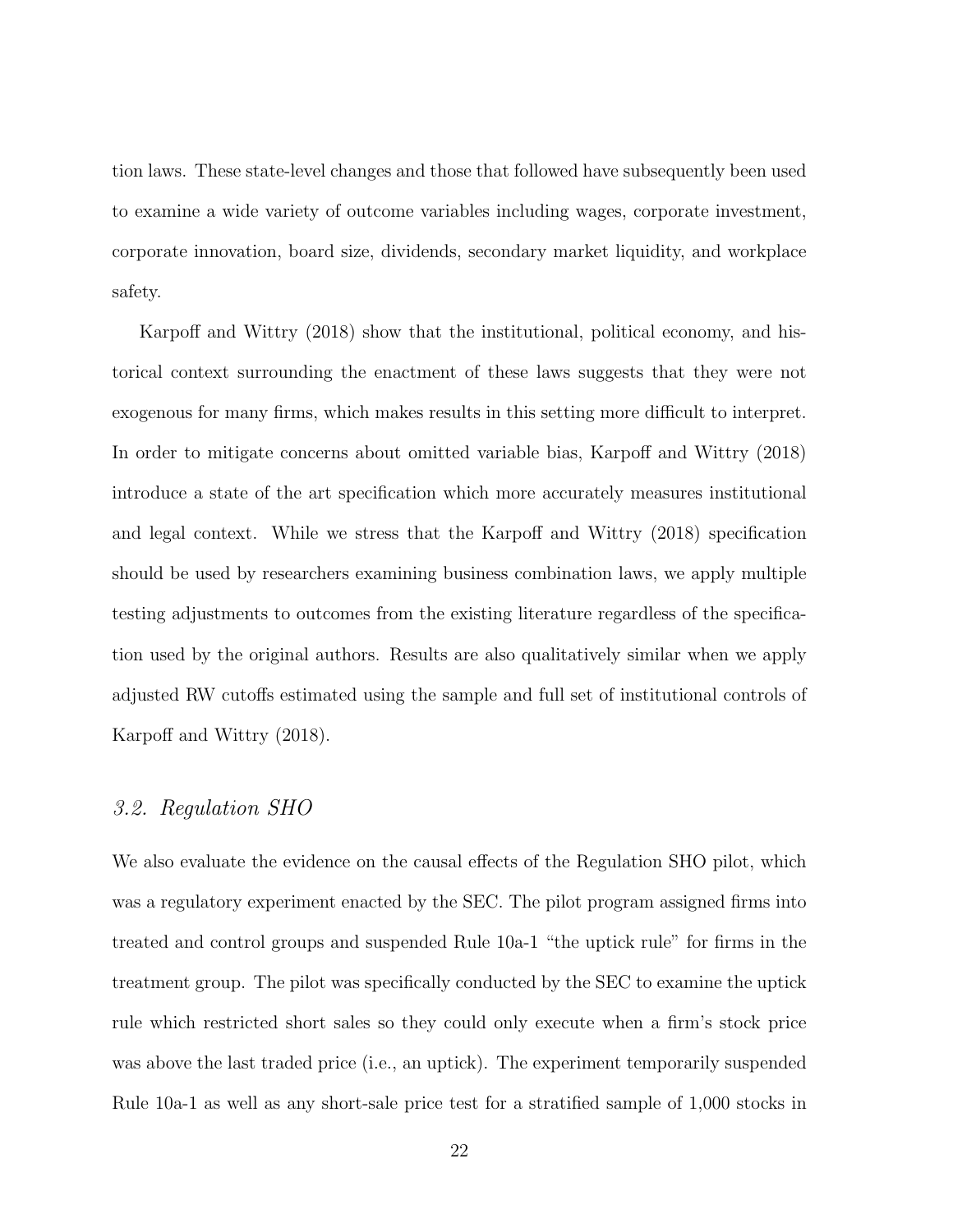the Russell 3000 index. To construct the 1,000 treatment firms, the SEC staff sorted all Russell 3000 securities by volume, and designated every third security as a treatment firm, leaving the remaining 2,000 securities as control firms. Treatment began on May 2, 2005 and the experiment continued until July 6, 2007 at which point price tests were removed for all firms. While Regulation SHO was setup as an RCT, the study is now effectively being used as a natural experiment: more than 80 papers have reused the setting to examine hypotheses that were not part of the original experiment design. The setting has been reused to examine a wide variety of outcome variables including corporate investment, innovation, payout policies, workplace safety, analysts rounding of forecasts, and banks' loss recognition.

### 3.3. Sequencing tests

As previously discussed, when applying multiple hypothesis corrections, the sequence of outcomes examined may affect inference.<sup>[22](#page-25-0)</sup> The flexibility associated with sequencing the tests conducted by separate research teams and over time raises the question of how such choices should be made in practice [\(Foster & Stine,](#page-39-2) [2008\)](#page-39-2). We examine two approaches, discussed below.

We first examine a sequential ordering approach that is based on the date each result was first reported in the public domain. Ideally, we would sequence outcomes based on when each test was undertaken, but since this is not knowable, we use the first reported date as a proxy for when the test was undertaken. Similar to the approach in [Harvey](#page-39-1) [et al.](#page-39-1) [\(2016\)](#page-39-1), we manually search SSRN, Google Scholar, and academic journals for the

<span id="page-25-0"></span><sup>22</sup>Sequential multiple testing corrections do not retroactively change the inference of previous tests. For more on sequential multiple testing, see [Thompson et al.](#page-41-1) [\(2020\)](#page-41-1).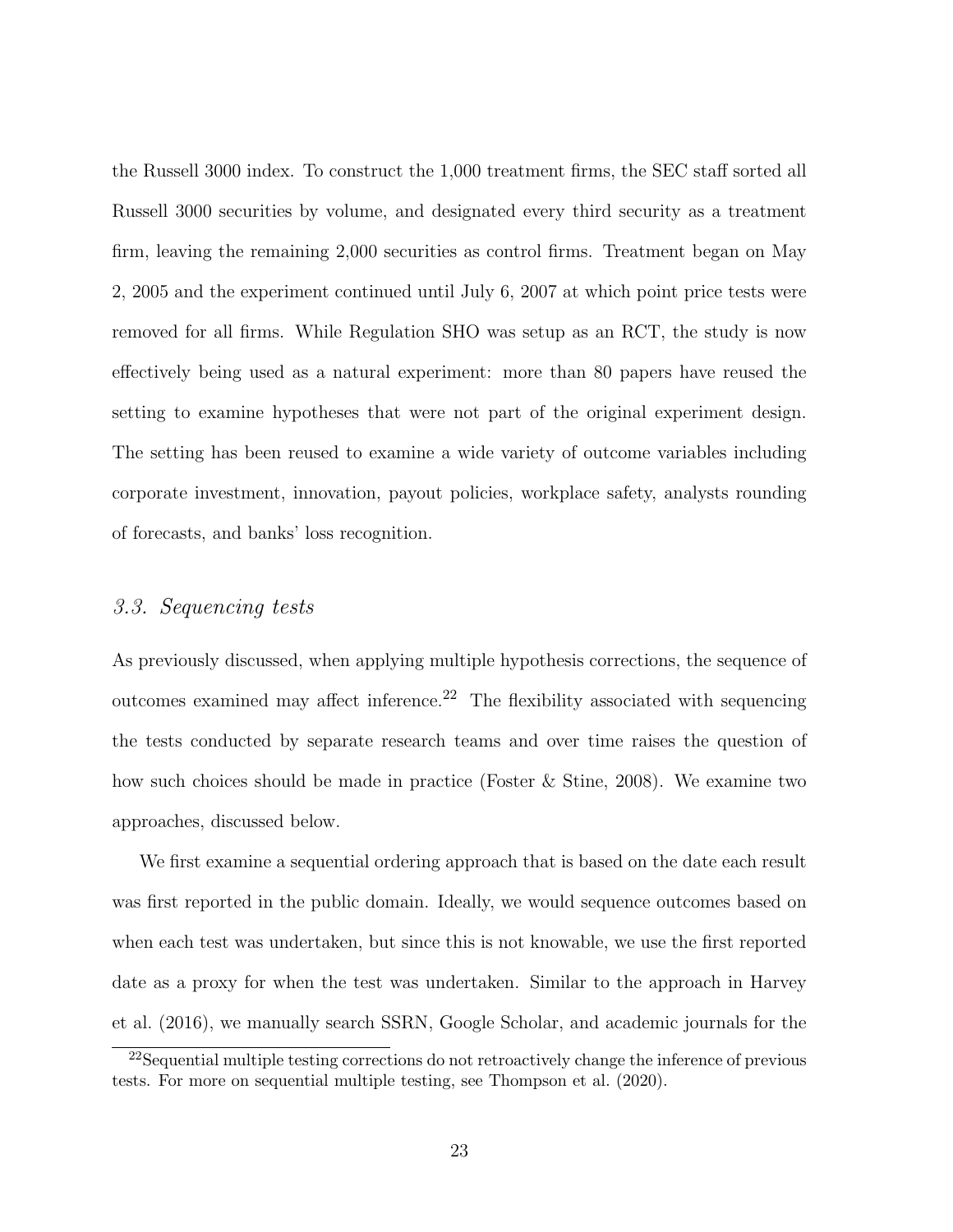date that each result was first made publicly available. If multiple outcomes share the same reported date, we add them to the family of tests simultaneously. An advantage of this approach is that it is relatively simple and objective. However, it does not consider experimental design.

We next propose an alternative approach referred to as a "best foot forward policy" in the multiple testing literature" [\(Foster & Stine,](#page-39-2) [2008\)](#page-39-2) which typically focuses on experimental design. In this approach, outcomes are ordered from high to low based on the likelihood that they will be rejected given the experiment. While the ordering of outcomes is ultimately subjective, we base our illustration of the best foot forward policy on experimental design and the causal channels proposed in the business combination laws and Regulation SHO literature. Consequently, the intended treatment effects have a lower statistical hurdle. As new potential treatment effects are proposed, we consider the causal arguments that link them to the intended treatment effect and add related outcomes to the family of tests at the appropriate level. The benefit of this approach compared to hierarchical methods [\(Dmitrienko & Tamhane,](#page-38-7) [2007;](#page-38-7) [Yekutieli,](#page-41-6) [2008\)](#page-41-6) is that indirect treatment effects can be examined and properly evaluated.<sup>[23](#page-26-0)</sup> In other words, it recognizes that stakeholders further removed for a given treatment can be affected, and that endogenous adjustments can even contribute to the absence of an observed intended treatment effects.

In the case of business combination laws, the enactment of state-level laws were designed to restrict hostile takeovers. As a result, researchers have suggested that this could affect takeover-related outcomes, such as takeover premia or realized takeover

<span id="page-26-0"></span><sup>&</sup>lt;sup>23</sup>In the hierarchical approach a rejection of the null at the prior level is required to proceed to a subsequent level of the hierarchy so that the cutoff following the first failure to reject is effectively infinite.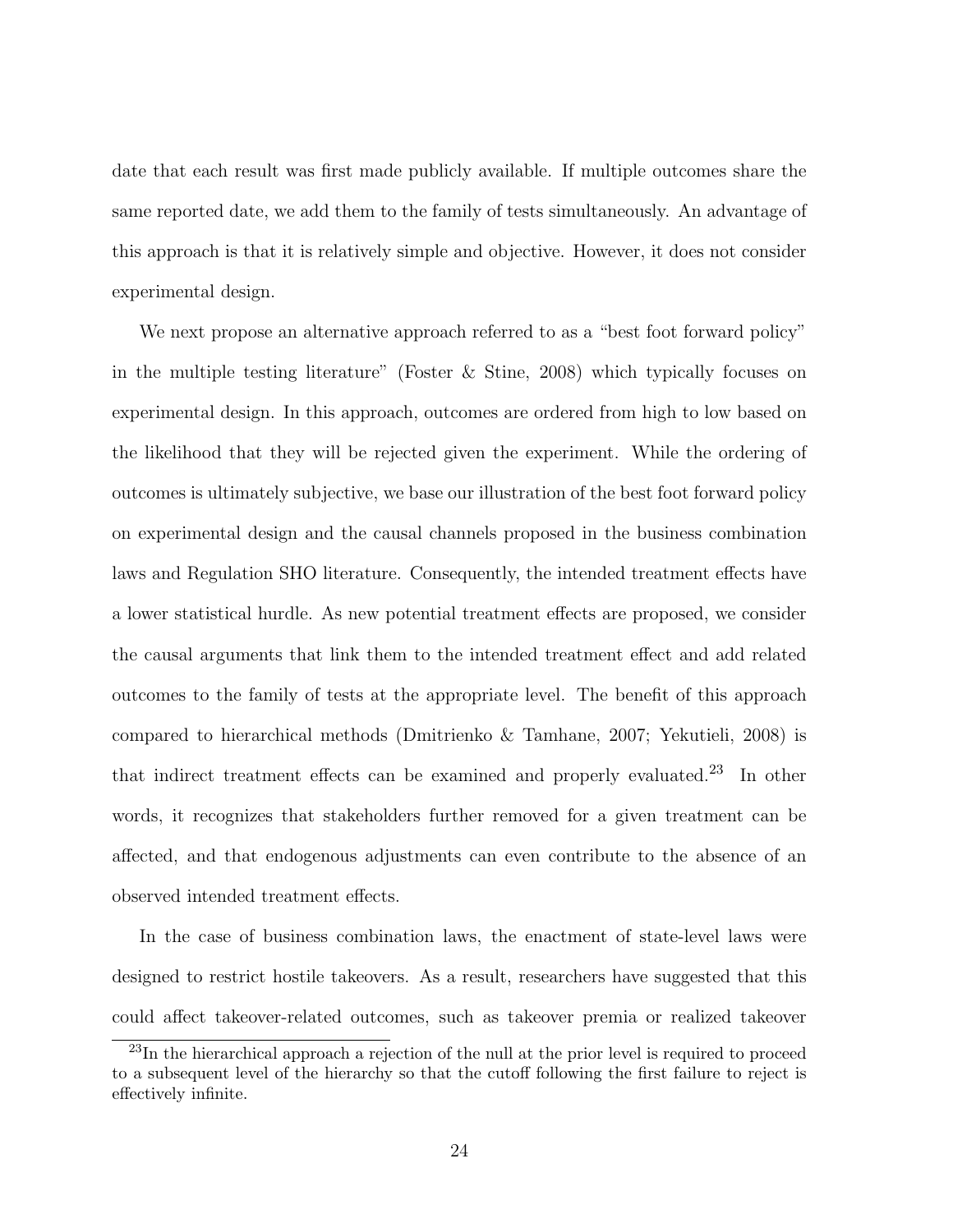activity. Therefore, we define takeover-related outcomes as first order effects (i.e., these effects are sequenced first). The causal channels proposed in the literature have further suggested that a change in the threat of takeover could result in a change in corporate governance, which in turn could affect firm level outcomes. Consequently, we define firm level outcomes as second-order effects. Finally, external parties may respond to potential changes at the firm. We group outcome variables related to external parties as third-order effects.

The Regulation SHO pilot was designed to loosen restrictions on short selling thus, we sequence measures of short selling activity first (i.e., short volume, short interest, etc.). In turn, the causal channels proposed in the literature further suggest that changes in short selling activity could have implications for liquidity and price formation; thus, we sequence these variables next, as second-order effects. The literature on the real effects of financial markets in turn suggests that the increased threat of short selling, and the impact it could have on prices could affect firm-level decisions; these are sequenced as third-order effects. Finally, external parties may respond to potential changes at the firm. Consequently, we group outcome variables related to external parties as fourthorder effects.

If there are multiple outcome variables examined within the same order (e.g., the literature has examined multiple second order effects), we then sequence these variables by the date they were first publicly reported. If variables within the same order are publicly reported on the same date, we add them to the family of tests simultaneously. The "best foot forward" approach requires greater coordination among researchers as exploration should ideally follow agreed-upon order, and is necessarily more subjective than sequencing the tests by the date they are first reported.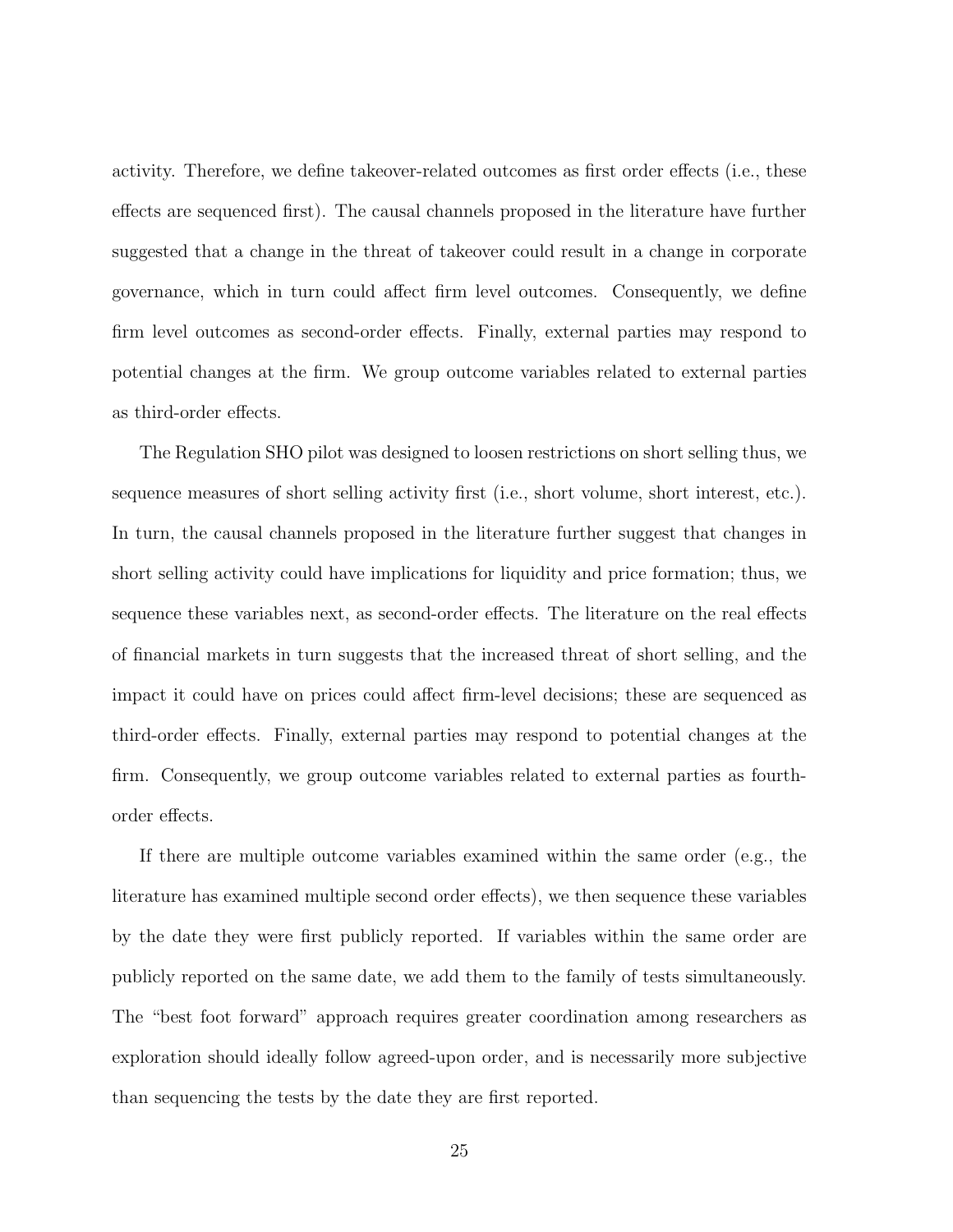#### 3.4. Results

The results for the 114 outcomes that have been tested using business combination laws are shown in Figure [3.](#page-47-0) Panel A plots the reported t-statistic for each outcome as a gray dot, sorted by the date it was first publicly available.<sup>[24](#page-28-0)</sup> The solid blue curve plots the t-statistic cutoffs based on the BHY correction, while the solid black curve plots the cutoffs based on the RW correction. The lines resemble step function rather than the smooth lines in Figure [1.](#page-45-0) The reason is that multiple outcomes may be examined in a single paper, and if this happens they are evaluated against the same threshold.[25](#page-28-1) The red dashed line is the t-statistic cutoff for a single test. While more than half the outcomes were reported to be significant in the original papers (73 out of 114), Table [2,](#page-44-0) Panel A shows that fewer than half of these survive the correction for multiple hypothesis testing. Moreover, the BHY correction appears to be slightly more permissive than RW. Based on the RW correction, a t-statistic cutoff of 3.47 should be applied after 114 outcomes have been examined (See Appendix Table [A1,](#page-49-0) Panel B). We zoom in on the first 20 outcomes in Panel C to show that a few wage-related outcomes (Log Deflated Wage, Log of Total CEO Compensation, and Log of White Collar Worker Wages), plant openings and closings, as well as several patent-citation outcomes plot on or above the RW t-statistic cutoff (fewer plot above the BHY cutoff).

Panel B of Figure [3](#page-47-0) has the same general layout, but here we order the outcomes based on the "best foot forward" approach. If there are multiple outcomes within a given grouping, we sort the outcomes by the date they were first publicly reported. The Figure

<span id="page-28-0"></span><sup>&</sup>lt;sup>24</sup>The vertical axis in the figure is truncated at a t-statistic cutoff of 5.0, and dots representing outcomes with higher t-statistics in the original paper(s) are plotted at 5.0.

<span id="page-28-1"></span><sup>&</sup>lt;sup>25</sup>Note: the BHY correction may produce cutoffs that increase non-monotonically in the number of examined outcomes, particularly for low numbers of evaluated outcomes. Similar patterns are found in [Harvey et al.](#page-39-1) [\(2016\)](#page-39-1).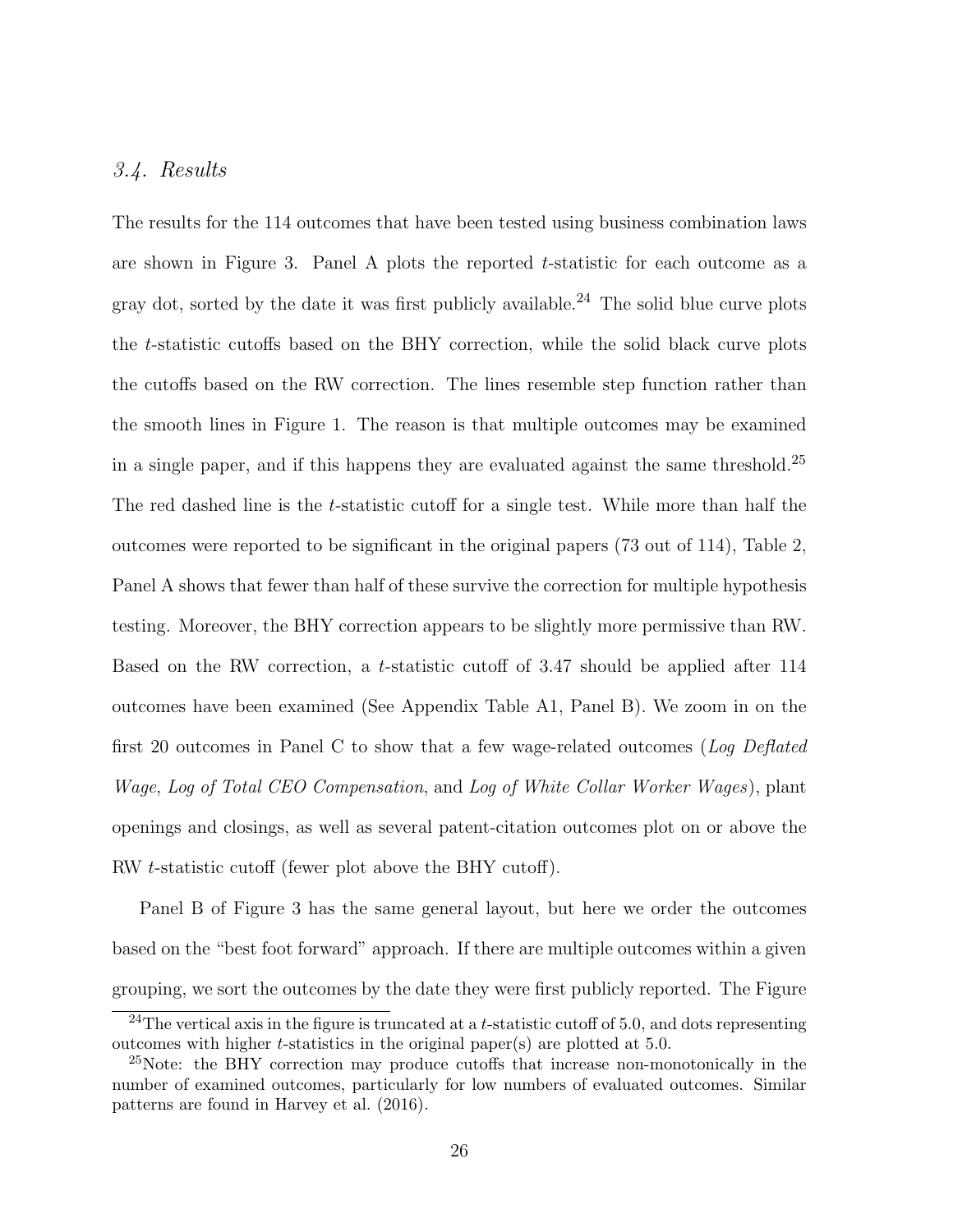shows that none of outcomes that we define as take-over related (first-order effects) plot above the t-stat cutoffs for the BHY or RW corrections, respectively. This is easier to see in Panel D where we zoom in on the first 20 outcomes. In other words, this approach shows that none of the first-order effects is significant based on the single-test cutoff, and thus, they certainly do not survive corrections for multiple hypothesis testing. This echoes findings by [Cain, McKeon, and Solomon](#page-38-8) [\(2017\)](#page-38-8) and [Karpoff and Wittry](#page-39-8) [\(2018\)](#page-39-8).

We proceed similarly for the 434 outcomes that have been examined using Regulation SHO. The results are shown in Figure [4.](#page-48-0) Panel A plots the reported t-statistics for each outcome sorted by the date it was first publicly available. There are several unique features of this figure. First, the dots for early papers are plotted either as 2.58 and 1.96. The reason is that early papers in this literature only report asterisks indicating significance at the  $1\%$  and  $5\%$  levels. Accordingly we assume the *t*-statistics for these variables correspond to the single-hypothesis cutoffs for significance at the 1% and 5% levels.<sup>[26](#page-29-0)</sup> Second, the *t*-statistic cutoff for both BHY and RW start at 3.07 (see Appendix Table [A1,](#page-49-0) Panel A) because the first paper [\(Alexander & Peterson,](#page-37-7) [2008\)](#page-37-7) tested 28 unique outcomes. Third, the Regulation SHO literature has examined more outcomes than we cover in our simulations, so we provide Bonferroni cutoffs (indicated by a dashed black curve) after more than 293 outcomes have been examined.

The Regulation SHO results mirror the results from business combination laws. While more than half of outcomes were statistically significant in the original papers (219 out of 434), Table [2](#page-44-0) Panel C shows that only approximately ten percent survive the correction for multiple hypothesis testing (the BHY correction is slightly more permissive than RW). After 434 outcomes have been examined, the t-statistic cutoff that

<span id="page-29-0"></span> $^{26}$ If these papers report an insignificant outcome, we assume that it has a t-statistic of one.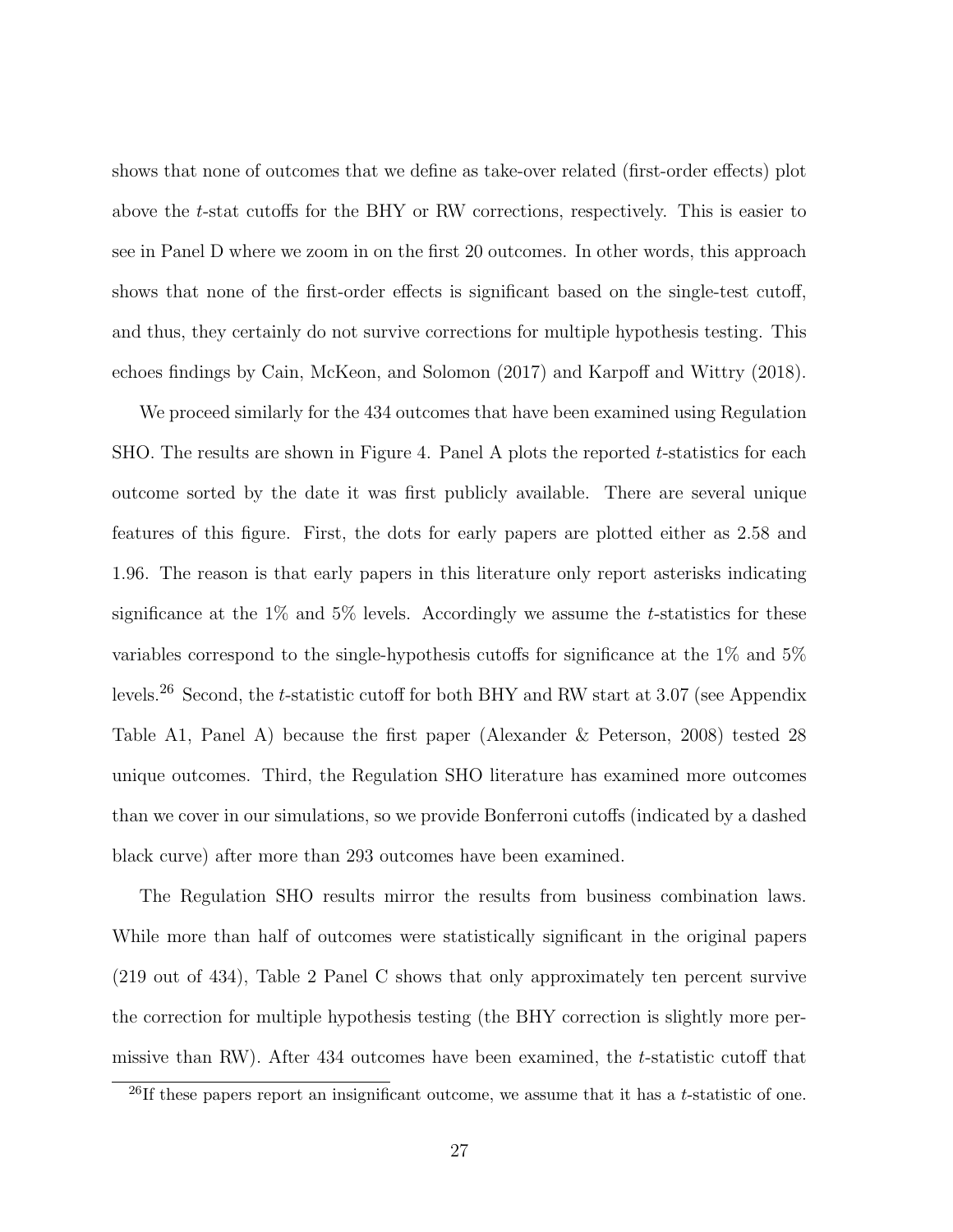should be applied based on the Bonferroni correction is 3.86. For transparency, we again zoom in on the first 20 outcomes in Panel C and none of the outcomes plot above either the BHY or the RW cutoffs.

Finally, in Panel B we sequence outcomes from the Regulation SHO literature based on the "best foot forward" approach. The clustering of dots at 2.58 makes it difficult to discern if the first-order effects in the plot above the t-statistic cutoffs, so we again zoom in on the first 20 outcomes in Panel D. The first four outcomes examined in Panel D relate to short-selling activity (No. Trades, Short/Long, Trade Size (Short Sale), and Volume), and these plot above the RW t-statistic cutoff. However, none of the outcomes measuring short positions (Short Interest (NYSE), Abnormal Short Interest, and *SHORT RATIO*) plot above the RW (or the BHY) t-statistic cutoff. Hence, while arbitrage activity appears to have increased, we find no evidence that traders increased their short positions as a result of Regulation SHO. This finding agrees with the evidence in [Diether, Lee, and Werner](#page-38-9) [\(2009\)](#page-38-9).

## <span id="page-30-0"></span>4. Discussion

In this section, we note caveats to our findings, discuss other potential solutions to the multiple testing problem, and provide an overview of best practices when reusing natural experiments.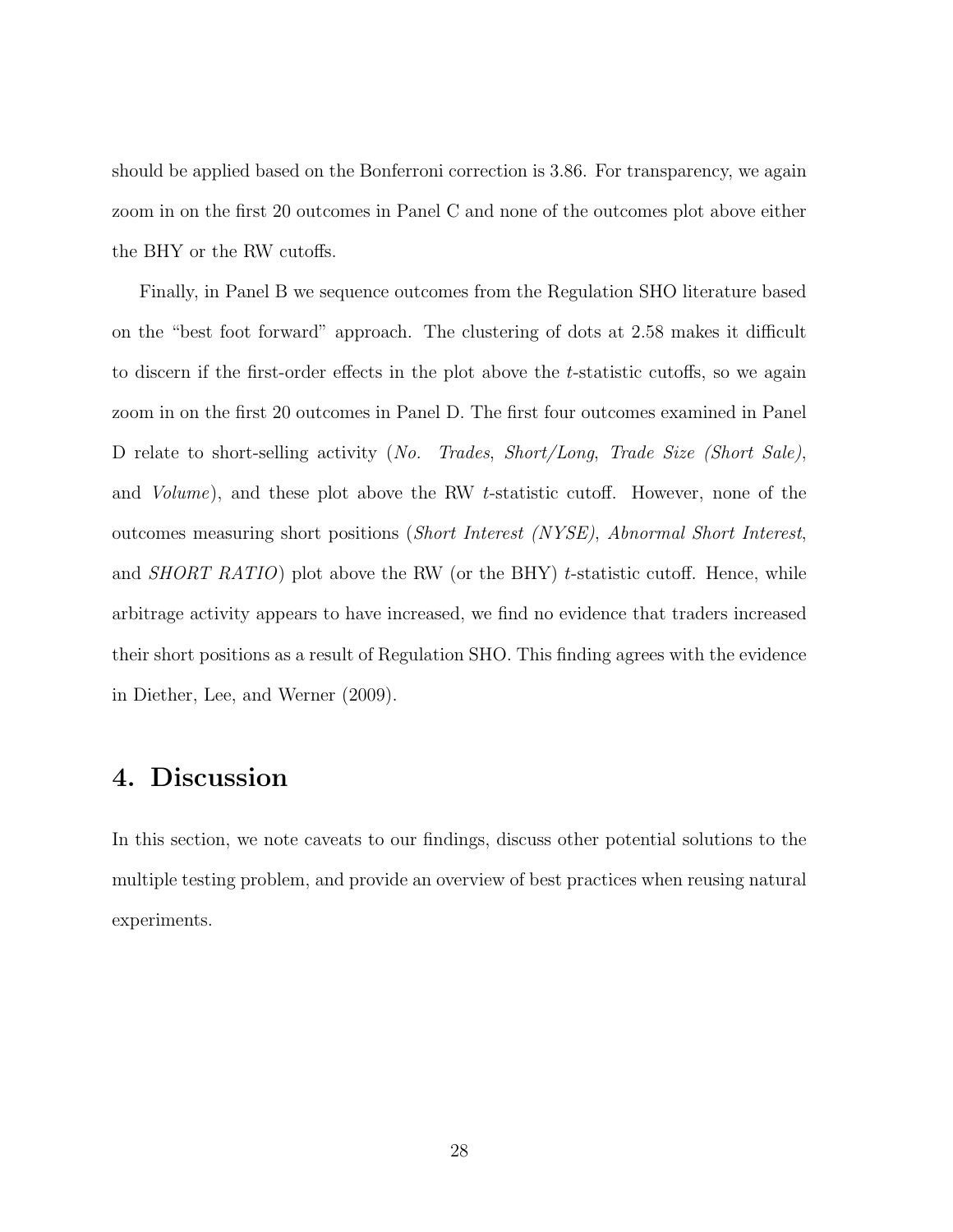## 4.1. Caveats

#### 4.1.1. p-values are only one input for inference

[Fisher](#page-39-10) [\(1925\)](#page-39-10) presented the p-value as only one of many inputs that should be used in evaluating research and making decisions. Similarly, we caution that multiple testing correction methods are not a panacea; simply clearing the hurdle of adjusted critical values does not mean that a research design is valid. Moreover, researchers should take care in interpreting  $p$ -values: a  $p$ -value of 0.09 should not be viewed as proving a result exists, nor should a  $p$ -value of 0.11 be viewed as proving there is no result. Rather, p-values are just one of many inputs that assist with inference, along with information about the proposed economic mechanism and the validity of the research design.

#### 4.1.2. What is the right burden of proof ?

Motivated by our simulation evidence, we suggest that researchers should use the adjusted critical values in Appendix Table [A1](#page-49-0) when reusing a setting. However, some may wonder whether the medicine is worse than the disease: in other words, do the additional complications associated with our recommendations, as well as the possible increase in Type II error rates, result in improved inference?

While the trade-off between Type I and Type II error rates is ultimately a philosophical question that is beyond the scope of this paper, we do note that the results in Panel B of Table [1](#page-42-0) show strong evidence that the RW and BHY methods we recommend have better accuracy (and better positive predicted values) than uncorrected results. In other words, the simulation results suggest our recommendations will lead to test statistics that more frequently yield the correct result.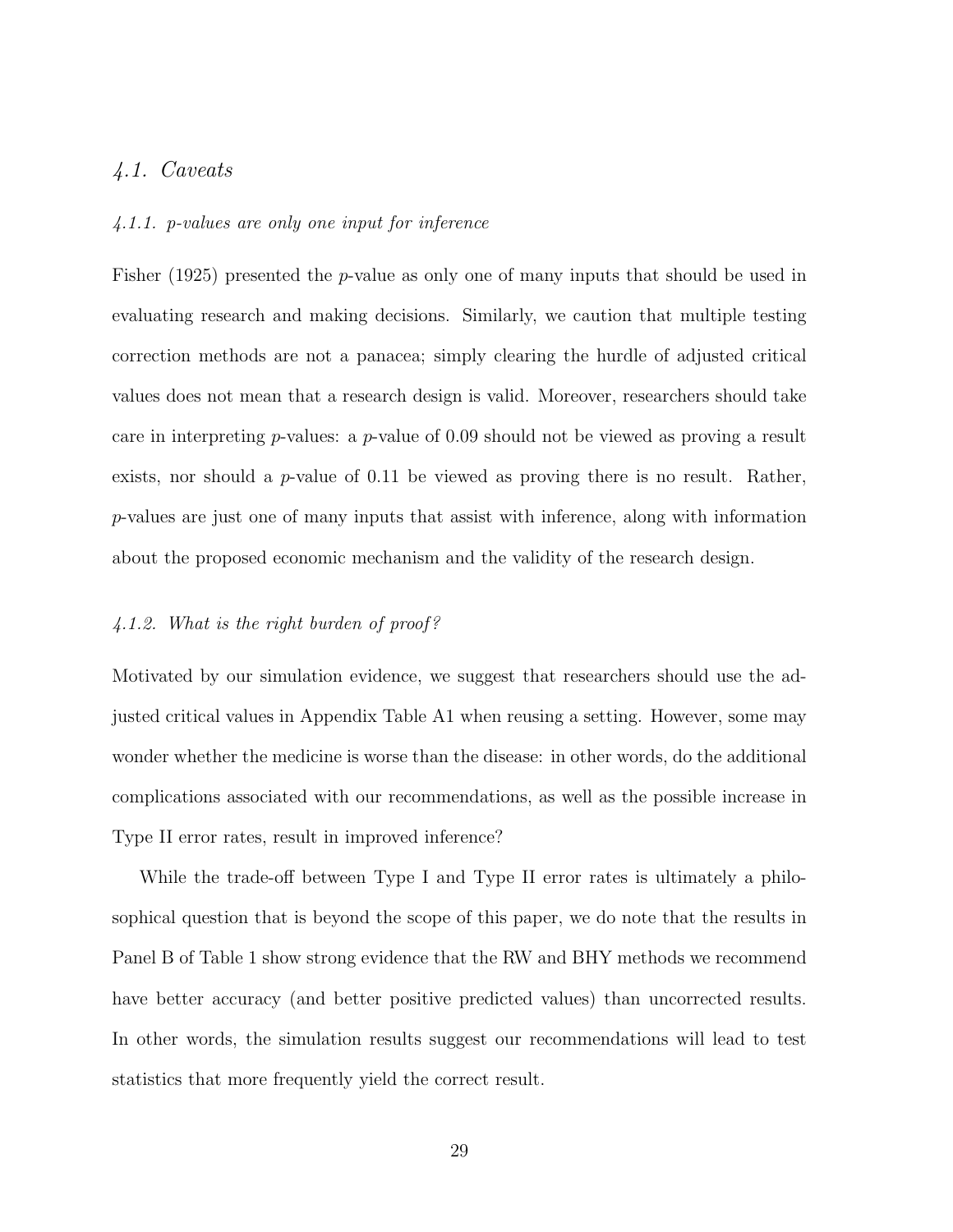Some may argue that the multiple testing problem should not apply since researchers develop a variety of different testable hypotheses when reusing a natural experiment and are not interested in the experiment per se. However, policymakers evaluate the evidence surrounding a given natural experiment when making policy that affects many stakeholders. For example, the [SEC](#page-41-7) [\(2007\)](#page-41-7) considered papers that examined the treatment effects of removing the uptick rule during the Regulation SHO pilot, and in large part decided to repeal the uptick rule because of this evidence. As [Leamer](#page-39-11) [\(1983\)](#page-39-11) put it, Economics research has "customers in government, business, and on the boardwalk at Atlantic City." Policy implementations that are based on false positive results could potentially be very costly for society.

## 4.2. Improving Inference when reusing a natural experiment

Our analyses are largely focused on a statistical issue: p-values do not have their usual interpretation when a large number of outcomes is examined in a family of tests. In this section, we provide other guidelines for improving inference when reusing a setting.

#### 4.2.1. Corroborating evidence

It is important to note that our results do not consider the various types of additional tests that researchers can provide when conducting inference. One way that researchers address the multiple hypothesis testing problem by gathering new data, that is, if researchers can find a new experiment that can be used to study the same question, then the resulting new test will not be in the same family of tests as the existing literature.<sup>[27](#page-32-0)</sup>

<span id="page-32-0"></span><sup>27</sup>Note that simply adding more observations surrounding the same experiment does not solve the problem as the source of the exogenous variation is still the same.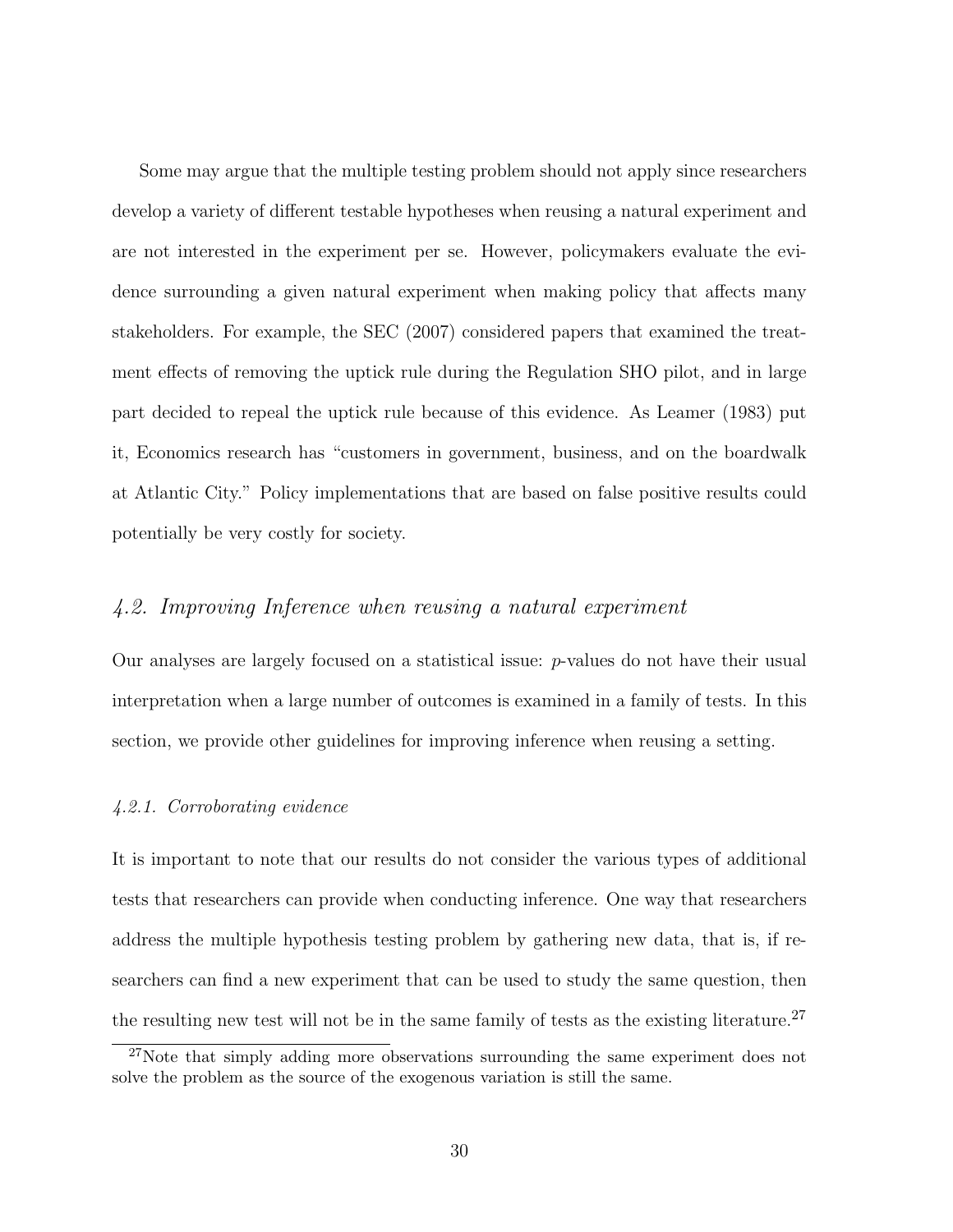Researchers also base their inference on multiple outcomes in a given setting. Put differently, if existing theory predicts effects on more than one variable, then testing more than one variable may create additional information to improve inference. Basing inference on multiple outcomes can be accommodated by bootstrap-based multiple testing correction procedures, as they maintain control of false positives while not unnecessarily penalizing correlated outcomes. Researchers also develop and test additional hypotheses of heterogeneous treatment effects. [Yekutieli](#page-41-6) [\(2008\)](#page-41-6) and [Dmitrienko and Tamhane](#page-38-7) [\(2007\)](#page-38-7) discuss hierarchical corrections for heterogeneous treatment effects.

#### 4.2.2. State and test causal channels

Experimental research in the social sciences is often complicated by the fact that humans change their behavior in complex ways. For example, even if the Regulation SHO pilot did not change the cost of short selling, it may have changed firm outcomes if firm managers believed the experiment would change short selling in their stock. Consequently, the Regulation SHO pilot could result in a change in manager behavior without an increase in actual short selling activity. In such a case, the authors must establish how, and why, such an effect is possible. Researchers should establish and attempt to provide supporting evidence of causal channels. For example, in their analysis of Regulation SHO, [De Angelis, Grullon, and Michenaud](#page-38-10) [\(2017\)](#page-38-10) cite a letter to the SEC which argues that many firms were worried the removal of the uptick rule could affect their stock prices.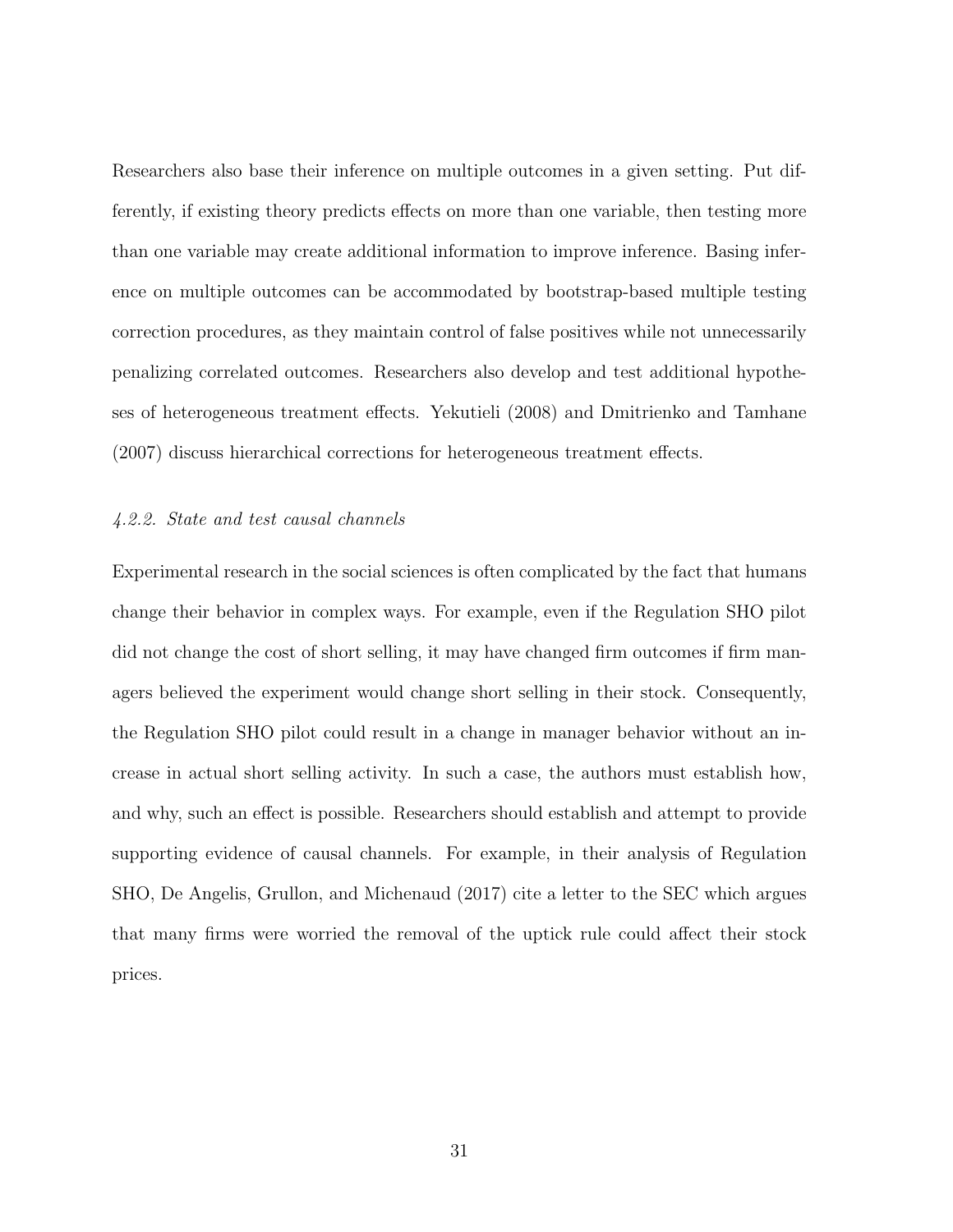#### 4.2.3. Compound exclusion restrictions

Finally, [Morck and Yeung](#page-40-7) [\(2011\)](#page-40-7) note that "each successful use of an instrument creates an additional latent variable problem for all other uses of that instrument." This concern applies more generally within the context of all natural experiments, not just instrumental variables settings. Researchers reusing an experimental setting should reconcile their exclusion restrictions with existing empirical evidence available when their study is written. As a hypothetical example, suppose that a research team discovers a natural experiment that changes variable  $Y_1$  because it changes variable X. Suppose another research team later examines the same setting, and finds a statistically significant result for variable  $Y_2$ . The typical exclusion restriction states that the experiment affects  $Y_2$  only through X, but there is already evidence that  $Y_1$  changes too. Accordingly, the researchers should reconcile their exclusion restriction with this existing evidence.<sup>[28](#page-34-0)</sup> While there has been some recent work attempting to obtain statistical inference on the validity of exclusion restrictions (Kiviet, 2020), these issues are typically addressed through rhetorical reasoning. In practice, few of the business combination laws and Regulation SHO papers reconcile their exclusion restriction with the voluminous existing literature. While this requirement is necessarily situation-specific and subjective, we direct the reader to more formal prescriptions for causal inference from the statistics literature [\(Pearl,](#page-40-8) [1995,](#page-40-8) [2009\)](#page-40-9).

<span id="page-34-0"></span> $^{28}$ It is possible to interpret the new finding as a reduced form estimate, but at a minimum, the authors need to acknowledge and discuss the existing evidence.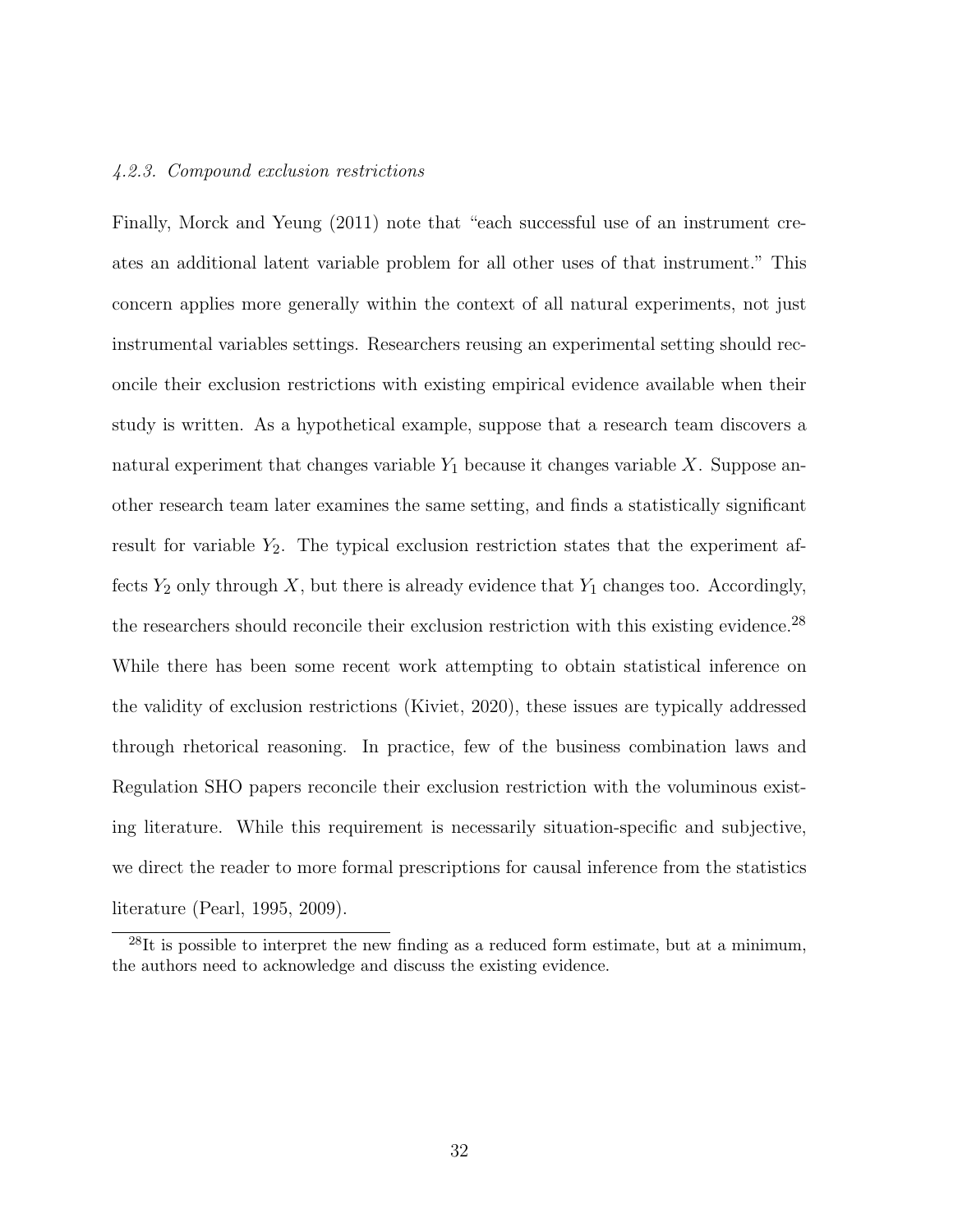# <span id="page-35-0"></span>5. Conclusion

Natural experiments have become an important tool for identifying the causal relation between variables. While the use of natural experiments has increased the credibility of empirical economics in many dimensions (Angrist  $\&$  Pischke, [2010\)](#page-37-0), we show that the repeated reuse of these settings may lead to p-values that cannot be interpreted in the usual manner. While we are the first to provide direct evidence on this point, we are not the first to acknowledge the issue. For example, [Leamer](#page-40-10) [\(2010\)](#page-40-10) writes, "[some researchers] may come to think that it is enough to wave a clove of garlic and chant "randomization" to solve all our problems..." Our results confirm this point; randomization by itself does not solve all inference problems.

We document that two extensively studied natural experiments, business combination laws and the Regulation SHO pilot, have been collectively used to examine more than 500 different dependent variables. We also note that business combination laws and Regulation SHO are not alone. There are many other frequently reused natural experiments in social sciences for which our arguments apply. For example, [Mellon](#page-40-11) [\(2021\)](#page-40-11) documents 176 different outcomes that have been examined using rainfall as an instrumental variable, the Russell stock index reconstitution has been reused in more than 80 different studies, the U.S. Tick Size Pilot has been reused in more than 60 different studies, and Universal Demand Laws have been reused in more than 30 studies.<sup>[29](#page-35-1)</sup>

To aid future research, we provide guidelines for inference when an experiment is reused. We use simulations to estimate adjusted critical values as a function of the number of times a setting is examined. We also show that multiple testing adjusted t-

<span id="page-35-1"></span> $^{29}$ Tabulations based on Google Scholar and [Appel](#page-37-8) [\(2019\)](#page-37-8) for Universal Demand Laws.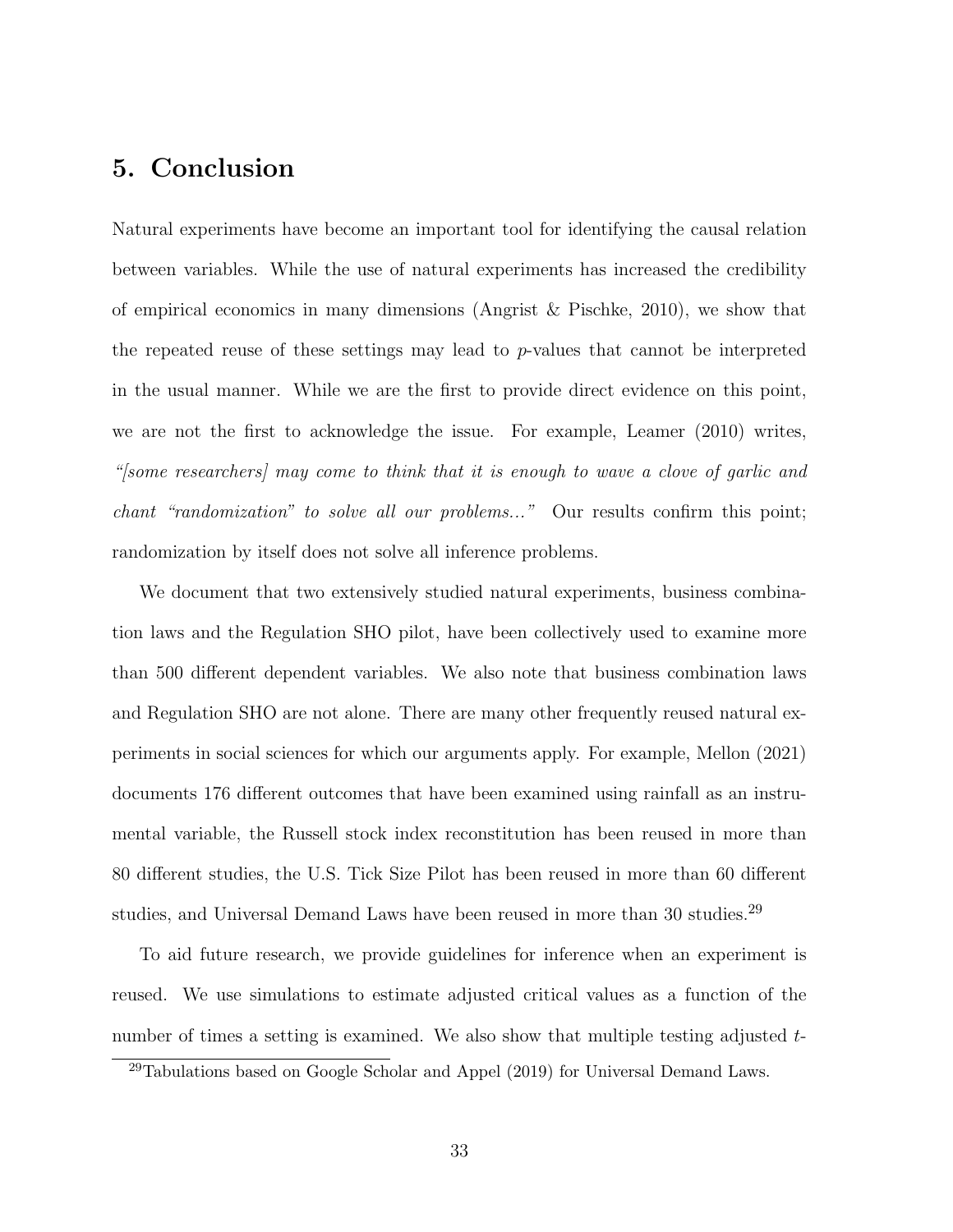statistics are significantly more accurate than unadjusted t-statistics. Finally, we apply our recommendations to existing findings from research on business combination laws and the Regulation SHO pilot; we find that many results in the literature that were statistically significant using single hypothesis testing do not survive corrections for multiple hypothesis testing. Overall, we hope our study contributes to the credibility revolution, not by dissuading the use of natural experiments, but rather by helping researchers account for multiple testing when natural experiments are reused.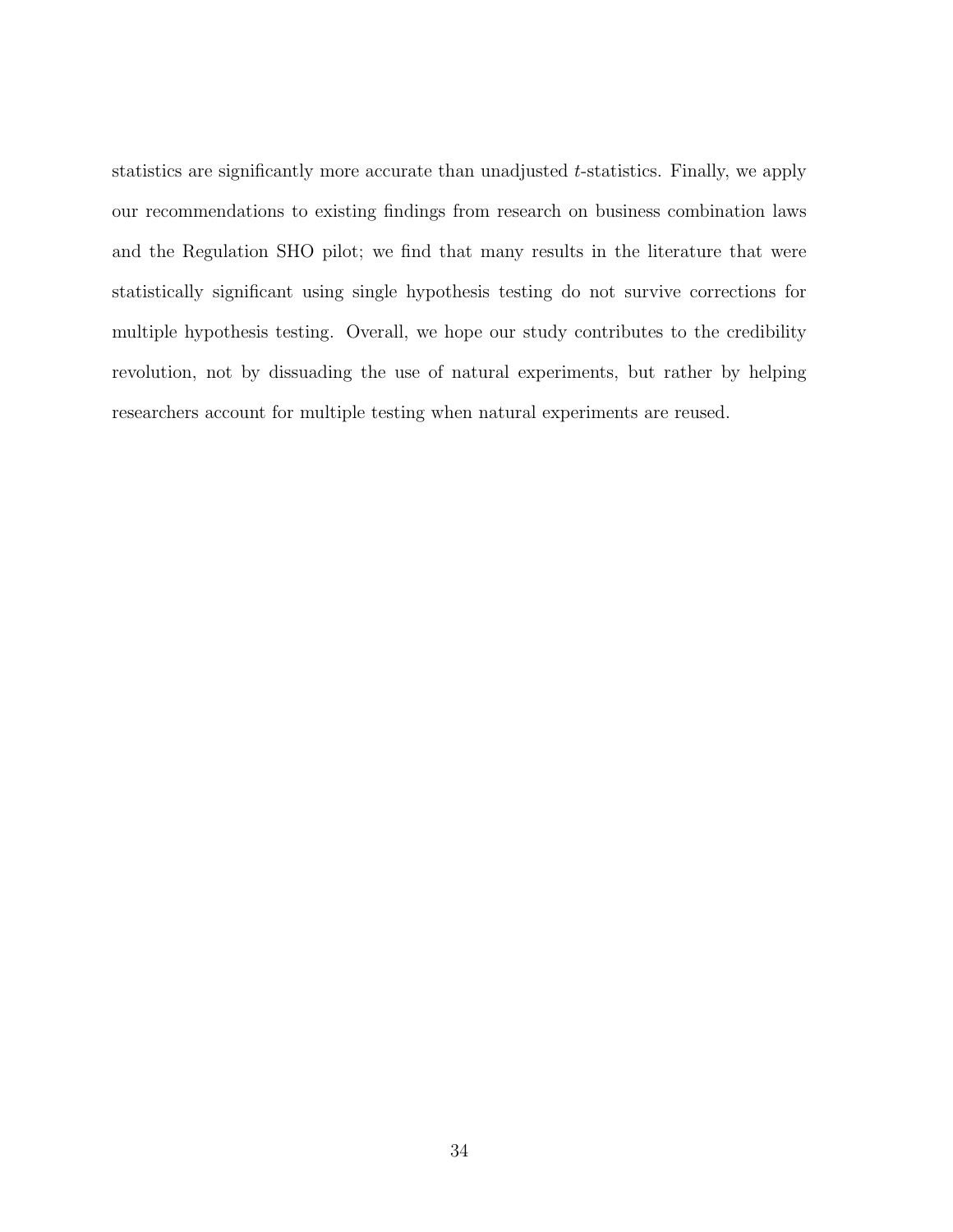# <span id="page-37-9"></span>References

- <span id="page-37-7"></span>Alexander, G. J., & Peterson, M. A. (2008). The effect of price tests on trader behavior and market quality: An analysis of reg sho. *Journal of Financial Markets*,  $11(1)$ , 84–111.
- <span id="page-37-3"></span>Andrikogiannopoulou, A., & Papakonstantinou, F. (2019). Reassessing false discoveries in mutual fund performance: Skill, luck, or lack of power? Journal of Finance,  $74(5)$ , 2667-2688.
- <span id="page-37-1"></span>Angrist, J. D., & Kreuger, A. B. (2001). Instrumental variables and the search for identification: From supply and demand to natural experiments. Journal of Economic Perspectives, 15 (4), 69-85.
- <span id="page-37-0"></span>Angrist, J. D., & Pischke, J.-S. (2010). The credibility revolution in empirical economics: How better research design is taking the con out of econometrics. Journal of Economic Perspectives, 24 (2), 3–30.
- <span id="page-37-8"></span><span id="page-37-4"></span>Appel, I. (2019). Governance by litigation. Available at SSRN 253227.
- Benjamini, Y., & Hochberg, Y. (1995). Controlling the false discovery rate: a practical and powerful approach to multiple testing. Journal of the Royal statistical society: series B (Methodological),  $57(1)$ , 289–300.
- <span id="page-37-2"></span>Benjamini, Y., & Yekutieli, D. (2001). The control of the false discovery rate in multiple testing under dependency. Annals of statistics, 1165–1188.
- <span id="page-37-5"></span>Bertrand, M., Duflo, E., & Mullainathan, S. (2004). How much should we trust differences-in-differences estimates? The Quarterly Journal of Economics,  $119(1)$ , 249–275.
- <span id="page-37-6"></span>Bloom, H. S. (1995). Minimum detectable effects: A simple way to report the statistical power of experimental designs. Evaluation Review, 19 (5), 547–556.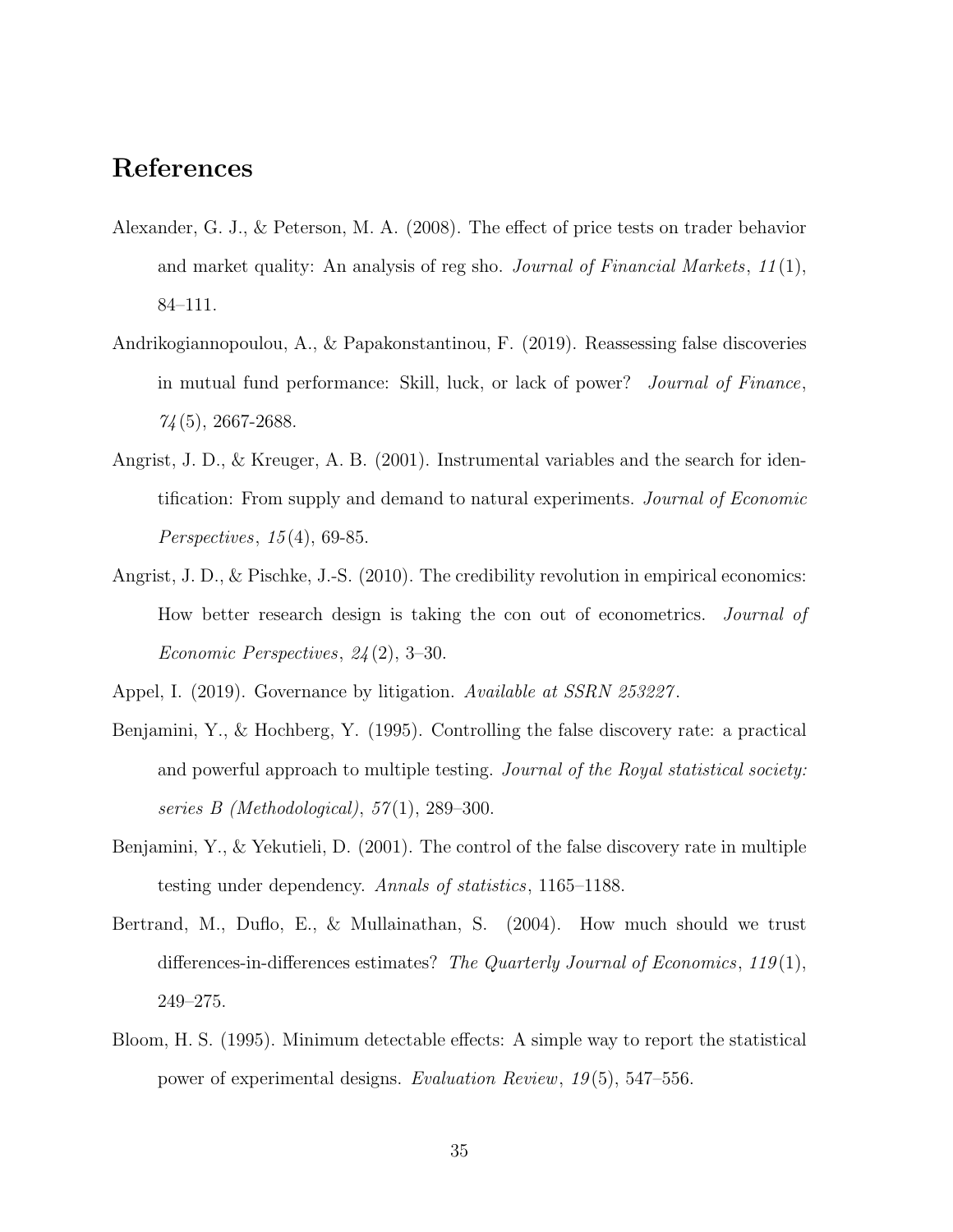- <span id="page-38-11"></span><span id="page-38-4"></span>Bonferroni, C. E. (1936). Teoria statistica delle classi e calcolo delle probabilità. Pubblicazioni del R Istituto Superiore di Scienze Economiche e Commerciali di Firenze.
- <span id="page-38-0"></span>Bowen, D. E., Frésard, L., & Taillard, J. P. (2016). What's your identification strategy? innovation in corporate finance research. Management Science, 63 (8), 2529–2548.
- <span id="page-38-3"></span>Bretz, F., Dmitrienko, A., & Tamhane, A. C. (2010). Multiple testing problems in pharmaceutical statistics. CRC Press/Taylor & Francis Group.
- <span id="page-38-8"></span>Cain, M. D., McKeon, S. B., & Solomon, S. D. (2017). Do takeover laws matter? evidence from five decades of hostile takeovers. Journal of Financial Economics, 124 (3), 464–485.
- <span id="page-38-2"></span>Chordia, T., Goyal, A., & Saretto, A. (2020). Anomalies and false rejections. The Review of Financial Studies, 33 (5), 2134–2179.
- <span id="page-38-5"></span>Clarke, D., Romano, J. P., & Wolf, M. (2019). The romano-wolf multiple hypothesis correction in stata. Available at SSRN Abstract 3513687 .
- <span id="page-38-6"></span>Comment, R., & Schwert, G. W. (1995). Poison or placebo? evidence on the deterrence and wealth effects of modern antitakeover measures. Journal of financial economics,  $39(1)$ , 3-43.
- <span id="page-38-10"></span>De Angelis, D., Grullon, G., & Michenaud, S. (2017). The effects of short-selling threats on incentive contracts: Evidence from an experiment. The Review of Financial Studies,  $30(5)$ , 1627–1659.
- <span id="page-38-9"></span>Diether, K. B., Lee, K.-H., & Werner, I. M. (2009). It's sho time! short-sale price tests and market quality. The Journal of Finance,  $64(1)$ , 37–73.
- <span id="page-38-7"></span>Dmitrienko, A., & Tamhane, A. C. (2007). Gatekeeping procedures with clinical trial applications. Pharmaceutical Statistics: The Journal of Applied Statistics in the Pharmaceutical Industry,  $6(3)$ , 171–180.

<span id="page-38-1"></span>Engelberg, J., McLean, R. D., Pontiff, J., & Ringgenberg, M. C. (2019). Are cross-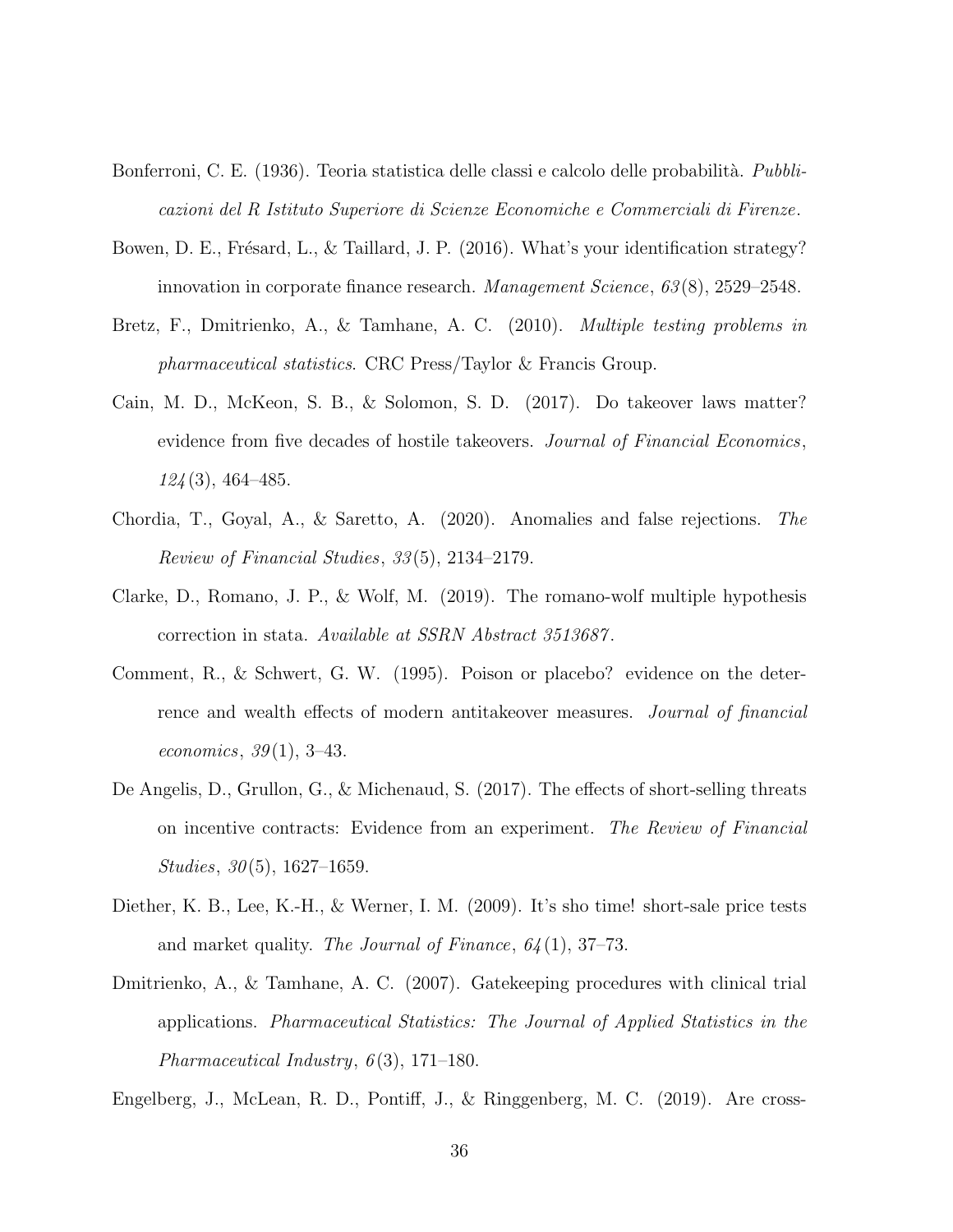sectional predictors good market-level predictors? Working Paper .

<span id="page-39-10"></span><span id="page-39-2"></span>Fisher, R. A. (1925). Statistical methods for research workers. Oliver & Boyd.

- Foster, D. P., & Stine, R. A. (2008).  $\alpha$ -investing: a procedure for sequential control of expected false discoveries. Journal of the Royal Statistical Society: Series B  $(Statistical Methodology), 70(2), 429-444.$
- <span id="page-39-0"></span>Fuchs-Schündeln, N., & Hassan, T. A. (2017). Natural experiments in macroeconomics. Handbook of Macroeconomics, 2, 923-2012.
- <span id="page-39-6"></span>Giglio, S., Liao, Y., & Xiu, D. (2019). Thousands of alpha tests. Available at SSRN Abstract 3259268 .
- <span id="page-39-3"></span>Harvey, C. R., & Liu, Y. (2013). Multiple testing in economics. Available at SSRN 2358214 .
- <span id="page-39-4"></span>Harvey, C. R., & Liu, Y. (2014). Evaluating trading strategies. The Journal of Portfolio *Management*,  $40(5)$ , 108-118.
- <span id="page-39-1"></span>Harvey, C. R., Liu, Y., & Zhu, H. (2016). ... and the cross-section of expected returns. The Review of Financial Studies, 29 (1), 5–68.
- <span id="page-39-7"></span>Holm, S. (1979). A simple sequentially rejective multiple test procedure. Scandinavian Journal of Statistics, 65–70.
- <span id="page-39-5"></span>Hou, K., Xue, C., & Zhang, L. (2018). Replicating anomalies. Review of Financial Studies, forthcoming.
- <span id="page-39-9"></span>Karpoff, J. M., & Malatesta, P. H. (1989). The wealth effects of second-generation state takeover legislation. Journal of Financial Economics, 25 (2), 291–322.
- <span id="page-39-8"></span>Karpoff, J. M., & Wittry, M. D. (2018). Institutional and legal context in natural experiments: The case of state antitakeover laws. The Journal of Finance,  $73(2)$ , 657–714.
- <span id="page-39-11"></span>Leamer, E. E. (1983). Let's take the con out of econometrics. The American Economic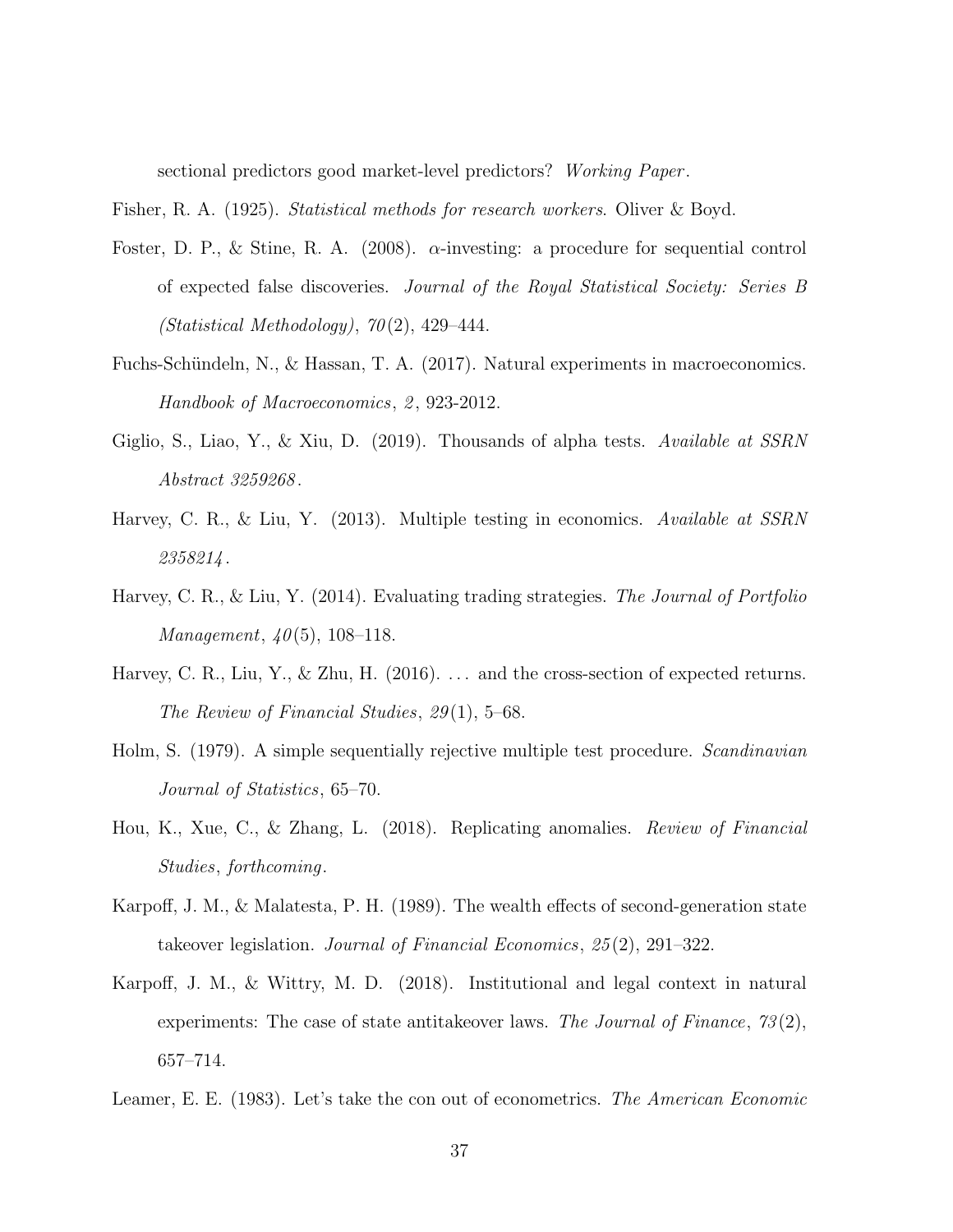<span id="page-40-12"></span>*Review, 73*(1), 31–43.

- <span id="page-40-10"></span>Leamer, E. E. (2010). Tantalus on the road to asymptopia. Journal of Economic Perspectives, 24 (2), 31–46. doi: 10.1257/jep.24.2.31
- <span id="page-40-2"></span>List, J. A., Shaikh, A. M., & Xu, Y. (2019). Multiple hypothesis testing in experimental economics. Experimental Economics, 1–21.
- <span id="page-40-5"></span>Liu, L. Y., Patton, A. J., & Sheppard, K. (2015). Does anything beat 5-minute rv? a comparison of realized measures across multiple asset classes. Journal of Econometrics,  $187(1)$ , 293-311.
- <span id="page-40-4"></span>Ludbrook, J. (1998). Multiple comparison procedures updated. *Clinical and Experi*mental Pharmacology and Physiology, 25 , 1032–1037.
- <span id="page-40-11"></span>Mellon, J. (2021). Rain, rain, go away: 176 potential exclusion-restriction violations for studies using weather as an instrumental variable. Working Paper.
- <span id="page-40-0"></span>Meyer, B. D. (1995). Natural and quasi-experiments in economics. Journal of Business  $\mathscr$ *Economic Statistics*, 13(2), 151–161.
- <span id="page-40-7"></span>Morck, R., & Yeung, B. (2011). Economics, history, and causation. Business History Review, 85 (Spring), 39–63.
- <span id="page-40-9"></span><span id="page-40-8"></span>Pearl, J. (1995). Causal diagrams for empirical research. *Biometrika*,  $82(4)$ , 669–688.
- Pearl, J. (2009). Causal inference in statistics: An overview. *Statistics surveys*,  $\beta$ , 96–146.
- <span id="page-40-1"></span>Romano, J. P., & Wolf, M. (2005). Stepwise multiple testing as formalized data snooping. Econometrica, 73 (4), 1237–1282.
- <span id="page-40-6"></span>Romano, J. P., & Wolf, M. (2007). Control of generalized error rates in multiple testing. The Annals of Statistics,  $35(4)$ , 1378-1408.
- <span id="page-40-3"></span>Romano, J. P., & Wolf, M. (2010). Balanced control of generalized error rates. The Annals of Statistics, 38 (1), 598–633.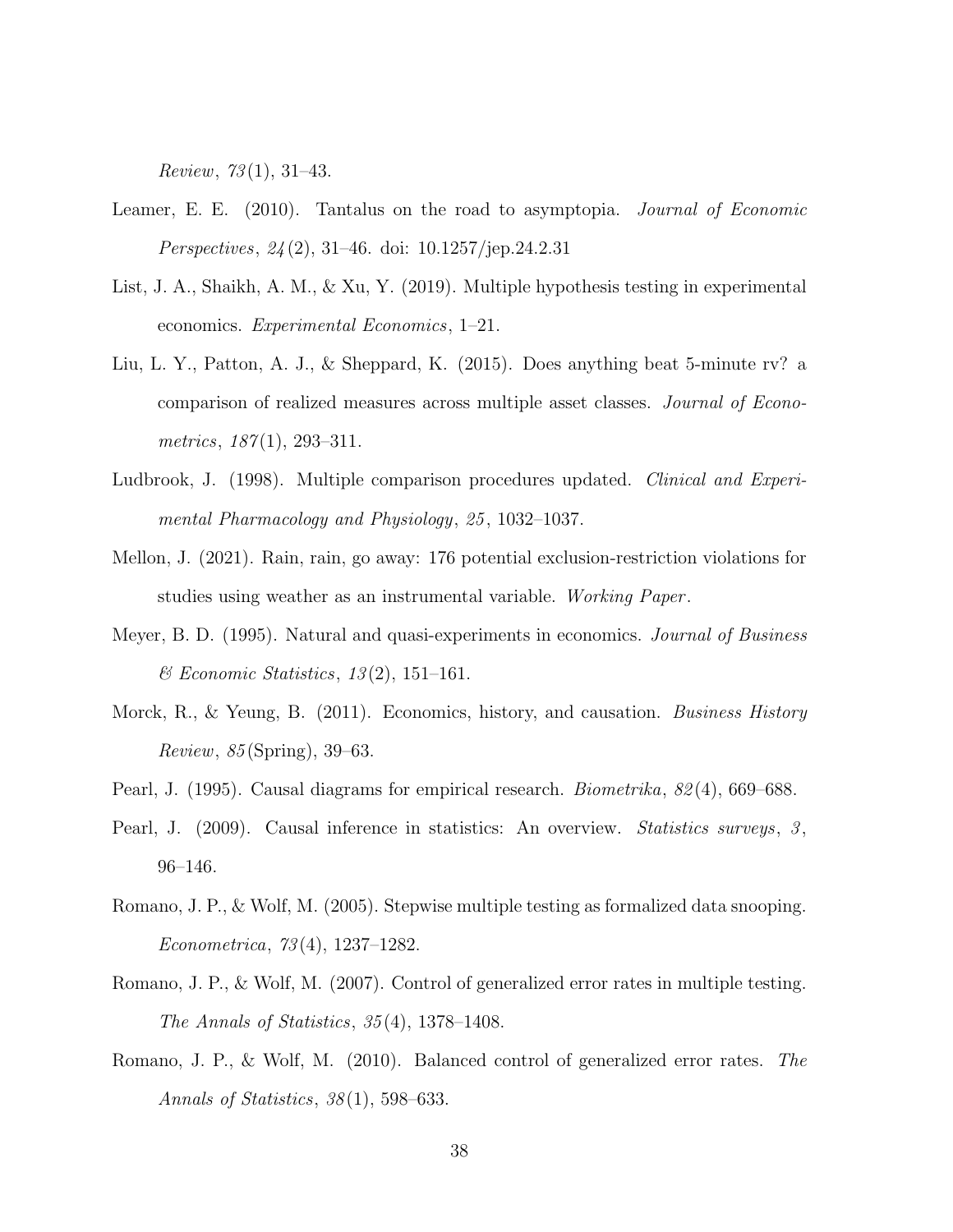- <span id="page-41-8"></span><span id="page-41-2"></span>Romano, J. P., & Wolf, M. (2016). Efficient computation of adjusted p-values for resampling-based stepdown multiple testing. Statistics and Probability Letters, 113, 38-40.
- <span id="page-41-5"></span>Romano, J. P., & Wolf, M. (2018). Multiple testing of one-sided hypotheses: combining bonferroni and the bootstrap. In International conference of the thailand econometrics society (pp. 78–94).
- <span id="page-41-0"></span>Rozenzwieg, M. R., & Wolpin, K. I. (2000). Natural "natural experiments" in economics. Journal of Economic Literature, 38 (4), 827-274.
- <span id="page-41-7"></span>SEC. (2007). Economic analysis of the short sale price restrictions under the regulation sho pilot. Securities and Exchange Commission Special Study.
- <span id="page-41-4"></span>Spamann, H. (2019). On inference when using state corporate laws for identification. Available at SSRN 3499101 .
- <span id="page-41-1"></span>Thompson, W. H., Wright, J., Bissett, P. G., & Poldrack, R. A. (2020). Meta-research: Dataset decay and the problem of sequential analyses on open datasets. ELife, 9, e53498.
- <span id="page-41-6"></span><span id="page-41-3"></span>White, H. (2000). A reality check for data snooping. *Econometrica*,  $68(5)$ , 1097–1126.
- Yekutieli, D. (2008). Hierarchical false discovery rate–controlling methodology. *Journal* of the American Statistical Association, 103 (481), 309–316.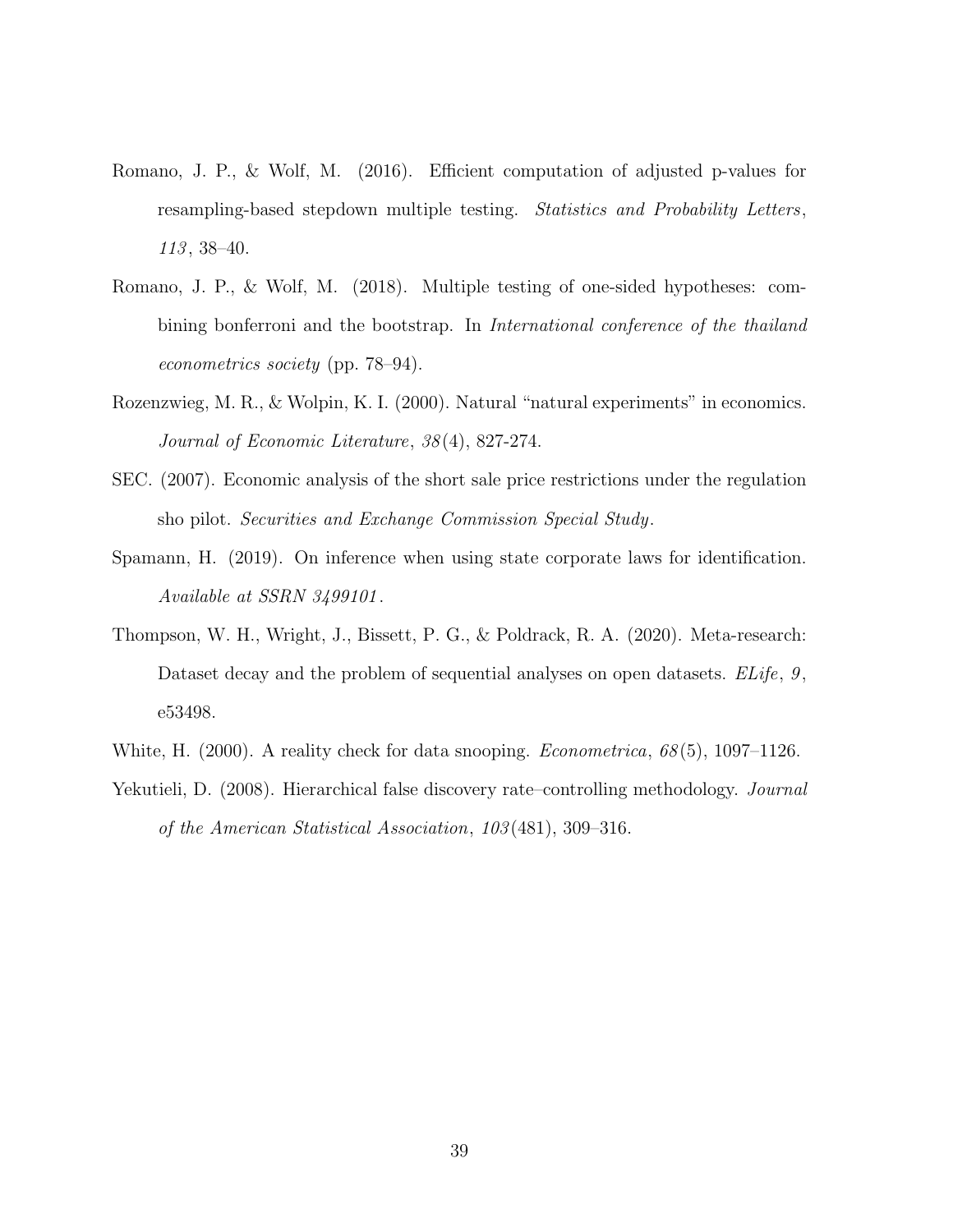#### <span id="page-42-0"></span>Table 1: Simulations

This table presents simulation evidence on the performance of different multiple testing corrections for four types of simulated settings: randomized control trials, the staggered introduction of state-level changes (Staggered Introductions), instrumental variables, and regression discontinuitydesigns. We examine 293 outcome variables obtained from Compustat and CRSP in random order. For each new outcome variable, we applymultiple testing corrections to the family of tests which includes that outcome and all previously tested outcomes. The simulated results are thenaveraged across 10 random orderings for each of 10 independent simulations. In certain simulations, we also incorporate 10 and 20 simulatedtrue effects which are <sup>a</sup> linear function of the treatment. For each additional outcome added to the family of tests, we apply the [Bonferroni](#page-38-11) [\(1936\)](#page-38-11) FWER correction, the FDR correction of [Benjamini](#page-37-9) and Yekutieli [\(2001\)](#page-37-9) (BHY), and the FWER correction of [Romano](#page-40-12) and Wolf [\(2005,](#page-40-12) [2016\)](#page-41-8) (RW) in order to determine statistical significance for that outcome. Averages frequencies of true positives and false positives for eachempirical setting across simulations are presented in Panel A. Panel B presents the performance of each correction across several criteria. TheType-I error rate is (# false positives / # null effects). The Type-II error rate is (# false negatives / # true effects). Accuracy is the fraction of all tests with the correct result. Positive predictive value is the probability that <sup>a</sup> positive finding is <sup>a</sup> true effect.

| Panel A: Occurrence of False Positives and True Positives |              |                             |               |            |         |          |       |          |         |  |
|-----------------------------------------------------------|--------------|-----------------------------|---------------|------------|---------|----------|-------|----------|---------|--|
|                                                           |              | Multiple Testing Correction |               |            |         |          |       |          |         |  |
|                                                           |              |                             | No correction | Bonferroni |         | BHY      |       | $\rm RW$ |         |  |
| Research Design                                           | True Effects | $False+$                    | $True+$       | $False+$   | $True+$ | $False+$ | True+ | False+   | $True+$ |  |
|                                                           | $\theta$     | 14.7                        | 0.0           | 0.2        | 0.0     | 0.1      | 0.0   | $0.2\,$  | 0.0     |  |
| Randomized Control Trials                                 | 10           | 15.5                        | 10.0          | 0.4        | 7.9     | 0.1      | 7.2   | 0.4      | 8.1     |  |
|                                                           | 20           | 14.1                        | 20.0          | 0.1        | 16.4    | 0.1      | 17.1  | 0.2      | 17.1    |  |
|                                                           | $\theta$     | 23.5                        | 0.0           | 2.1        | 0.0     | 1.3      | 0.0   | 2.3      | 0.0     |  |
| Staggered Introductions                                   | 10           | 22.4                        | 10.0          | 1.8        | 6.6     | 1.6      | 6.3   | 2.0      | 6.9     |  |
|                                                           | 20           | 22.2                        | 20.0          | 2.1        | 15.1    | 2.3      | 16.2  | 2.2      | 16.0    |  |
|                                                           | $\Omega$     | 15.6                        | 0.0           | 0.3        | 0.0     | 0.1      | 0.0   | 0.4      | 0.0     |  |
| Regression Discontinuity Designs                          | 10           | 14.8                        | 10.0          | 0.3        | 8.0     | 0.3      | 7.9   | 0.5      | 8.2     |  |
|                                                           | 20           | 14.8                        | 20.0          | 0.3        | 14.5    | 0.3      | 14.6  | 0.5      | 14.9    |  |
|                                                           | $\Omega$     | 15.8                        | 0.0           | 0.4        | 0.0     | 0.1      | 0.0   | 0.4      | 0.0     |  |
| Instrumental Variables                                    | 10           | 13.8                        | 10.0          | 0.1        | 8.3     | 0.0      | 7.9   | 0.1      | 8.7     |  |
|                                                           | 20           | 14.3                        | 20.0          | 0.1        | 15.5    | 0.1      | 16.1  | 0.2      | 16.3    |  |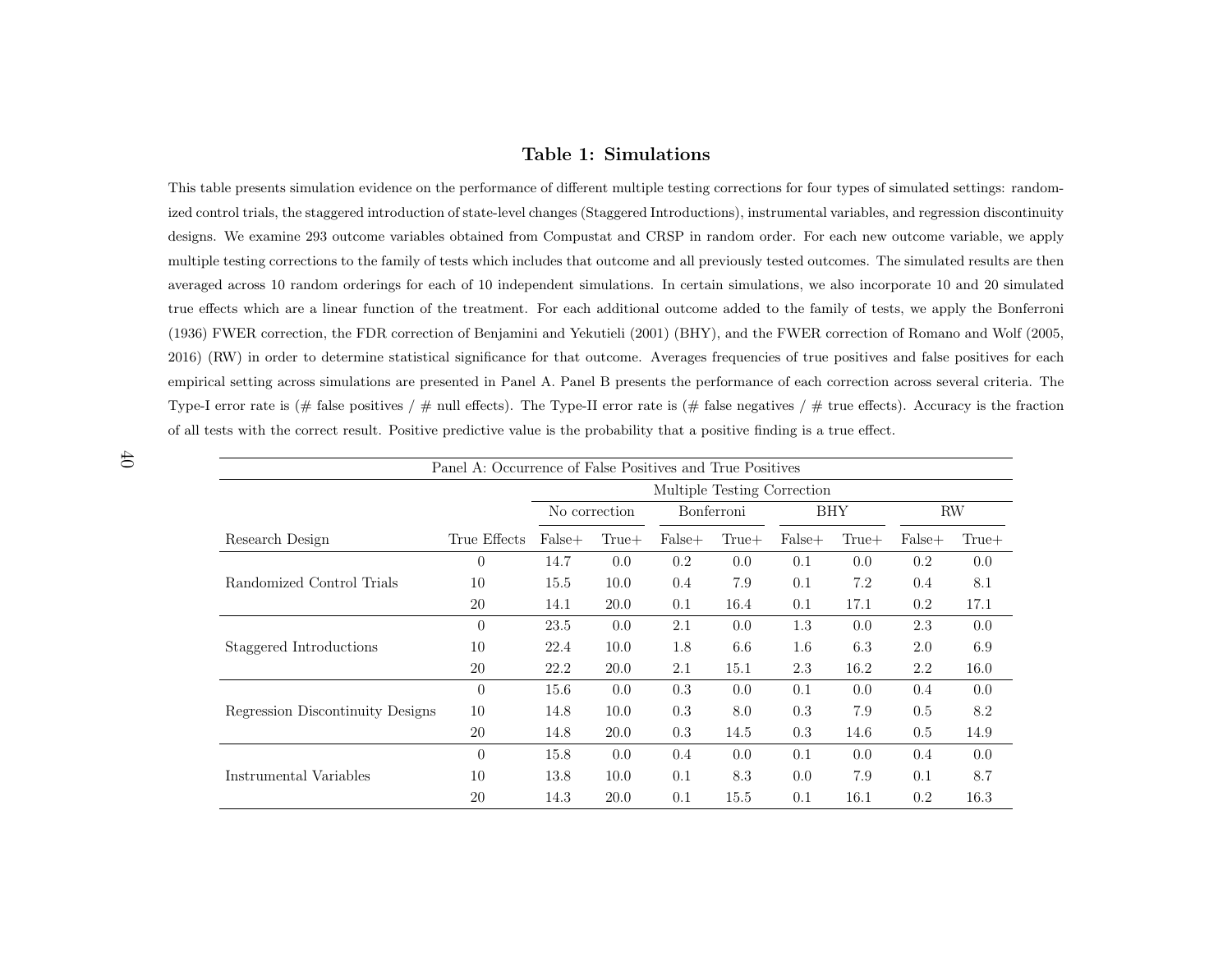|                           | Panel B: Performance Criteria    |          |                                                                             |                                                                                                                                                                    |                                                                                                  |
|---------------------------|----------------------------------|----------|-----------------------------------------------------------------------------|--------------------------------------------------------------------------------------------------------------------------------------------------------------------|--------------------------------------------------------------------------------------------------|
|                           |                                  |          |                                                                             |                                                                                                                                                                    |                                                                                                  |
| Criterion                 | Research Design                  |          |                                                                             | <b>BHY</b>                                                                                                                                                         | RW                                                                                               |
|                           | Randomized Control Trials        | $5.2\%$  | $0.1\%$                                                                     | $0.0\%$                                                                                                                                                            | $0.1\%$                                                                                          |
|                           | Staggered Introductions          | $8.0\%$  | $0.7\%$                                                                     | $0.6\%$<br>$0.1\%$<br>$0.1\%$<br>$0.1\%$<br>$0.0\%$<br>21.2%<br>28.0%<br>24.0\%<br>20.2%<br>99.3%<br>98.6%<br>99.1\%<br>99.3%<br>99.0%<br>83.7%<br>97.2\%<br>99.7% | $0.8\%$                                                                                          |
| Type I error rate         | Regression Discontinuity Designs | $5.3\%$  |                                                                             |                                                                                                                                                                    | $0.2\%$                                                                                          |
|                           | Instrumental Variables           | $5.2\%$  |                                                                             |                                                                                                                                                                    | 0.1%                                                                                             |
|                           | Randomized Control Trials        | $0.0\%$  | $19.5\%$                                                                    |                                                                                                                                                                    | 16.8%                                                                                            |
|                           | Staggered Introductions          | $0.0\%$  | 29.2\%                                                                      |                                                                                                                                                                    | 25.5%<br>21.8%<br>15.7%<br>99.4%<br>98.5%<br>99.1%<br>99.4%<br>97.1\%<br>82.7%<br>95.5%<br>98.8% |
| Type II error rate        | Regression Discontinuity Designs | $0.0\%$  | 23.8%                                                                       |                                                                                                                                                                    |                                                                                                  |
|                           | Instrumental Variables           | $0.0\%$  | 19.8%                                                                       |                                                                                                                                                                    |                                                                                                  |
|                           | Randomized Control Trials        | 95.0%    | 99.3%                                                                       |                                                                                                                                                                    |                                                                                                  |
|                           | Staggered Introductions          | 92.2\%   | 98.4\%                                                                      |                                                                                                                                                                    |                                                                                                  |
| Accuracy                  | Regression Discontinuity Designs | 94.8%    | 99.0\%                                                                      |                                                                                                                                                                    |                                                                                                  |
|                           | Instrumental Variables           | $95.0\%$ | 99.2\%                                                                      |                                                                                                                                                                    |                                                                                                  |
|                           | Randomized Control Trials        | 48.9%    | 97.3%                                                                       |                                                                                                                                                                    |                                                                                                  |
|                           | Staggered Introductions          | 38.9%    | 83.2%                                                                       |                                                                                                                                                                    |                                                                                                  |
| Positive predictive value | Regression Discontinuity Designs | 48.2%    | Multiple Testing Correction<br>No correction Bonferroni<br>97.2\%<br>99.1\% |                                                                                                                                                                    |                                                                                                  |
|                           | Instrumental Variables           | $50.2\%$ |                                                                             |                                                                                                                                                                    |                                                                                                  |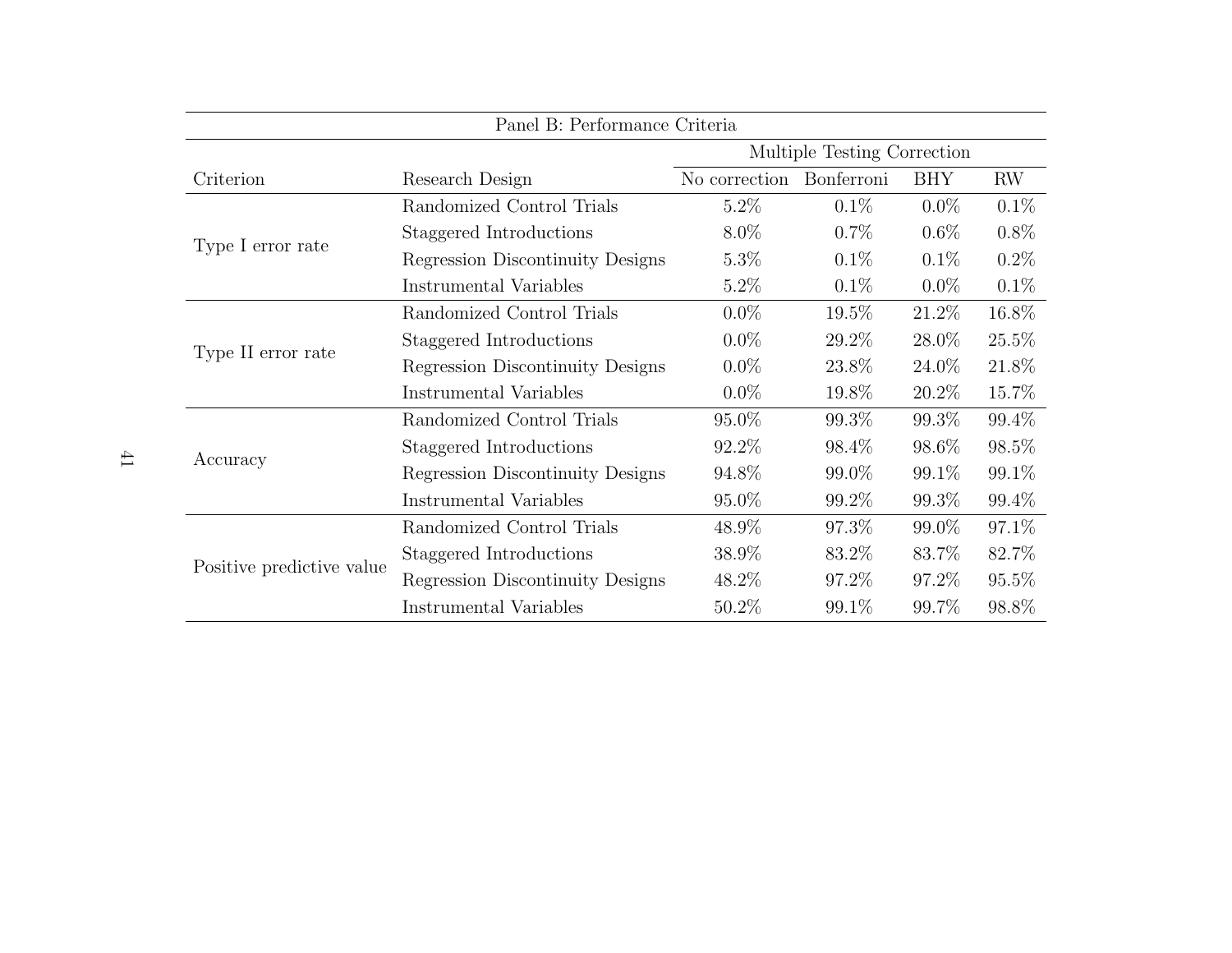#### Table 2: Evaluating existing evidence

<span id="page-44-0"></span>This table presents results from applying multiple testing corrections to reported results examining the treatment effects of business combination laws and Regulation SHO. Reported t-statistics are obtained for 114 and 434 unique outcomes examined using business combination laws and Regulation SHO, respectively. We directly apply the [Bonferroni](#page-38-4) [\(1936\)](#page-38-4) FWER correction and the FDR correction of [Benjamini and Yekutieli](#page-37-2) [\(2001\)](#page-37-2) (BHY) to the reported t-statistics. We separately apply the [Romano and Wolf](#page-40-1) [\(2005,](#page-40-1) [2016\)](#page-41-2) (RW) adjusted critical values obtained from simulations and presented in Figure [1](#page-45-0) and Appendix Table [A1](#page-49-0) to the reported t-statistics. Panel A presents results for the reported treatment effects of business combination laws, where outcomes are sequenced by the date they were first reported. Panel B presents results for the reported treatment effects of business combination laws, where outcomes are sequenced using the best foot forward policy. Panel C presents results for the reported treatment effects of Regulation SHO, where outcomes are sequenced by the date they were first reported. Panel B presents results for the reported treatment effects of Regulation SHO, where outcomes are sequenced using the best foot forward policy.

|                                | Panel A: Business Combination Laws, Reported Date |           |                                | Panel B: Business Combination Laws, Best Foot Forward |              |
|--------------------------------|---------------------------------------------------|-----------|--------------------------------|-------------------------------------------------------|--------------|
| Multiple Testing<br>Correction | #Statistically<br>Significant                     | %Outcomes | Multiple Testing<br>Correction | #Statistically<br>Significant                         | %Outcomes    |
| No correction                  | 73                                                | 64.04%    | No correction                  | 73                                                    | 64.04%       |
| <b>BHY</b>                     | 36                                                | 31.58%    | <b>BHY</b>                     | 33                                                    | 28.95%       |
| RW                             | 28                                                | 24.56%    | <b>RW</b>                      | 27                                                    | 23.68%       |
|                                | Panel C: Regulation SHO, Reported Date            |           |                                | Panel D: Regulation SHO, Best Foot Forward            |              |
| Multiple Testing<br>Correction | #Statistically<br>Significant                     | %Outcomes | Multiple Testing<br>Correction | #Statistically<br>Significant                         | $%$ Outcomes |
| No correction                  | 219                                               | 50.46\%   | No correction                  | 219                                                   | 50.46%       |
| <b>BHY</b>                     | 26                                                | 5.99%     | <b>BHY</b>                     | 31                                                    | 7.14\%       |
| RW                             | 21                                                | 4.84\%    | RW                             | 33                                                    | 7.60%        |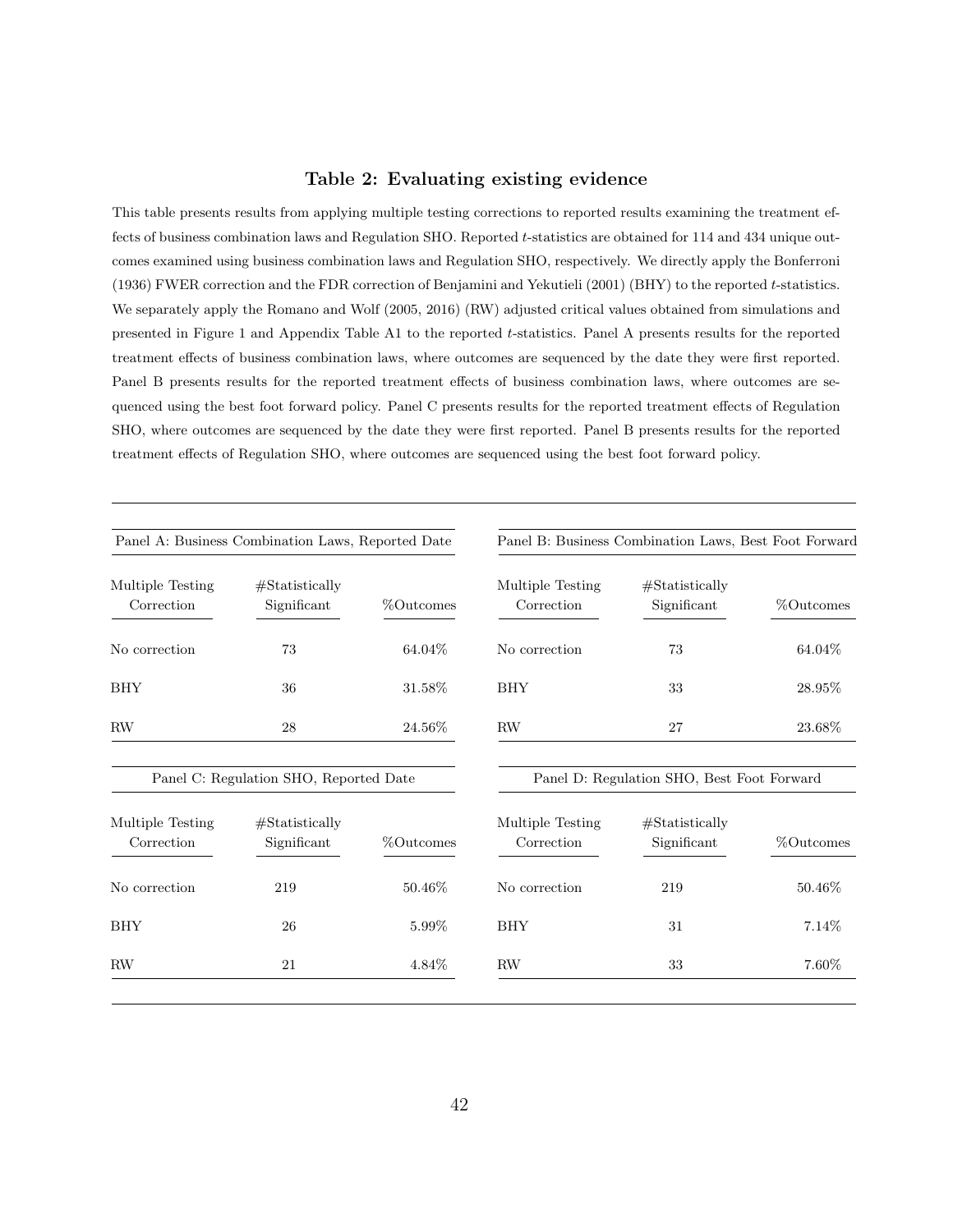<span id="page-45-0"></span>Figure 1: Multiple testing adjusted critical values by research design. This figure presents adjusted  $t$ statistic critical values for four types of simulated settings: randomized control trials, the staggered introduction ofstate-level changes (Staggered Introductions), instrumental variables, and regression discontinuity designs. We examine 293 outcome variables obtained from Compustat and CRSP in random order. For each new outcome variable, we apply multiple testing corrections to the family of tests which includes that outcome and all previously tested outcomes.The simulated results are then averaged across 10 random orderings for each of 10 independent simulations. For each additional outcome added to the family of tests, we compute adjusted critical values using the FWER correction ofRomano and Wolf (2005, 2016) (RW). Panel A presents results for randomized control trials, Panel <sup>B</sup> presents results forStaggered Introductions, Panel C presents results for instrumental variables, and Panel D presents results for regressiondiscontinuity designs. The adjusted cutoffs are presented in tabular format in Appendix Table [A1.](#page-49-1)

<span id="page-45-1"></span>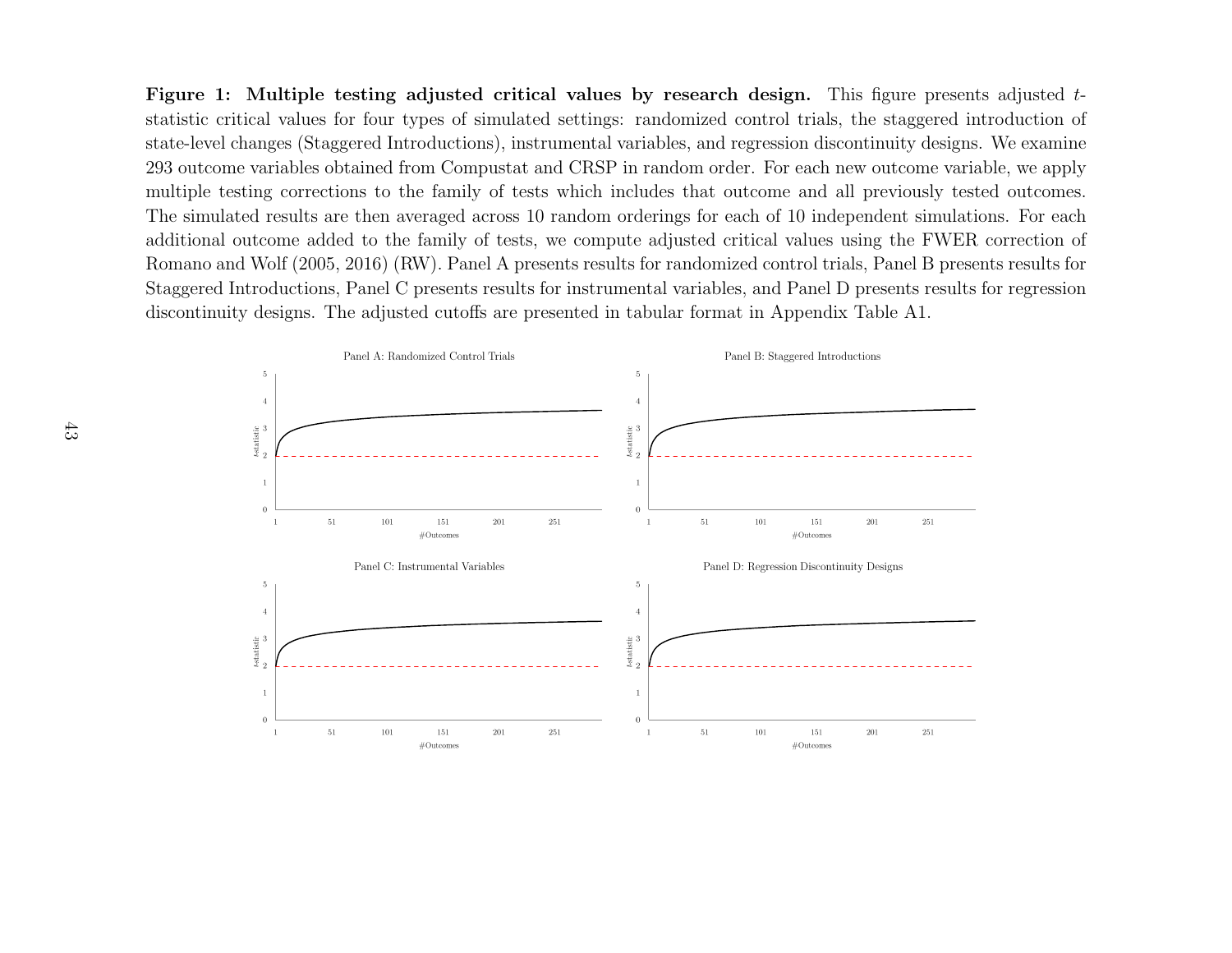Figure 2: Best Foot Forward Policy. This figure illustrates our implementation of the best foot forward policy for the two natural experiments we evaluate. Panel A displays the best foot forward policy for business combination lawsand Panel B displays the best foot forward policy for Regulation SHO.

Panel A: Business Combination Laws



Panel B: Regulation SHO

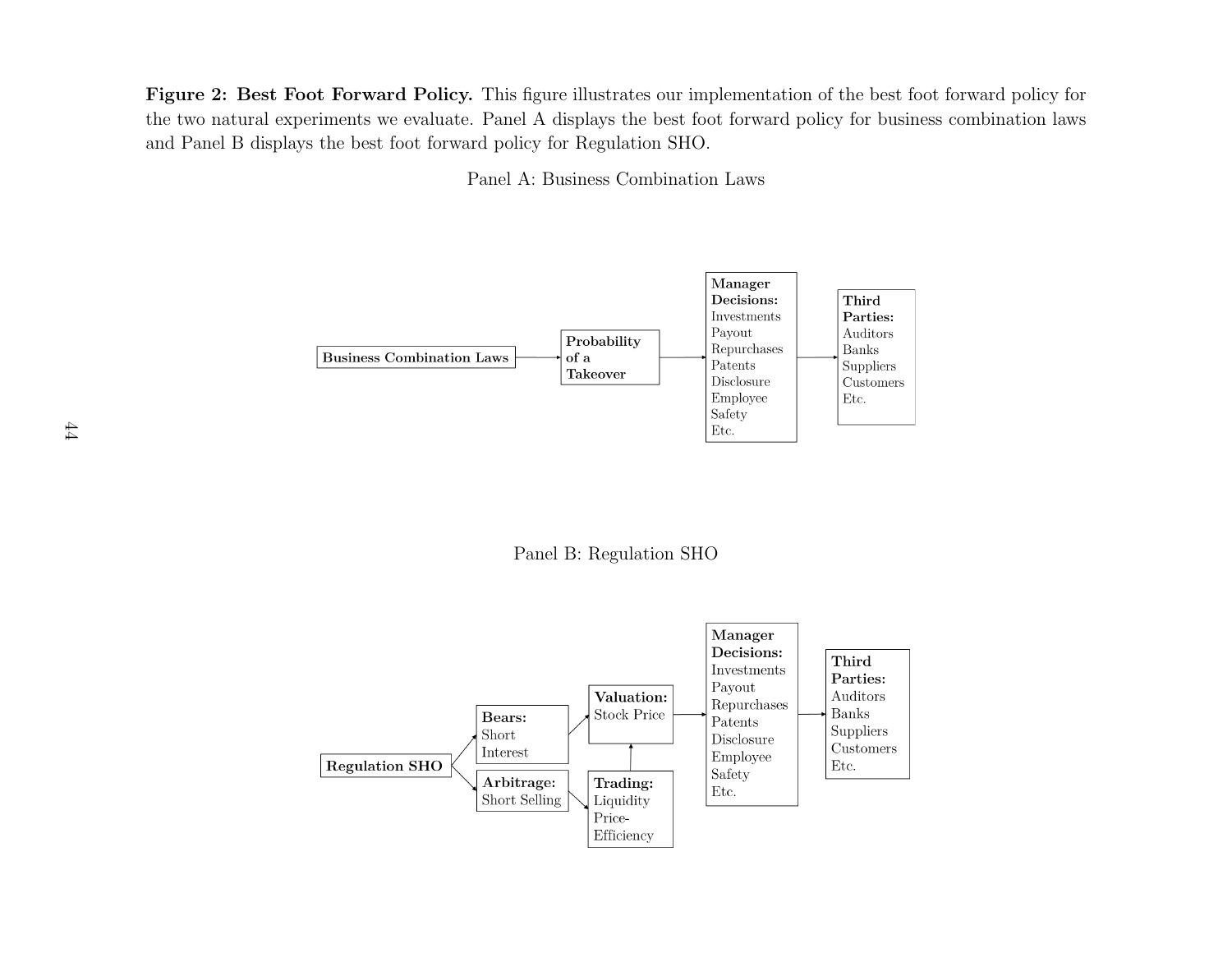<span id="page-47-0"></span>Figure 3: Evaluating existing evidence, business combination laws presents results from applying multiple testing corrections to reported results examining the treatment effects of business combination laws. Reported <sup>t</sup> statistics are obtained for <sup>114</sup> unique outcomes examined using business combination laws (gray dots). We directly apply the FDR (blue curve) correction of Benjamini and Yekutieli (2001) (BHY) to the reported <sup>t</sup>-statistics. We separately apply the Romano and Wolf (2005, 2016) (RW) adjusted critical values obtained from simulations (black curve) and presented in Figure [1](#page-45-1) (Panel B) to the reported <sup>t</sup>-statistics. Panel <sup>A</sup> presents results when outcomes are sequenced by the date they were first reported. Panel B presents results when outcomes are sequenced using the bestfoot forward policy. Panel C presents results when outcomes are sequenced by the date they were first reported for the first 20 outcomes. Panel D presents results when outcomes are sequenced using the best foot forward policy for thefirst 20 outcomes.

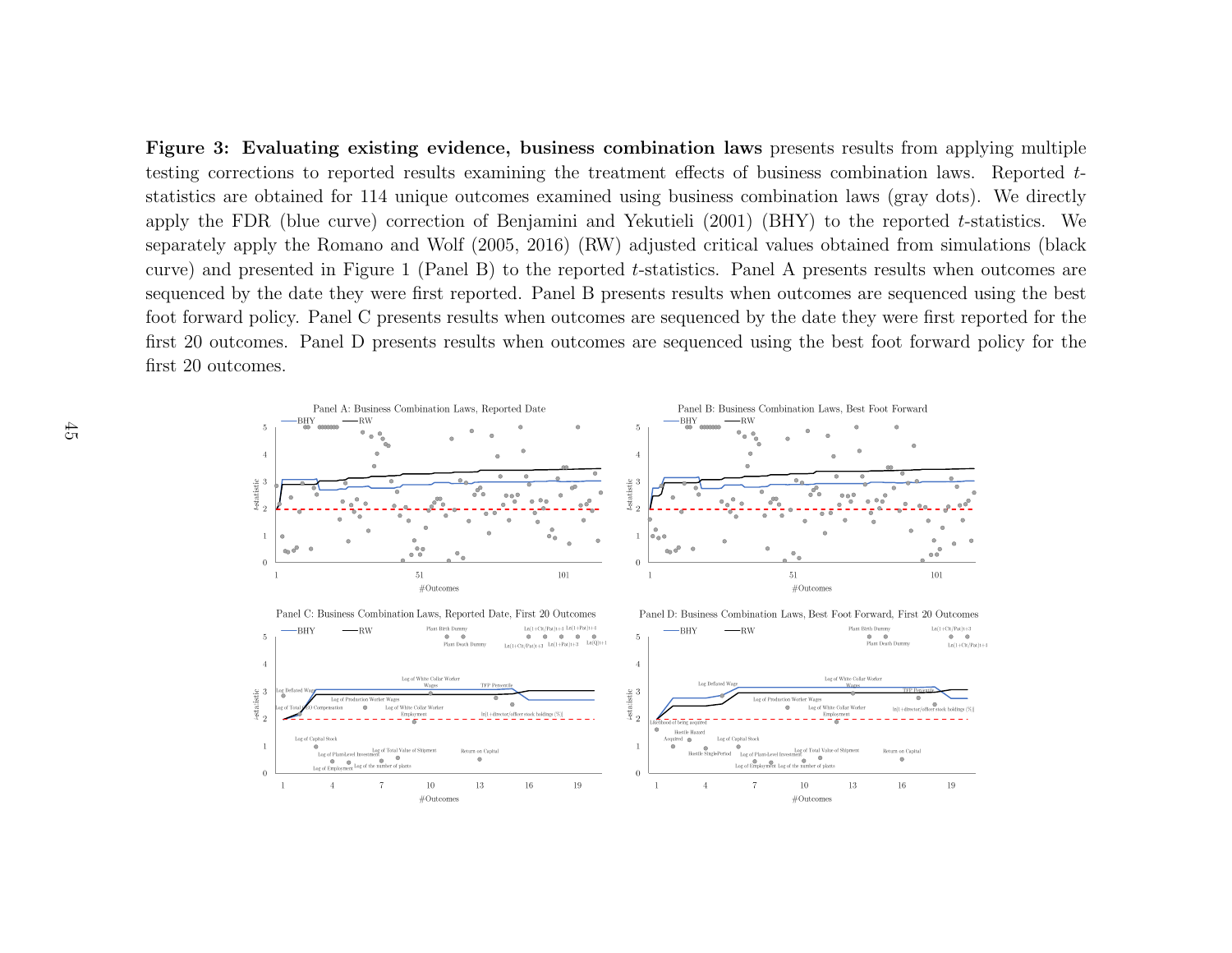<span id="page-48-0"></span>Figure 4: Evaluating existing evidence, Regulation SHO presents results from applying multiple testing corrections to reported results examining the treatment effects of Regulation SHO. Reported <sup>t</sup>-statistics are obtained for <sup>434</sup> unique outcomes examined using Regulation SHO (gray dots). We directly apply the FDR (blue curve) correction ofBenjamini and Yekutieli (2001) (BHY) to the reported <sup>t</sup>-statistics. We separately apply the Romano and Wolf (2005, 2016) (RW) adjusted critical values obtained from simulations (black curve) and presented in Figure [1](#page-45-1) (Panel A) to the reported <sup>t</sup>-statistics. When the number of outcomes exceeds 293, we replace the RW cutoffs with the FWER correction of Bonferroni (1936) (black dashed curve). Panel A presents results when outcomes are sequenced by the date they were first reported. Panel B presents results when outcomes are sequenced using the best foot forward policy. Panel C presents results when outcomes are sequenced by the date they were first reported for the first 20 outcomes. Panel Dpresents results when outcomes are sequenced using the best foot forward policy for the first 20 outcomes.

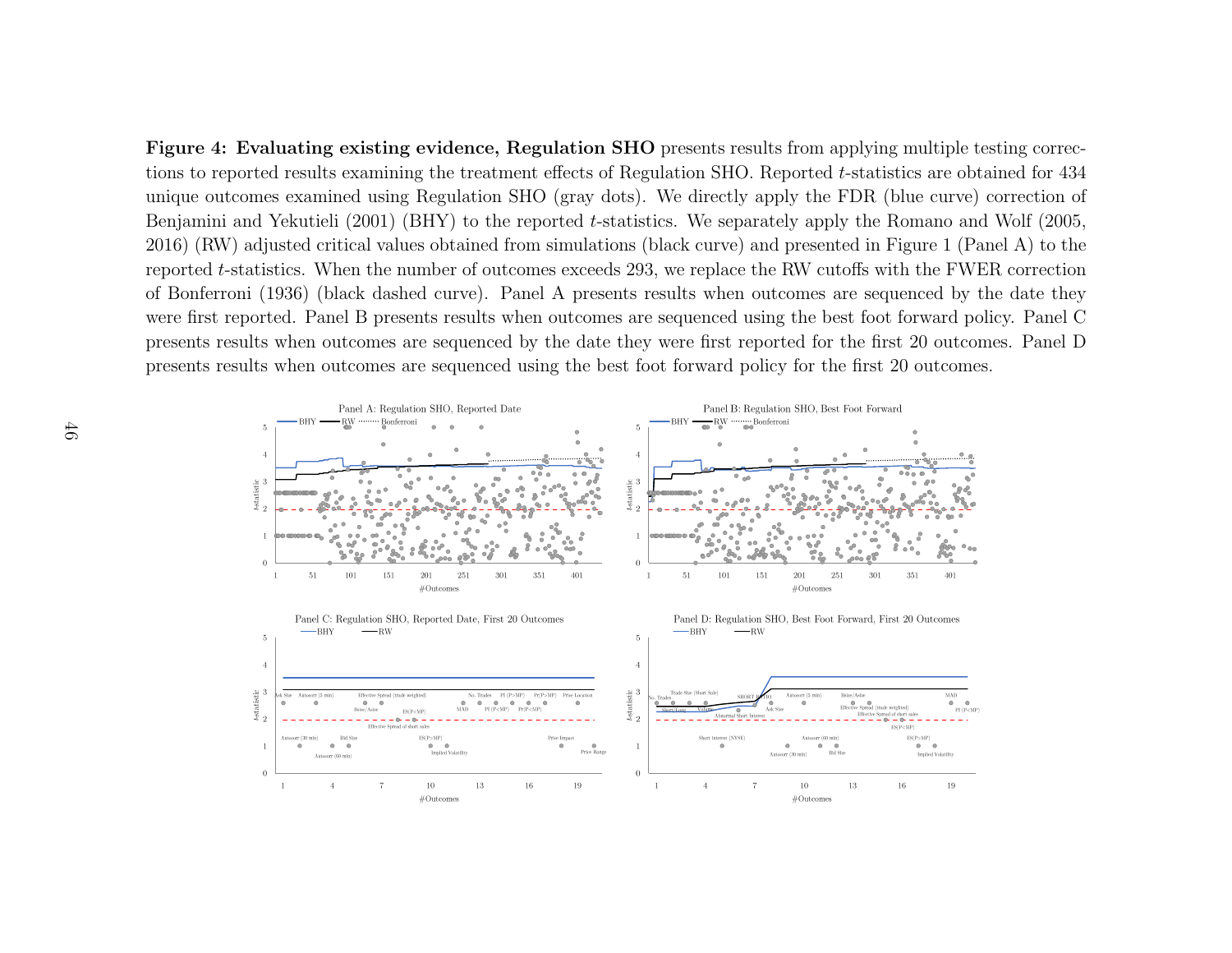#### <span id="page-49-1"></span>Table A1: Adjusted Critical Values

<span id="page-49-0"></span>This table presents adjusted t-statistic critical values for four types of simulated settings: randomized control trials, the staggered introduction of state-level changes (Staggered Introductions), instrumental variables, and regression discontinuity designs. We examine 293 outcome variables obtained from Compustat and CRSP in random order. For each new outcome variable, we apply multiple testing corrections to the family of tests which includes that outcome and all previously tested outcomes. The simulated results are then averaged across 10 random orderings for each of 10 independent simulations. For each additional outcome added to the family of tests, we compute adjusted critical values using the FWER correction of [Romano](#page-40-1) [and Wolf](#page-40-1) [\(2005,](#page-40-1) [2016\)](#page-41-2) (RW). Panel A presents results for randomized control trials, Panel B presents results for Staggered Introductions, Panel C presents results for instrumental variables, and Panel D presents results for regression discontinuity designs.

|                   |                  |           |                  | Panel A: Randomized Control Trials |                  |           |                  |           |                  |
|-------------------|------------------|-----------|------------------|------------------------------------|------------------|-----------|------------------|-----------|------------------|
| #Outcomes         | $\boldsymbol{t}$ | #Outcomes | $\boldsymbol{t}$ | #Outcomes                          | $\boldsymbol{t}$ | #Outcomes | $\boldsymbol{t}$ | #Outcomes | $\boldsymbol{t}$ |
| $\mathbf{1}$      | 1.96             | 60        | 3.28             | 119                                | 3.45             | 178       | 3.55             | 237       | 3.61             |
| $\mathbf{2}$      | 2.18             | 61        | 3.28             | 120                                | 3.46             | 179       | 3.55             | 238       | 3.61             |
| $\,3$             | 2.34             | 62        | 3.29             | 121                                | 3.46             | 180       | 3.55             | 239       | 3.61             |
| $\overline{4}$    | 2.45             | 63        | 3.29             | 122                                | 3.46             | 181       | 3.55             | 240       | 3.61             |
| $\,$ 5            | 2.54             | 64        | 3.30             | 123                                | 3.46             | 182       | 3.55             | 241       | 3.61             |
| 6                 | 2.60             | 65        | 3.30             | 124                                | 3.46             | 183       | 3.55             | 242       | 3.61             |
| $\scriptstyle{7}$ | 2.65             | 66        | 3.30             | 125                                | 3.46             | 184       | 3.55             | 243       | 3.61             |
| $\,$ 8 $\,$       | 2.69             | 67        | 3.31             | 126                                | 3.47             | 185       | 3.56             | 244       | 3.61             |
| $\overline{9}$    | 2.73             | 68        | 3.31             | 127                                | 3.47             | 186       | 3.56             | 245       | 3.62             |
| 10                | 2.76             | 69        | 3.31             | 128                                | 3.47             | 187       | 3.56             | 246       | 3.62             |
| 11                | 2.80             | 70        | 3.32             | 129                                | 3.47             | 188       | 3.56             | 247       | 3.62             |
| 12                | 2.82             | 71        | 3.32             | 130                                | 3.47             | 189       | 3.56             | 248       | 3.62             |
| 13                | 2.85             | 72        | 3.32             | 131                                | 3.47             | 190       | 3.56             | 249       | 3.62             |
| 14                | 2.87             | 73        | 3.33             | 132                                | 3.48             | 191       | 3.56             | 250       | 3.62             |
| 15                | 2.89             | 74        | 3.33             | 133                                | 3.48             | 192       | 3.56             | 251       | 3.62             |
| 16                | 2.91             | 75        | 3.34             | 134                                | 3.48             | 193       | 3.57             | 252       | 3.62             |
| 17                | 2.93             | 76        | 3.34             | 135                                | 3.48             | 194       | 3.57             | 253       | 3.62             |
| 18                | 2.95             | 77        | 3.34             | 136                                | 3.48             | 195       | 3.57             | 254       | 3.62             |
| 19                | 2.96             | 78        | 3.35             | 137                                | 3.49             | 196       | 3.57             | 255       | 3.62             |
| 20                | 2.98             | 79        | 3.35             | 138                                | 3.49             | 197       | 3.57             | 256       | 3.63             |
| 21                | 2.99             | 80        | 3.35             | 139                                | 3.49             | 198       | 3.57             | 257       | 3.63             |
| 22                | 3.00             | 81        | 3.36             | 140                                | 3.49             | 199       | 3.57             | 258       | 3.63             |
| 23                | 3.01             | 82        | 3.36             | 141                                | 3.49             | 200       | 3.57             | 259       | 3.63             |
| 24                | 3.03             | 83        | 3.36             | 142                                | 3.49             | 201       | 3.58             | 260       | 3.63             |
| $\bf 25$          | 3.04             | 84        | 3.36             | 143                                | 3.50             | 202       | 3.58             | 261       | 3.63             |
| 26                | 3.05             | 85        | 3.37             | 144                                | 3.50             | 203       | 3.58             | 262       | 3.63             |
| 27                | 3.06             | 86        | 3.37             | 145                                | 3.50             | 204       | 3.58             | 263       | 3.63             |
| 28                | 3.07             | 87        | 3.37             | 146                                | 3.50             | 205       | 3.58             | 264       | 3.63             |
| 29                | 3.08             | 88        | 3.38             | 147                                | 3.50             | 206       | 3.58             | 265       | 3.63             |
| 30                | 3.09             | 89        | 3.38             | 148                                | 3.50             | 207       | 3.58             | 266       | 3.63             |
| 31                | 3.10             | 90        | 3.38             | 149                                | 3.51             | 208       | 3.58             | 267       | 3.63             |
| 32                | 3.11             | 91        | 3.39             | 150                                | 3.51             | 209       | 3.58             | 268       | 3.64             |
| 33                | 3.12             | 92        | 3.39             | 151                                | 3.51             | 210       | 3.58             | 269       | 3.64             |
| 34                | 3.12             | 93        | 3.39             | 152                                | 3.51             | 211       | 3.59             | 270       | 3.64             |
| 35                | 3.13             | 94        | 3.40             | 153                                | 3.51             | 212       | 3.59             | 271       | 3.64             |
| 36                | 3.14             | 95        | 3.40             | 154                                | 3.51             | 213       | 3.59             | 272       | 3.64             |
| 37                | 3.15             | 96        | 3.40             | 155                                | 3.52             | 214       | 3.59             | 273       | 3.64             |
| 38                | 3.16             | 97        | 3.40             | 156                                | 3.52             | 215       | 3.59             | 274       | 3.64             |
| 39                | 3.16             | 98        | 3.41             | 157                                | 3.52             | 216       | 3.59             | 275       | 3.64             |
| 40                | 3.17             | 99        | 3.41             | 158                                | 3.52             | 217       | 3.59             | 276       | 3.64             |
| 41                | 3.18             | 100       | 3.41             | 159                                | 3.52             | 218       | 3.59             | 277       | 3.64             |
| 42                | 3.18             | 101       | 3.41             | 160                                | 3.52             | 219       | 3.59             | 278       | 3.64             |
| 43                | 3.19             | 102       | 3.42             | 161                                | 3.52             | 220       | 3.59             | 279       | 3.65             |
| 44                | 3.20             | 103       | 3.42             | 162                                | 3.53             | 221       | 3.60             | 280       | 3.65             |
| 45                | 3.20             | 104       | 3.42             | 163                                | 3.53             | 222       | 3.60             | 281       | 3.65             |
| 46                | 3.21             | 105       | 3.42             | 164                                | 3.53             | 223       | 3.60             | 282       | 3.65             |
| 47                | 3.21             | 106       | 3.43             | 165                                | 3.53             | 224       | 3.60             | 283       | 3.65             |
| 48                | 3.22             | 107       | 3.43             | 166                                | 3.53             | 225       | 3.60             | 284       | 3.65             |
| 49                | 3.23             | 108       | 3.43             | 167                                | 3.53             | 226       | 3.60             | 285       | 3.65             |
| 50                | 3.23             | 109       | 3.43             | 168                                | 3.53             | 227       | 3.60             | 286       | 3.65             |
| $51\,$            | 3.24             | 110       | 3.43             | 169                                | 3.54             | 228       | 3.60             | 287       | 3.65             |
| 52                | 3.24             | 111       | 3.44             | 170                                | 3.54             | 229       | 3.60             | 288       | 3.65             |
| 53                | 3.25             | 112       | 3.44             | 171                                | 3.54             | 230       | 3.60             | 289       | 3.65             |
| 54                | 3.25             | 113       | 3.44             | 172                                | 3.54             | 231       | 3.60             | 290       | 3.65             |
| 55                | 3.26             | 114       | 3.44             | 173                                | 3.54             | 232       | 3.60             | 291       | 3.65             |
| 56                | 3.26             | 115       | 3.45             | 174                                | 3.54             | 233       | 3.61             | 292       | 3.66             |
| 57                | 3.27             | 116       | 3.45             | 175                                | 3.54             | 234       | 3.61             | 293       | 3.66             |
| 58                | 3.27             | 117       | 3.45             | 176                                | 3.54             | 235       | 3.61             |           |                  |
| 59                | 3.28             | 118       | 3.45             | 177                                | 3.55             | 236       | 3.61             |           |                  |
|                   |                  |           |                  |                                    |                  |           |                  |           |                  |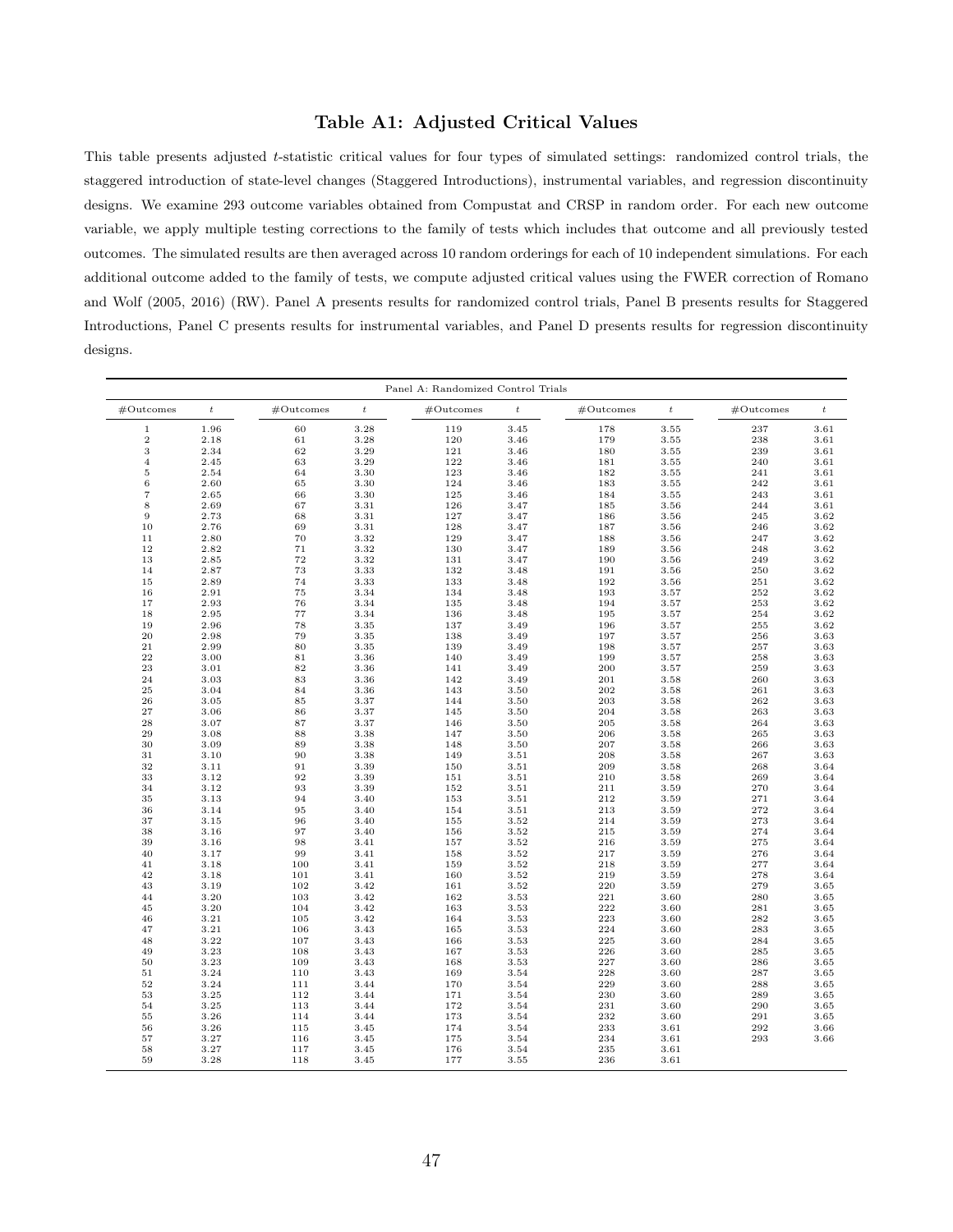|                   | Panel B: Staggered Introductions |           |                  |           |                  |           |                  |           |                  |  |  |
|-------------------|----------------------------------|-----------|------------------|-----------|------------------|-----------|------------------|-----------|------------------|--|--|
| #Outcomes         | $\boldsymbol{t}$                 | #Outcomes | $\boldsymbol{t}$ | #Outcomes | $\boldsymbol{t}$ | #Outcomes | $\boldsymbol{t}$ | #Outcomes | $\boldsymbol{t}$ |  |  |
| $\mathbf{1}$      | 1.96                             | 60        | 3.30             | 119       | 3.48             | 178       | 3.58             | 237       | 3.65             |  |  |
| $\overline{2}$    | 2.19                             | 61        | 3.30             | 120       | 3.48             | 179       | 3.57             | 238       | 3.64             |  |  |
| 3                 | 2.35                             | 62        | 3.31             | 121       | 3.48             | 180       | 3.57             | 239       | 3.65             |  |  |
| $\overline{4}$    | 2.46                             | 63        | 3.31             | 122       | 3.49             | 181       | 3.57             | 240       | 3.65             |  |  |
| $\,$ 5            | 2.53                             | 64        | 3.32             | 123       | 3.49             | 182       | 3.57             | 241       | 3.65             |  |  |
| $\,6$             | 2.59                             | 65        | 3.32             | 124       | 3.49             | 183       | 3.58             | 242       | 3.65             |  |  |
| $\scriptstyle{7}$ | 2.65                             | 66        | 3.32             | 125       | 3.49             | 184       | 3.58             | 243       | 3.65             |  |  |
| $\,$ 8 $\,$       | 2.70                             | 67        | 3.33             | 126       | 3.49             | 185       | 3.58             | 244       | 3.65             |  |  |
| 9                 | 2.74                             | 68        | 3.33             | 127       | 3.50             | 186       | 3.58             | 245       | 3.65             |  |  |
| 10                | 2.78                             | 69        | 3.34             | 128       | 3.50             | 187       | 3.58             | 246       | 3.65             |  |  |
| 11                | 2.81                             | 70        | 3.34             | 129       | 3.50             | 188       | 3.58             | 247       | 3.65             |  |  |
| 12                | 2.84                             | 71        | 3.34             | 130       | 3.50             | 189       | 3.58             | 248       | 3.66             |  |  |
| 13                | 2.86                             | 72        | 3.35             | 131       | 3.50             | 190       | 3.58             | 249       | 3.66             |  |  |
|                   | 2.88                             | 73        | 3.35             | 132       | 3.50             | 191       | 3.59             | 250       | 3.66             |  |  |
| 14                |                                  |           |                  |           |                  |           |                  |           |                  |  |  |
| 15                | 2.90                             | 74        | 3.36             | 133       | 3.51             | 192       | 3.59             | 251       | 3.66             |  |  |
| 16                | 2.92                             | 75        | 3.36             | 134       | 3.51             | 193       | 3.59             | 252       | 3.66             |  |  |
| 17                | 2.94                             | 76        | 3.36             | 135       | 3.51             | 194       | 3.59             | 253       | 3.66             |  |  |
| 18                | 2.96                             | 77        | 3.37             | 136       | 3.51             | 195       | 3.59             | 254       | 3.66             |  |  |
| 19                | 2.98                             | 78        | 3.37             | 137       | 3.51             | 196       | 3.59             | 255       | 3.66             |  |  |
| 20                | 2.99                             | 79        | 3.37             | 138       | 3.51             | 197       | 3.59             | 256       | 3.66             |  |  |
| $\bf{21}$         | 3.00                             | 80        | 3.38             | 139       | 3.52             | 198       | 3.60             | 257       | 3.66             |  |  |
| 22                | 3.02                             | 81        | 3.38             | 140       | 3.52             | 199       | 3.60             | 258       | 3.67             |  |  |
| 23                | 3.03                             | 82        | 3.38             | 141       | 3.52             | 200       | 3.60             | 259       | 3.67             |  |  |
| 24                | 3.04                             | 83        | 3.39             | 142       | 3.52             | 201       | 3.60             | 260       | 3.67             |  |  |
| 25                | 3.05                             | 84        | 3.39             | 143       | 3.52             | 202       | 3.60             | 261       | 3.67             |  |  |
| 26                | 3.07                             | 85        | 3.39             | 144       | 3.52             | 203       | 3.60             | 262       | 3.67             |  |  |
| 27                | 3.08                             | 86        | 3.40             | 145       | 3.53             | 204       | 3.60             | 263       | 3.67             |  |  |
| 28                | 3.09                             | 87        | 3.40             | 146       | 3.53             | 205       | 3.61             | 264       | 3.67             |  |  |
| 29                | 3.10                             | 88        | 3.40             | 147       | 3.53             | 206       | 3.61             | 265       | 3.67             |  |  |
| 30                | 3.11                             | 89        | 3.40             | 148       | 3.53             | 207       | 3.61             | 266       | 3.67             |  |  |
| 31                | 3.12                             | 90        | 3.41             | 149       | 3.53             | 208       | 3.61             | 267       | 3.67             |  |  |
| 32                | 3.12                             | 91        | 3.41             | 150       | 3.53             | 209       | 3.61             | 268       | 3.67             |  |  |
| 33                | 3.13                             | 92        | 3.41             | 151       | 3.53             | 210       | 3.61             | 269       | 3.67             |  |  |
| 34                | 3.14                             | 93        | 3.42             | 152       | 3.53             | 211       | 3.61             | 270       | 3.68             |  |  |
| 35                | 3.15                             | 94        | 3.42             | 153       | 3.54             | 212       | 3.62             | 271       | 3.68             |  |  |
| 36                | 3.16                             | 95        | 3.42             | 154       | 3.54             | 213       | 3.62             | 272       | 3.68             |  |  |
| 37                | 3.17                             | 96        | 3.42             | 155       | 3.54             | 214       | 3.62             | 273       | 3.68             |  |  |
|                   |                                  |           |                  |           |                  |           |                  |           |                  |  |  |
| 38                | 3.17                             | 97        | 3.43             | 156       | 3.54             | 215       | 3.62             | 274       | 3.68             |  |  |
| 39                | 3.18                             | 98        | 3.43             | 157       | 3.54             | 216       | 3.62             | 275       | 3.68             |  |  |
| 40                | 3.19                             | 99        | 3.43             | 158       | 3.54             | 217       | 3.62             | 276       | 3.68             |  |  |
| 41                | 3.19                             | 100       | 3.43             | 159       | 3.55             | 218       | 3.62             | 277       | 3.68             |  |  |
| 42                | 3.20                             | 101       | 3.44             | 160       | 3.55             | 219       | 3.62             | 278       | 3.68             |  |  |
| 43                | 3.21                             | 102       | 3.44             | 161       | 3.55             | 220       | 3.63             | 279       | 3.68             |  |  |
| 44                | 3.21                             | 103       | 3.44             | 162       | 3.55             | 221       | 3.63             | 280       | 3.68             |  |  |
| 45                | 3.22                             | 104       | 3.44             | 163       | 3.55             | 222       | 3.63             | 281       | 3.68             |  |  |
| 46                | 3.23                             | 105       | 3.45             | 164       | 3.55             | 223       | 3.63             | 282       | 3.68             |  |  |
| 47                | 3.23                             | 106       | 3.45             | 165       | 3.55             | 224       | 3.63             | 283       | 3.69             |  |  |
| 48                | 3.24                             | 107       | 3.45             | 166       | 3.55             | 225       | 3.63             | 284       | 3.69             |  |  |
| 49                | 3.24                             | 108       | 3.45             | 167       | 3.56             | 226       | 3.63             | 285       | 3.69             |  |  |
| 50                | 3.25                             | 109       | 3.46             | 168       | 3.56             | 227       | 3.63             | 286       | 3.69             |  |  |
| $51\,$            | 3.26                             | 110       | 3.46             | 169       | 3.56             | 228       | 3.63             | 287       | 3.69             |  |  |
| 52                | 3.26                             | 111       | 3.46             | 170       | 3.56             | 229       | 3.64             | 288       | 3.69             |  |  |
| 53                | 3.27                             | 112       | 3.46             | 171       | 3.56             | 230       | 3.64             | 289       | 3.69             |  |  |
| 54                | 3.27                             | 113       | 3.47             | 172       | 3.56             | 231       | 3.64             | 290       | 3.69             |  |  |
| 55                | 3.28                             | 114       | 3.47             | 173       | 3.56             | 232       | 3.64             | 291       | 3.69             |  |  |
| 56                | 3.28                             | 115       | 3.47             | 174       | 3.57             | 233       | 3.64             | 292       | 3.69             |  |  |
| 57                | 3.29                             | 116       | 3.47             | 175       | 3.57             | 234       | 3.64             | 293       | 3.69             |  |  |
| 58                | 3.29                             | 117       | 3.48             | 176       | 3.57             | 235       | 3.64             |           |                  |  |  |
| 59                | 3.30                             | 118       | 3.48             | 177       | 3.57             | 236       | 3.64             |           |                  |  |  |
|                   |                                  |           |                  |           |                  |           |                  |           |                  |  |  |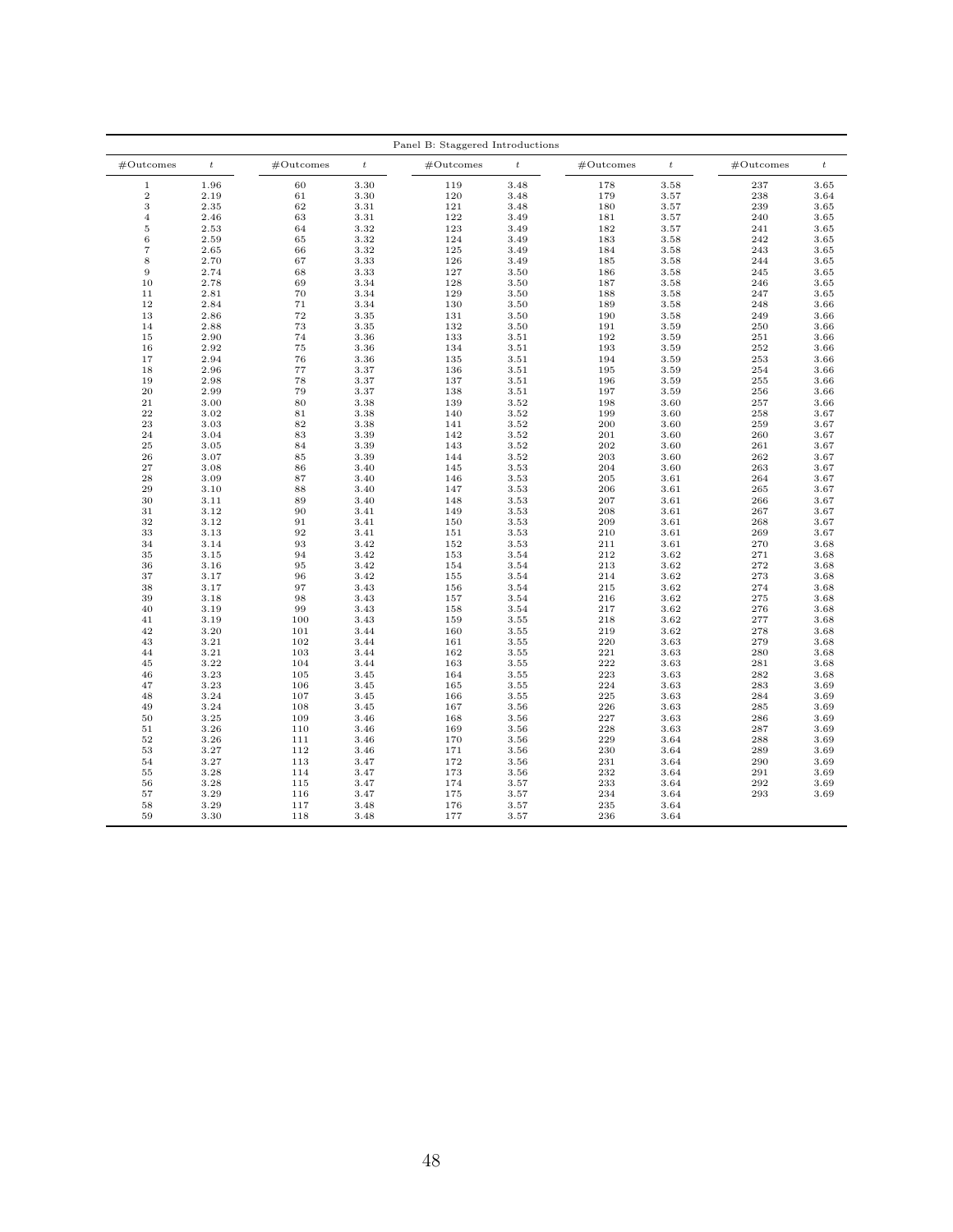|                   | Panel C: Instrumental Variables |           |                  |            |                  |            |                  |           |                  |  |  |
|-------------------|---------------------------------|-----------|------------------|------------|------------------|------------|------------------|-----------|------------------|--|--|
| #Outcomes         | $\boldsymbol{t}$                | #Outcomes | $\boldsymbol{t}$ | #Outcomes  | $\boldsymbol{t}$ | #Outcomes  | $\boldsymbol{t}$ | #Outcomes | $\boldsymbol{t}$ |  |  |
| $\mathbf{1}$      | 1.96                            | 60        | 3.25             | 119        | 3.42             | 178        | 3.52             | 237       | 3.58             |  |  |
| $\overline{2}$    | 2.19                            | 61        | 3.26             | 120        | 3.42             | 179        | 3.52             | 238       | 3.58             |  |  |
| 3                 | 2.34                            | 62        | 3.26             | 121        | 3.43             | 180        | 3.52             | 239       | 3.58             |  |  |
| $\overline{4}$    | 2.45                            | 63        | 3.27             | 122        | 3.43             | 181        | 3.52             | 240       | 3.58             |  |  |
| $\,$ 5            | 2.53                            | 64        | 3.27             | 123        | 3.43             | 182        | 3.52             | 241       | 3.58             |  |  |
| $\,6$             | 2.59                            | 65        | 3.27             | 124        | 3.43             | 183        | 3.52             | 242       | 3.58             |  |  |
| $\scriptstyle{7}$ | 2.64                            | 66        | 3.28             | 125        | 3.44             | 184        | 3.52             | 243       | 3.59             |  |  |
| $\,$ 8 $\,$       | 2.68                            | 67        | 3.28             | 126        | 3.44             | 185        | 3.53             | 244       | 3.59             |  |  |
| 9                 | 2.72                            | 68        | 3.29             | 127        | 3.44             | 186        | 3.53             | 245       | 3.59             |  |  |
| 10                | 2.75                            | 69        | 3.29             | 128        | 3.44             | 187        | 3.53             | 246       | 3.59             |  |  |
| 11                | 2.78                            | 70        | 3.29             | 129        | 3.44             | 188        | 3.53             | 247       | 3.59             |  |  |
| 12                | 2.80                            | 71        | 3.30             | 130        | 3.44             | 189        | 3.53             | 248       | 3.59             |  |  |
| 13                | 2.83                            | 72        | 3.30             | 131        | 3.45             | 190        | 3.53             | 249       | 3.59             |  |  |
|                   | 2.85                            | 73        | 3.30             | 132        | 3.45             | 191        | 3.53             | 250       | 3.59             |  |  |
| 14                |                                 |           |                  |            |                  |            |                  |           |                  |  |  |
| 15                | 2.87                            | 74        | 3.31             | 133        | 3.45             | 192        | 3.53             | 251       | 3.59             |  |  |
| 16                | 2.89                            | 75        | 3.31             | 134        | 3.45             | 193        | 3.54             | 252       | 3.59             |  |  |
| 17                | 2.91                            | 76        | 3.32             | 135        | 3.45             | 194        | 3.54             | 253       | 3.59             |  |  |
| 18                | 2.92                            | 77        | 3.32             | 136        | 3.46             | 195        | 3.54             | 254       | 3.59             |  |  |
| 19                | 2.94                            | 78        | 3.32             | 137        | 3.46             | 196        | 3.54             | 255       | 3.60             |  |  |
| 20                | 2.96                            | 79        | 3.33             | 138        | 3.46             | 197        | 3.54             | 256       | 3.60             |  |  |
| $\bf{21}$         | 2.97                            | 80        | 3.33             | 139        | 3.46             | 198        | 3.54             | 257       | 3.60             |  |  |
| 22                | 2.98                            | 81        | 3.33             | 140        | 3.46             | 199        | 3.54             | 258       | 3.60             |  |  |
| 23                | 3.00                            | 82        | 3.33             | 141        | 3.47             | 200        | 3.54             | 259       | 3.60             |  |  |
| 24                | 3.01                            | 83        | 3.34             | 142        | 3.47             | 201        | 3.54             | 260       | 3.60             |  |  |
| 25                | 3.02                            | 84        | 3.34             | 143        | 3.47             | 202        | 3.55             | 261       | 3.60             |  |  |
| 26                | 3.03                            | 85        | 3.34             | 144        | 3.47             | 203        | 3.55             | 262       | 3.60             |  |  |
| 27                | 3.04                            | 86        | 3.34             | 145        | 3.47             | 204        | 3.55             | 263       | 3.60             |  |  |
| 28                | 3.05                            | 87        | 3.35             | 146        | 3.47             | 205        | 3.55             | 264       | 3.60             |  |  |
| 29                | 3.06                            | 88        | 3.35             | 147        | 3.48             | 206        | 3.55             | 265       | 3.60             |  |  |
| 30                | 3.07                            | 89        | 3.35             | 148        | 3.48             | 207        | 3.55             | 266       | 3.60             |  |  |
| 31                | 3.08                            | 90        | 3.36             | 149        | 3.48             | 208        | 3.55             | 267       | 3.60             |  |  |
| 32                | 3.09                            | 91        | 3.36             | 150        | 3.48             | 209        | 3.55             | 268       | 3.61             |  |  |
| 33                | 3.10                            | 92        | 3.36             | 151        | 3.48             | 210        | 3.55             | 269       | 3.61             |  |  |
| 34                | 3.10                            | 93        | 3.36             | 152        | 3.48             | 211        | 3.55             | 270       | 3.61             |  |  |
| 35                | 3.11                            | 94        | 3.37             | 153        | 3.48             | 212        | 3.56             | 271       | 3.61             |  |  |
| 36                | 3.12                            | 95        | 3.37             | 154        | 3.48             | 213        | 3.56             | 272       | 3.61             |  |  |
| 37                | 3.13                            | 96        | 3.37             | 155        | 3.49             | 214        | 3.56             | 273       | 3.61             |  |  |
|                   |                                 | 97        |                  |            |                  |            |                  | 274       |                  |  |  |
| 38<br>39          | 3.13<br>3.14                    | 98        | 3.38<br>3.38     | 156<br>157 | 3.49<br>3.49     | 215<br>216 | 3.56<br>3.56     | 275       | 3.61<br>3.61     |  |  |
|                   |                                 |           |                  |            |                  |            |                  |           |                  |  |  |
| 40                | 3.15                            | 99        | 3.38             | 158        | 3.49             | 217        | 3.56             | 276       | 3.61             |  |  |
| 41                | 3.15                            | 100       | 3.38             | 159        | 3.49             | 218        | 3.56             | 277       | 3.61             |  |  |
| 42                | 3.16                            | 101       | 3.39             | 160        | 3.49             | 219        | 3.56             | 278       | 3.61             |  |  |
| 43                | 3.17                            | 102       | 3.39             | 161        | 3.50             | 220        | 3.56             | 279       | 3.61             |  |  |
| 44                | 3.17                            | 103       | 3.39             | 162        | 3.50             | 221        | 3.57             | 280       | 3.62             |  |  |
| 45                | 3.18                            | 104       | 3.39             | 163        | 3.50             | 222        | 3.57             | 281       | 3.62             |  |  |
| 46                | 3.18                            | 105       | 3.39             | 164        | 3.50             | 223        | 3.57             | 282       | 3.62             |  |  |
| 47                | 3.19                            | 106       | 3.40             | 165        | 3.50             | 224        | 3.57             | 283       | 3.62             |  |  |
| 48                | 3.20                            | 107       | 3.40             | 166        | 3.50             | 225        | 3.57             | 284       | 3.62             |  |  |
| 49                | 3.20                            | 108       | 3.40             | 167        | 3.50             | 226        | 3.57             | 285       | 3.62             |  |  |
| 50                | 3.21                            | 109       | 3.40             | 168        | 3.50             | 227        | 3.57             | 286       | 3.62             |  |  |
| 51                | 3.21                            | 110       | 3.41             | 169        | 3.50             | 228        | 3.57             | 287       | 3.62             |  |  |
| 52                | 3.22                            | 111       | 3.41             | 170        | 3.51             | 229        | 3.57             | 288       | 3.62             |  |  |
| 53                | 3.22                            | 112       | 3.41             | 171        | 3.51             | 230        | 3.57             | 289       | 3.62             |  |  |
| 54                | 3.23                            | 113       | 3.41             | 172        | 3.51             | 231        | 3.57             | 290       | 3.62             |  |  |
| 55                | 3.23                            | 114       | 3.41             | 173        | 3.51             | 232        | 3.58             | 291       | 3.62             |  |  |
| 56                | 3.24                            | 115       | 3.41             | 174        | 3.51             | 233        | 3.58             | 292       | 3.62             |  |  |
| 57                | 3.24                            | 116       | 3.42             | 175        | 3.51             | 234        | 3.58             | 293       | 3.62             |  |  |
| 58                | 3.24                            | 117       | 3.42             | 176        | 3.52             | 235        | 3.58             |           |                  |  |  |
| 59                | 3.25                            | 118       | 3.42             | 177        | 3.52             | 236        | 3.58             |           |                  |  |  |
|                   |                                 |           |                  |            |                  |            |                  |           |                  |  |  |